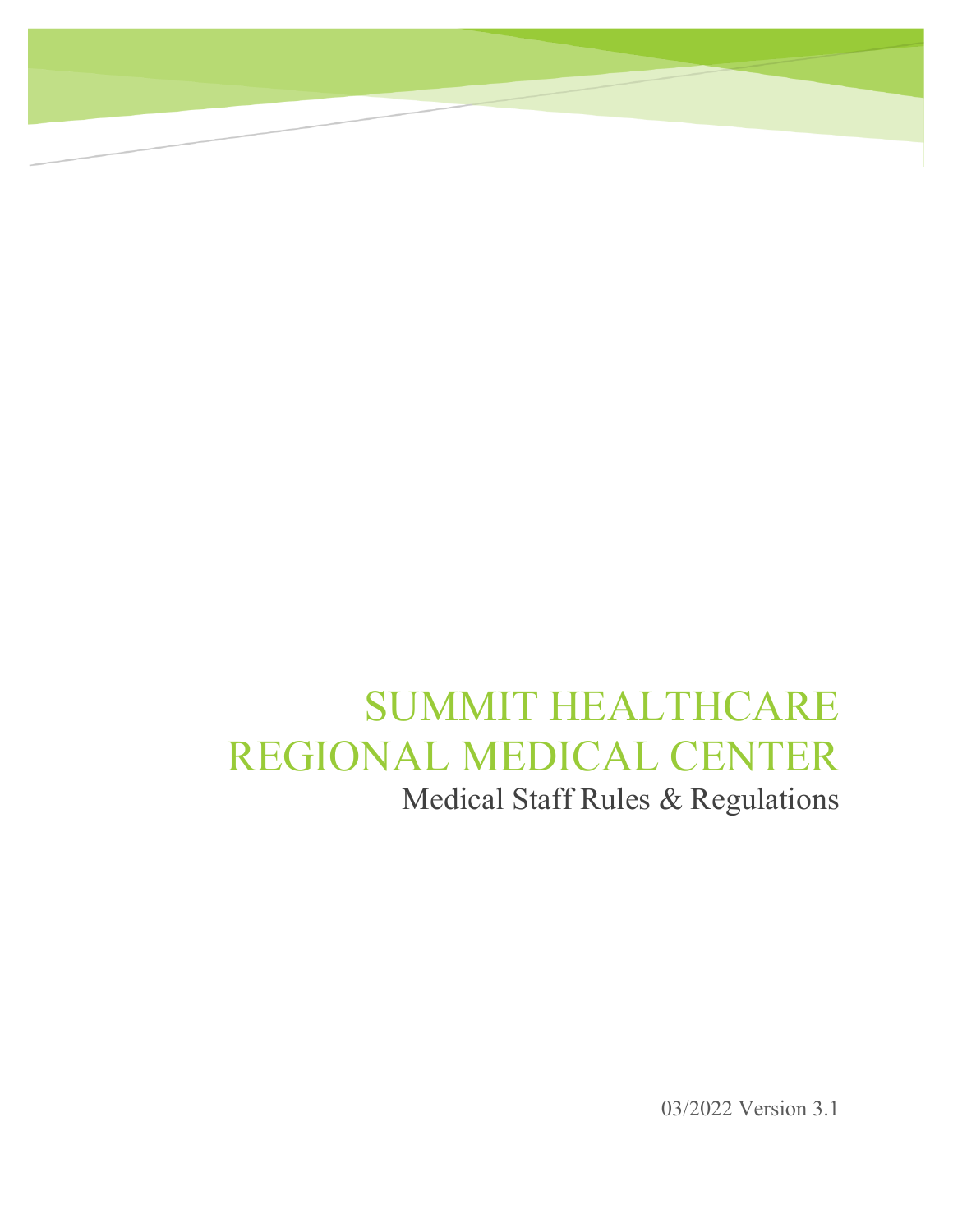# MEDICAL STAFF RULES AND REGULATIONS

# **Table of Contents**

| 1.1        |  |  |  |  |
|------------|--|--|--|--|
| 1.2        |  |  |  |  |
| 1.3        |  |  |  |  |
| 1.4        |  |  |  |  |
| 1.5        |  |  |  |  |
| 1.6        |  |  |  |  |
| 1.7        |  |  |  |  |
| 1.8        |  |  |  |  |
| 1.9        |  |  |  |  |
| 1.10       |  |  |  |  |
| 1.11       |  |  |  |  |
| 1.12       |  |  |  |  |
| 1.13       |  |  |  |  |
| 1.14       |  |  |  |  |
| 1.15       |  |  |  |  |
|            |  |  |  |  |
|            |  |  |  |  |
| 2.1<br>2.2 |  |  |  |  |
| 2.3        |  |  |  |  |
|            |  |  |  |  |
| 2.4<br>2.5 |  |  |  |  |
| 2.6        |  |  |  |  |
|            |  |  |  |  |
| 2.7<br>2.8 |  |  |  |  |
| 2.9        |  |  |  |  |
| 2.10       |  |  |  |  |
| 2.11       |  |  |  |  |
| 2.12       |  |  |  |  |
| 2.13       |  |  |  |  |
| 2.14       |  |  |  |  |
| 2.15       |  |  |  |  |
| 2.16       |  |  |  |  |
| 2.17       |  |  |  |  |
|            |  |  |  |  |
|            |  |  |  |  |
| 3.1        |  |  |  |  |
| 3.2        |  |  |  |  |
| 3.3        |  |  |  |  |
| 3.4        |  |  |  |  |
| 3.5        |  |  |  |  |
|            |  |  |  |  |
| 4.1        |  |  |  |  |
| 4.2        |  |  |  |  |
| 4.3        |  |  |  |  |
| 4.4        |  |  |  |  |
| 4.5        |  |  |  |  |
| 4.6        |  |  |  |  |
| 4.7        |  |  |  |  |
| 4.8        |  |  |  |  |
| 4.9        |  |  |  |  |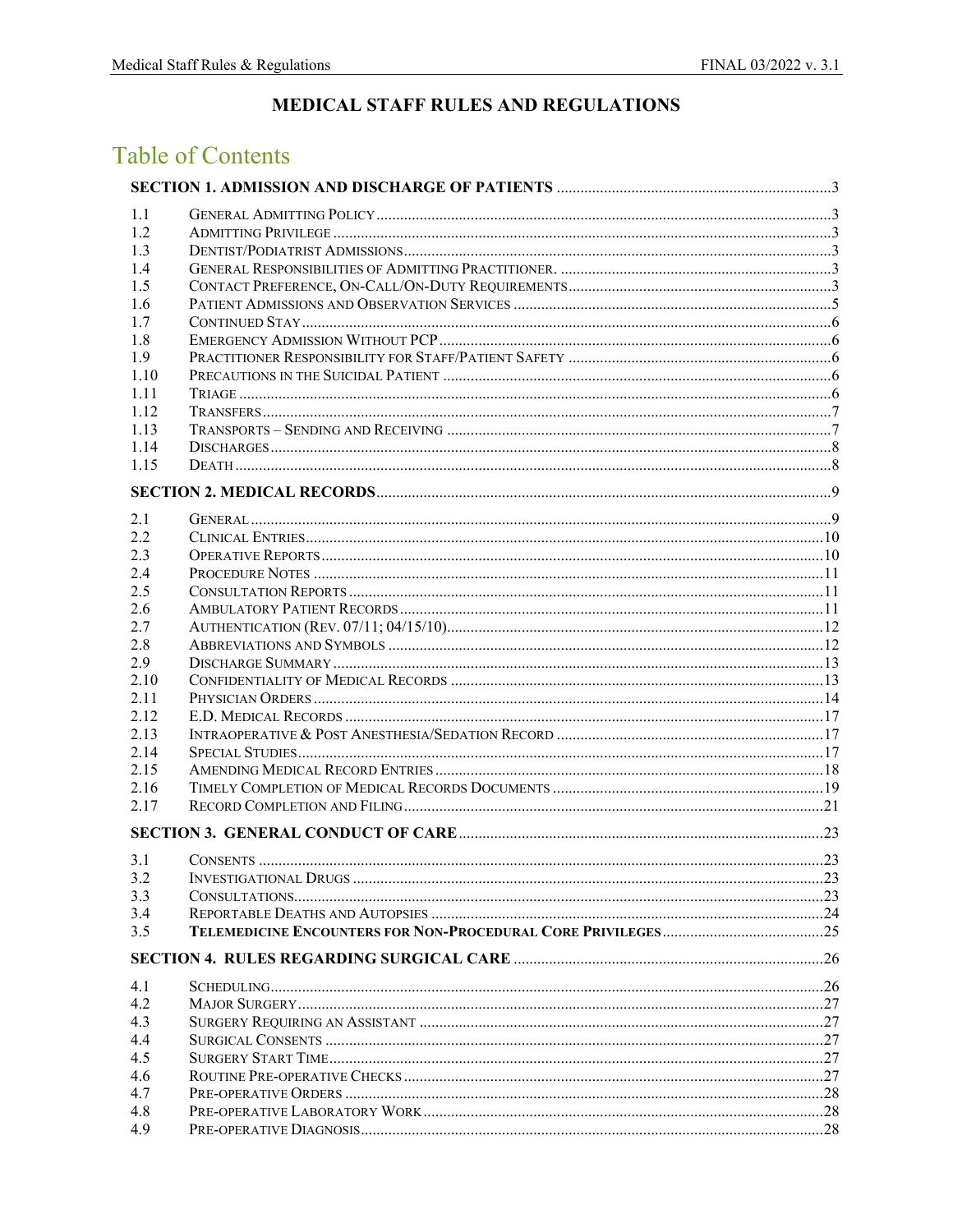| 4.10 |                                                                                 |  |
|------|---------------------------------------------------------------------------------|--|
| 4.11 |                                                                                 |  |
| 4.12 |                                                                                 |  |
| 4.13 |                                                                                 |  |
| 4.14 |                                                                                 |  |
| 4.15 |                                                                                 |  |
|      |                                                                                 |  |
| 5.1  |                                                                                 |  |
| 5.2  |                                                                                 |  |
| 5.3  |                                                                                 |  |
| 5.4  |                                                                                 |  |
| 5.5  |                                                                                 |  |
| 5.6  |                                                                                 |  |
| 5.7  |                                                                                 |  |
| 5.8  |                                                                                 |  |
|      |                                                                                 |  |
| 6.1  |                                                                                 |  |
| 6.2  |                                                                                 |  |
| 6.3  |                                                                                 |  |
| 6.4  |                                                                                 |  |
| 6.5  |                                                                                 |  |
| 6.6  |                                                                                 |  |
|      |                                                                                 |  |
| 7.1  |                                                                                 |  |
| 7.2  |                                                                                 |  |
| 7.3  |                                                                                 |  |
| 7.4  |                                                                                 |  |
| 7.5  |                                                                                 |  |
|      |                                                                                 |  |
| 8.1  |                                                                                 |  |
| 8.2  |                                                                                 |  |
| 8.3  |                                                                                 |  |
| 8.4  |                                                                                 |  |
| 8.5  |                                                                                 |  |
| 8.6  |                                                                                 |  |
| 8.7  |                                                                                 |  |
| 8.8  |                                                                                 |  |
| 8.9  |                                                                                 |  |
|      |                                                                                 |  |
| 9.1  |                                                                                 |  |
| 9.2  |                                                                                 |  |
|      |                                                                                 |  |
| 10.1 |                                                                                 |  |
| 10.2 |                                                                                 |  |
| 10.3 |                                                                                 |  |
| 10.4 |                                                                                 |  |
| 10.5 | PHYSICIAN CERTIFICATION AND RECERTIFICATION FOR INPATIENT HOSPITAL SERVICES. 44 |  |
| 10.6 |                                                                                 |  |
|      |                                                                                 |  |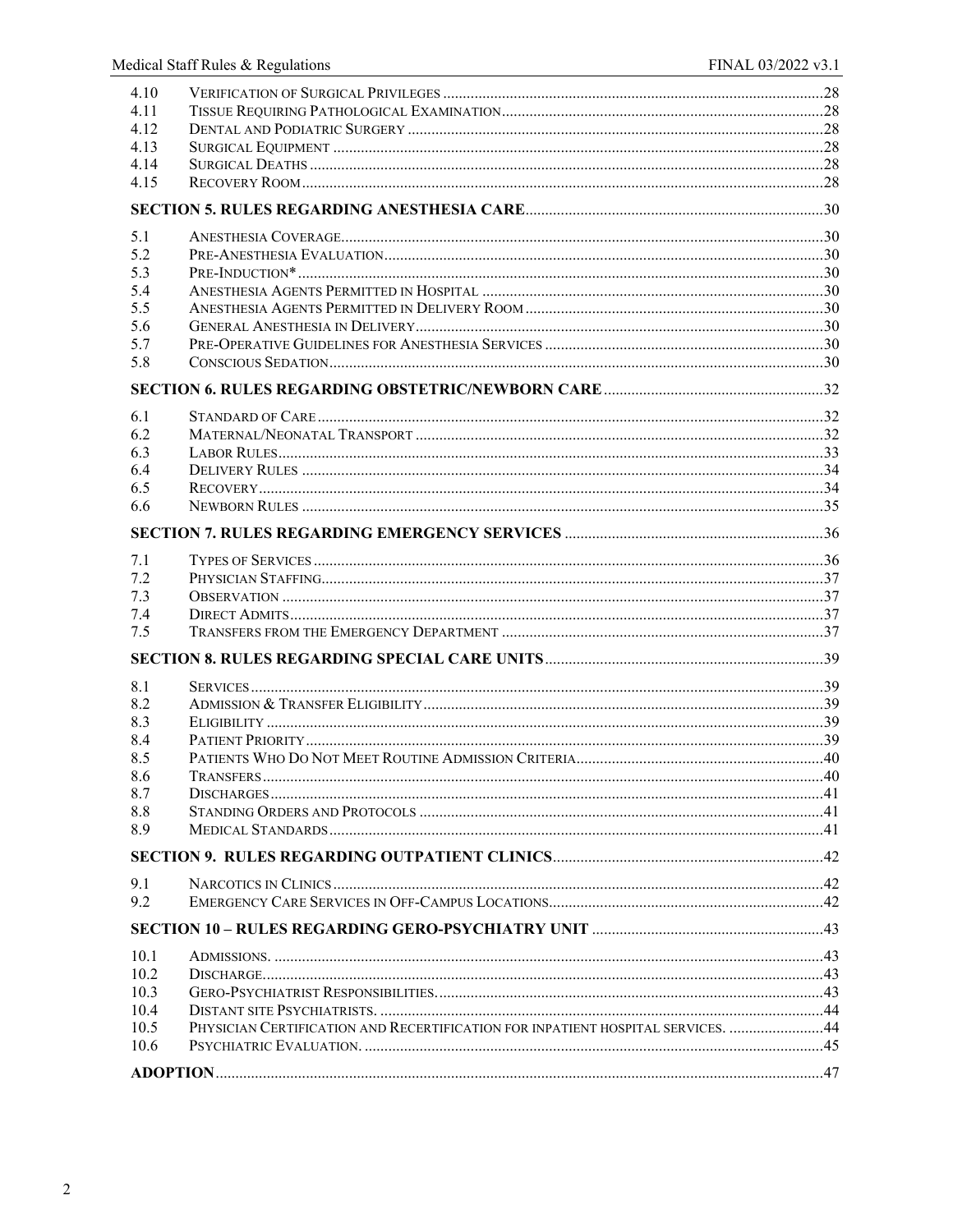#### <span id="page-3-0"></span>**SECTION 1. ADMISSION AND DISCHARGE OF PATIENTS**

#### <span id="page-3-1"></span>1.1 General Admitting Policy

The hospital shall admit patients with all types of diseases, providing facilities are available for care of the patient and protection of the hospital personnel and visitors.

#### <span id="page-3-2"></span>1.2 Admitting Privilege

Patients may be admitted to the hospital, to include swing beds, by members of the Active Medical Staff, approved Telemedicine Medical Staff, or approved Adjunct Professional Staff. Consulting Medical Staff members may admit inpatients for up to 24 hours provided the consulting physician is locally available for patient management through discharge. Stays longer than 24 hours will require transfer of care to an appropriate member of the Active Medical Staff or to another facility. All practitioners shall be governed by the official admitting policy of the hospital.

Consulting Medical Staff members who are employed by federally or state-operated health care institutions located within seventy-five (75) miles of the Medical Center, with the approval of the Medical Executive Committee and the Governing Board, may receive extended clinical privileges to provide clinical or surgical care at the Medical Center which is not available at such federally or state-operated health care institutions, but which can be provided at the Medical Center. Patients of these Consulting Medical Staff members may admit patients for these clinical or surgical procedures for periods of up to 96 hours provided the consulting physician is locally available for patient management through discharge. Patient stays longer than 96 hours will require transfer of care to an appropriate member of the Active Medical Staff or to another facility if necessary.

#### <span id="page-3-3"></span>1.3 Dentist/Podiatrist Admissions

A dentist or podiatrist with clinical privileges may, with the concurrence of a member of the Active Medical Staff, initiate the procedure for admitting a patient. This concurring Medical Staff member shall assume responsibility for the overall aspects of the patient's care throughout the hospital stay, including the medical history and physical examination. Patients admitted to the hospital for dental or podiatric care must be given the same basic medical appraisal as patients admitted for other services.

#### <span id="page-3-4"></span>1.4 General Responsibilities of Admitting Practitioner.

A member of the Medical Staff or Adjunct Professional Staff shall be responsible for the medical care and treatment of each patient in the hospital, for providing a clear and accurate system for identifying and determining the attending, treating, or on-call physician for his/her patients, for the prompt completeness and accuracy of the medical record, for necessary special instructions, and for transmitting reports of the condition of the patient to the referring practitioner and to relatives of the patient.

#### <span id="page-3-5"></span>1.5 Contact Preference, On-Call/On-Duty Requirements

1.5.1. All credentialed providers will be provided a document to reflect the respective provider's contact preference and the order in which they are to be used.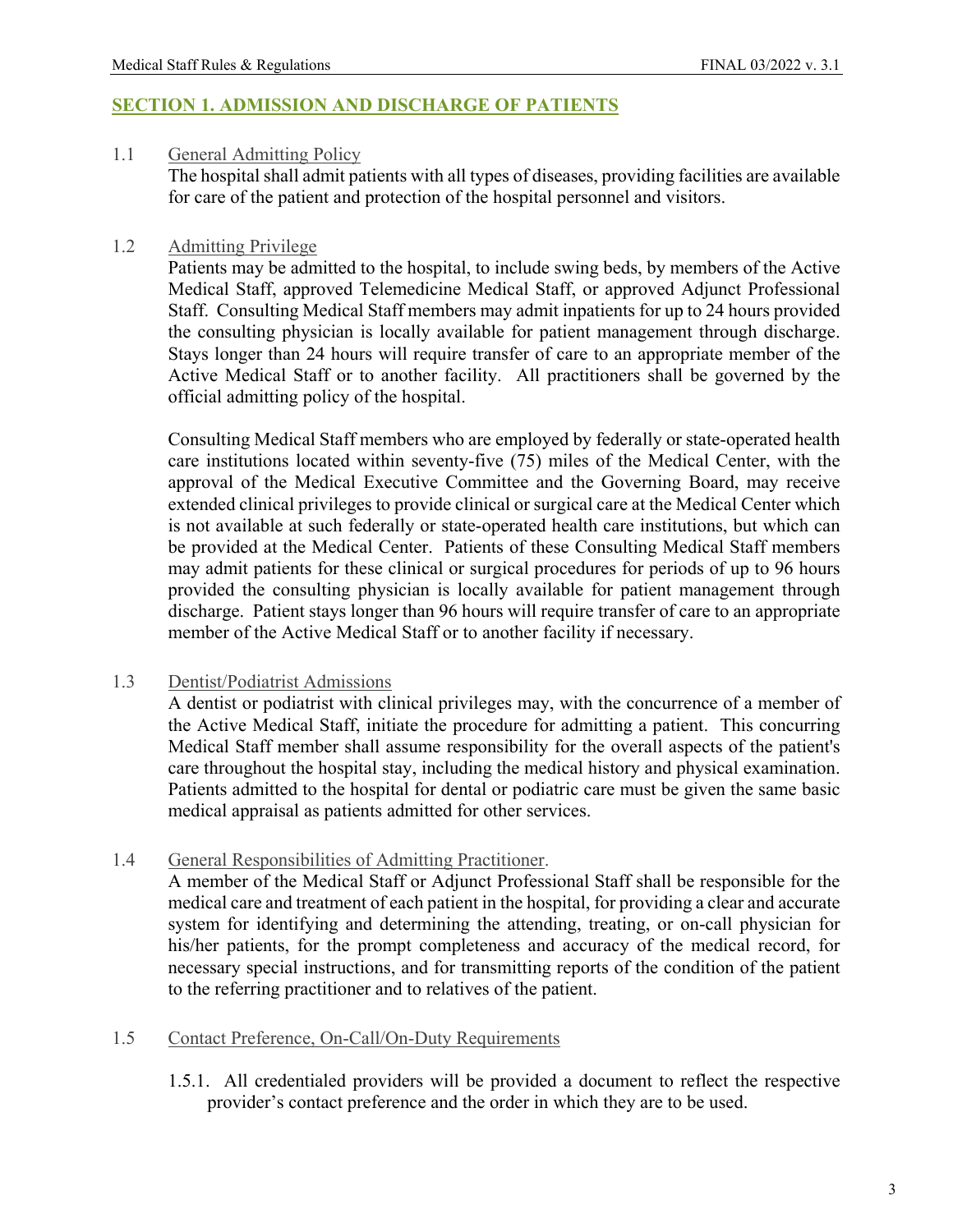- 1.5.2 Each provider will be required to provide at a minimum a primary and backup phone or paging number.
- 1.5.3 Each provider will be required to review, update if necessary, and return the Provider Contact Preference Form to Summit Healthcare's Medical Staff Services Department with his/her initial and reappointment application packet.
- 1.5.4 The Provider Contact Preference List will be updated and placed on the hospital intranet.
- 1.5.5 Each respective department manager or designee will be responsible for ensuring that a new list is printed regularly and made available for staff in their respective departments. The outdated list will be destroyed in a non-retrievable manner.
- 1.5.6 The on-call/on-duty provider will be required to respond to calls, texts, pages, or other communication methods as may be established in the future with in thirty (30) minutes in accordance with the Hospital's On Call Policy. Reasonable multiple attempts will be made by Hospital staff to contact the on-call/on-duty provider within the 30 minute time standard or more frequently as the situation dictates for emergencies.
	- 1.5.6.1 Non-emergent messages may be sent via a HIPAA compliant electronic message (i.e. text message) and are expected to be addressed by the provider within a reasonable timeframe (not to exceed 5 hours).
- 1.5.7 The on-call/on-duty provider will be responsible for informing their respective office staff, answering or paging service if or when care or call responsibility has been transferred to another treating physician or provider.
- 1.5.8 A central log will be established in applicable hospital departments that documents time of call, number called, and time of response or no response.
- 1.5.9 If a clinical situation necessitates immediate intervention prior to the response to a call or other communication method during the thirty (30) minute time standard, either the Rapid Response Team or Emergency Physician will be requested to assess and manage the patient.
- 1.5.10 Failure of the on-call/on-duty provider to respond to an emergent call or other communication method within thirty (30) minutes will result in the completion of an occurrence / incident report.
	- 1.5.10.1 The manager or designee for the department in which the occurrence/ incident report was initiated will review the call log and verify the Physician Contact Preference List was applied correctly.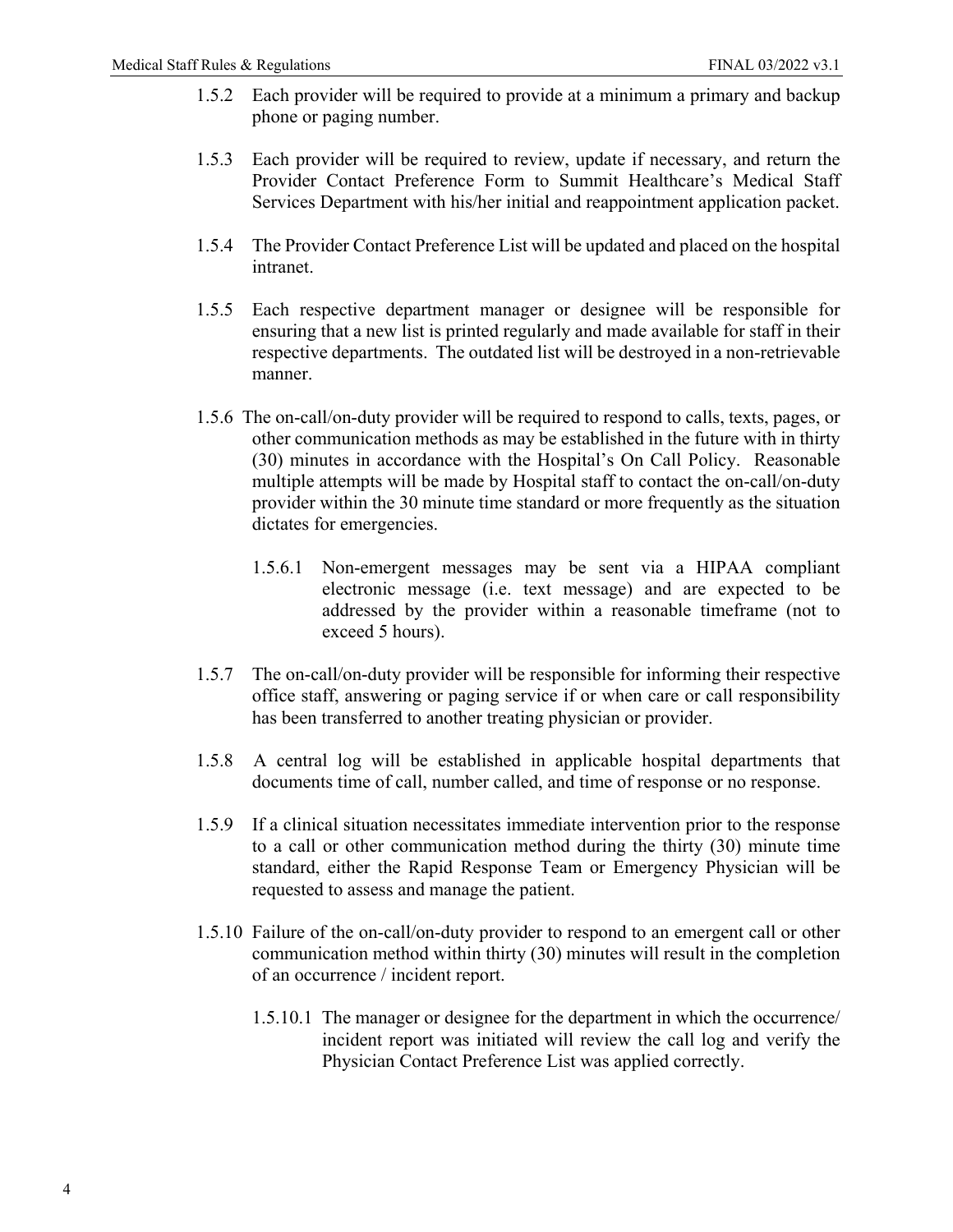- 1.5.10.2 If it is determined that hospital staff applied the Physician Contact Preference List incorrectly, the hospital's corrective action process will be initiated and an occurrence / incident report will be completed.
- 1.5.10.3 All occurrence / incident reports involving credentialed providers will be forwarded to the attention of the Performance Improvement Department for validation purposes.
- 1.5.10.4 All validated reports will be reviewed by the Leadership Council for trending and action.
- 1.5.11 Policy non-compliance will be defined as three (3) or greater occurrences with in a rolling two (2) year period.
- 1.5.12 Policy non-compliance will result in a Notice of Non-Compliance being forwarded to the attention of the respective physician and activation of the Medical Staff's Disruptive and Inappropriate Behaviors policy.
- 1.5.13 Prior to any notice of non-compliance being forwarded to the attention of the respective physician, or activation of the Medical Staff's Disruptive and Inappropriate Behaviors policy, hospital administration will confer with the Chief of Staff.

#### <span id="page-5-0"></span>1.6 Patient Admissions and Observation Services

Active Medical Staff physicians or approved Adjunct Professional Staff shall admit/observe patients as follows:

a) Notice of Admission:

Except in emergency circumstances, the admitting practitioner shall first contact the receiving unit Administrative Shift Coordinator or designee of the intended admission/observation to ascertain the availability of a bed and assure appropriateness of the admission/observation.

b) Justification for Admission and Diagnosis: Except in emergency circumstances, patients shall not be admitted to the hospital until a valid reason (criteria) for admission has been stated. In the case of an emergency, such statement is recorded as soon as possible.

All patient admissions must meet acute care or observation criteria at the time of the admission. The admitting practitioner shall provide appropriate documentation in the medical record to justify the patient's acute status.

- c) Determination of Hospital Disposition Status: Except in emergency circumstances, the admitting practitioner shall state/document the patient's admission status in the medical record with one of the following:
	- **Admit to Inpatient** For patients meeting inpatient admission criteria.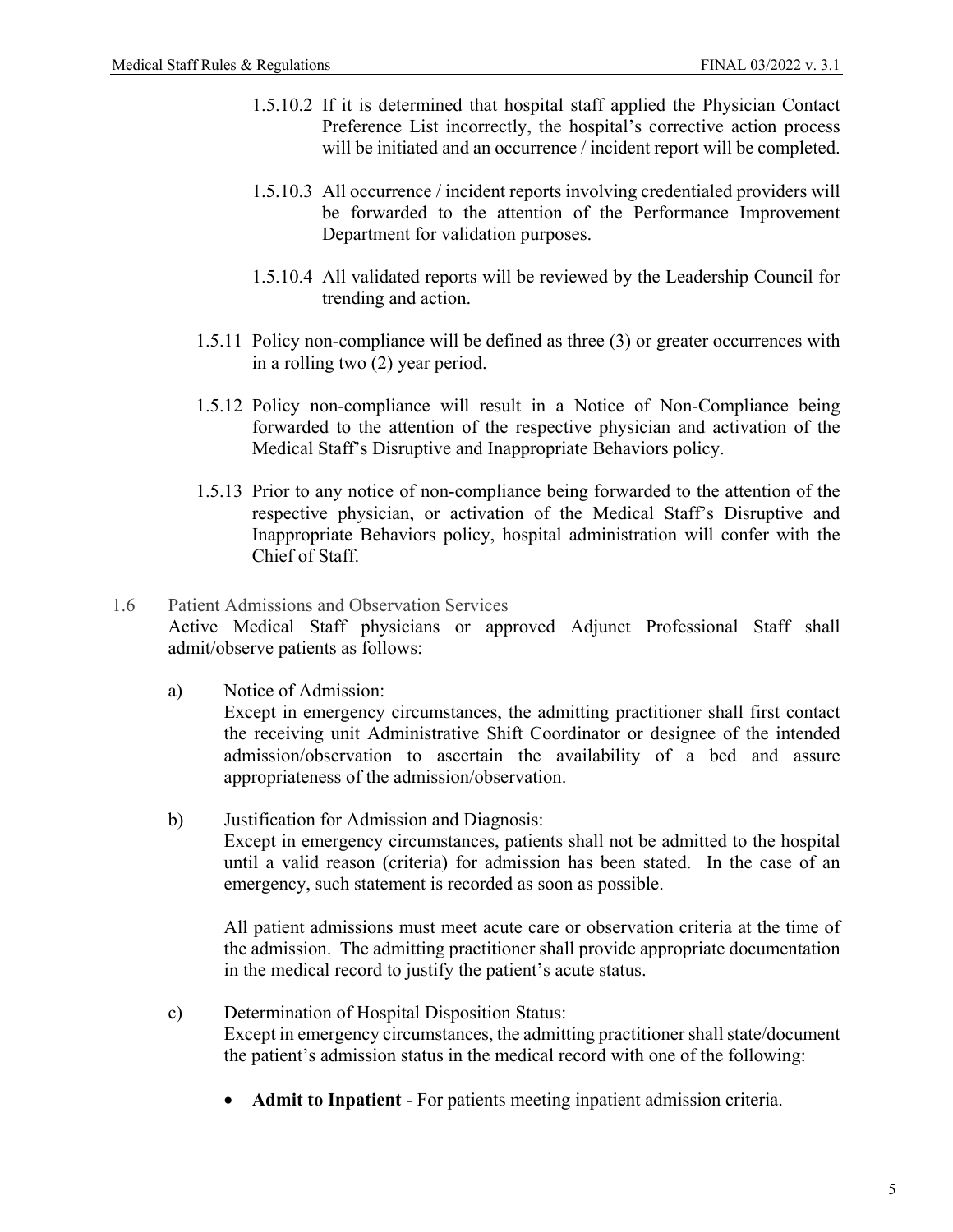- **Place in Observation Services** For patients meeting outpatient observation criteria.
- d) Practitioners shall hospitalize patients according to criteria set forth by CMS /Medicare or other approved criteria (inpatient vs. observation) and the Medical Executive Committee (ICU vs. Med/Surg vs. OB.) (Rev 04/10)
- e) Disposition status is to be authenticated within 24 hours. (Rev 07/11)
- <span id="page-6-0"></span>1.7 Continued Stay

Patients who require continued stay must meet acute care criteria daily. The practitioner shall provide appropriate documentation in the chart to justify the patient's continued acute status.

<span id="page-6-1"></span>1.8 Emergency Admission Without PCP

A patient to be admitted on an emergency basis that does not have or is unable to designate a private practitioner will be assigned to an Active Medical Staff member with admitting privileges in the appropriate service to attend him.  $($ Rev. 11/09 $)$ 

<span id="page-6-2"></span>1.9 Practitioner Responsibility for Staff/Patient Safety

The admitting practitioner shall be held responsible for giving such information as he possesses which may be necessary to assure the protection of others whenever his patients might be a source of danger from any cause whatever and to assure protection of the patient from self-harm.

<span id="page-6-3"></span>1.10 Precautions in the Suicidal Patient

For the protection of patients, the medical and nursing staff and the hospital, precautions to be taken in the care of the potentially suicidal patient include:

- A. Any patient known or suspected to be suicidal in intent shall be admitted to the unit appropriate to the medical condition and suicide precautions followed.
- B. Any patient known or suspected to be suicidal must be evaluated in accordance with Hospital policy within 24 hours of presentation and the documented in the medical record. Mental health assessment from another accredited facility may be utilized if the patient is presenting for medical clearance. Rev. 04/2013
- 

# <span id="page-6-4"></span>1.11 Triage

Triage situations, in any department of the hospital, require practitioners to actively collaborate with hospital personnel. During triage circumstances, the following applies:

- a) The practitioner shall contact the receiving unit Charge Nurse or designee for admission requests to determine bed availability.
- b) The practitioner shall assist in facilitating timely discharges and transfers as appropriate.
- c) The Triage Officer (first call physician for the emergency department) shall assist as needed/requested.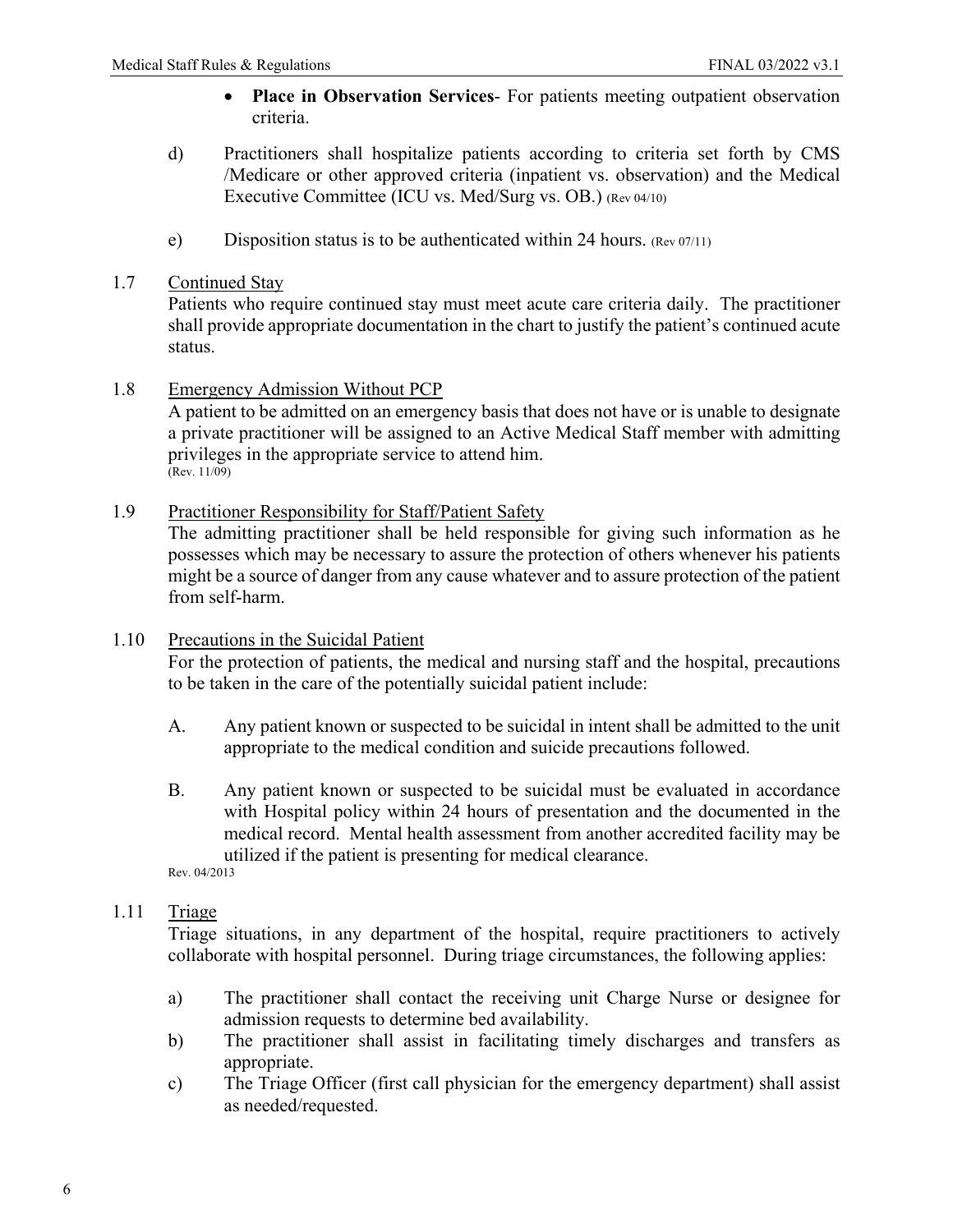d) Patients are admitted according to severity of illness. Emergency admissions receive priority followed by urgent admissions. Elective admissions (such as surgeries) may be rescheduled as deemed necessary. Circumstances may require patients to be transferred to another acute care facility if beds are not available.

# <span id="page-7-0"></span>1.12 Transfers

- a) When patients are discharged and sent to another licensed healthcare institution as an inpatient or resident without the intent of returning to the sending hospital, practitioners shall follow federal/state standards. The attending practitioner is responsible for:
	- i. ordering the patient transfer
	- ii. determining the patient's condition for transfer stable versus unstable
	- iii. discussing the risks/benefits/ reasons of the transfer based upon the patient's medical condition and mode of transfer with the patient or patient's representative
	- iv. discussing the type of facility where the patient's continuing care needs will be best met
	- v. providing the receiving physician with report on the patient's condition (acute care transfers only)
	- vi. determining the level of care and mode the patient requires during transfer
	- vii. signing or countersigning the certification/consent
	- viii. documenting thoroughly
- b) Transfer/Discharge Summary must be dictated and marked as STAT prior to the transfer of the patient.
- c) When patients are transferred from one level of care to another within the hospital all previous physicians' orders are cancelled. (Rev 07/11; 11/09)
- <span id="page-7-1"></span>1.13 Transports – Sending and Receiving

When patients are sent to another health care institution for outpatient medical services with the intent of returning to the sending hospital, practitioners shall follow federal/state standards. The attending practitioner is responsible for:

- a) SENDING: When patients are sent to other facilities for outpatient medical services not available at Summit Healthcare, practitioners shall follow federal/state standards. The attending practitioner is responsible for:
	- ordering the patient transport
	- discussing the risks/benefits/reasons of the transport based upon the patient's medical condition and mode of transfer with the patient or patient's representative
	- determining the level of care the patient requires during transport
	- signing or countersigning the certification/consent for transport
	- documenting thoroughly
- b) RECEIVING: When patients are received from another hospital for Summit Healthcare outpatient medical services practitioners shall follow federal/state standards. The attending practitioner is responsible for:
	- ordering the patient transport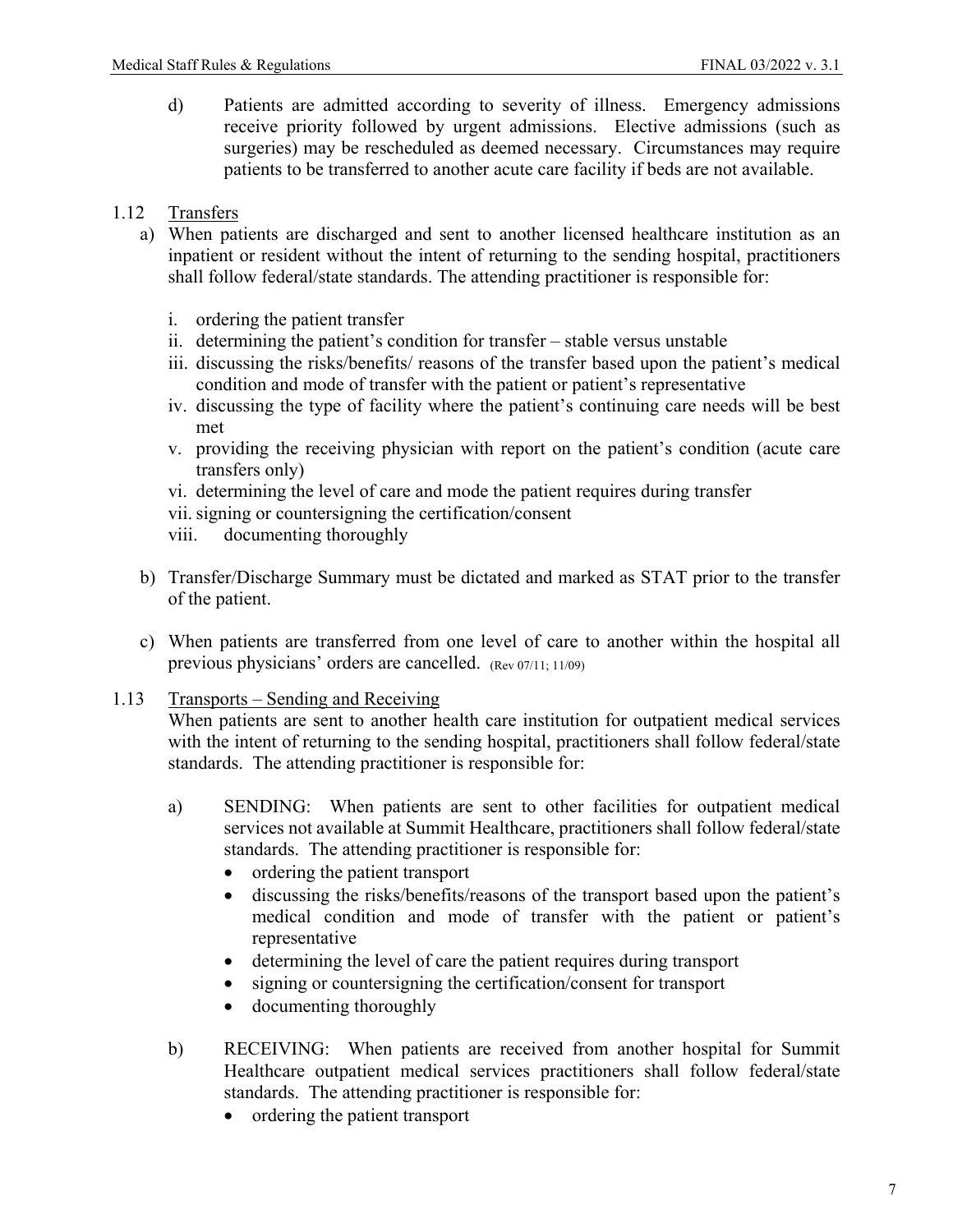- determining the level of care and mode the patient requires during transport
- documenting thoroughly

# <span id="page-8-0"></span>1.14 Discharges

- a) Discharge planning is initiated in a timely manner. Alternative levels of care and post-hospitalization needs are considered and discussed with the patient/family and discharge planning staff.
- b) Patients shall be discharged only by order of the attending practitioner or designee and with patient instructions regarding diet, medication, activity, bathing, follow up and other special instructions as pertinent to the patient's status.

### <span id="page-8-1"></span>1.15 Death

 In the event of a `hospital death, the deceased shall be pronounced dead by the attending practitioner, another practitioner on staff or two licensed registered nurses within a reasonable time. Policies with respect to release of dead bodies shall conform to local law. Revised: 12/99, 4/02, 5/05, 9/05, 11/05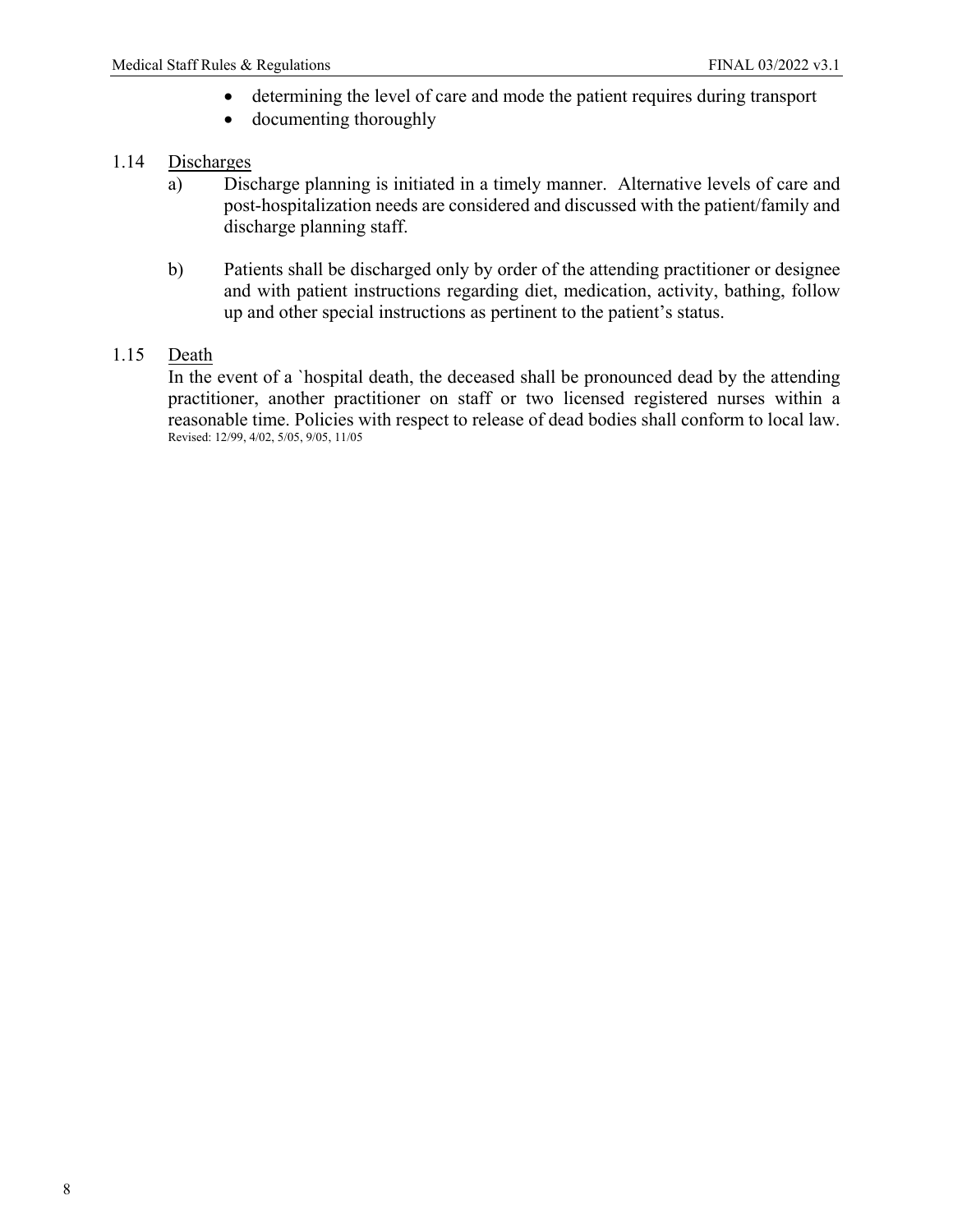#### <span id="page-9-0"></span>**SECTION 2. MEDICAL RECORDS**

- <span id="page-9-1"></span>2.1 General
	- a) The admitting practitioner shall be designated as the attending practitioner unless an order is written at any time during the hospitalization for another practitioner to assume care of the patient.

The attending practitioner shall be responsible for the preparation of a complete and legible medical record for each patient. All patient medical record entries must be dated, timed and authenticated in written or electronic form by the person responsible for providing or evaluating the service provided, consistent with hospital policies and procedures. Its contents shall be pertinent and current. Rev 09/2009

b) This record shall include: Identification data; complaint; appropriate consents; personal history; physical examination; admitting and final diagnosis; notes, documentation, records, reports, recordings, test results, assessments, including documentation of complications, hospital acquired infections, unfavorable reactions to drugs and anesthesia, patient reported allergies; special reports such as consultations, clinical laboratory and radiology services, and others; provisional diagnosis; medical or surgical treatment; operative report; pathological findings; progress notes; final diagnosis; condition on discharge; summary or discharge note; and autopsy report when performed.

The medical record should contain sufficient information to:

- Justify admission;
- Justify continued hospitalization;
- Support the diagnosis
- Describe the patient's response to medications; and
- Describe the patient's response to services such as interventions, care treatments, etc.
- c) A medical record is established and maintained for each patient who has been treated or evaluated at Summit Healthcare. The medical record, including electronic data and medical imaging are the property of Summit Healthcare Association.
- d) Responsibility**:** The attending physician is responsible for each patient's medical record. The medical record must identify who has primary responsibility for the care of the patient. Whenever the responsibilities of the attending physician are transferred to another physician outside of his or her established call coverage, an order covering the transfer of responsibility will be entered into the patient's medical record. Transfers of primary responsibility of the patient are not effective until documented in the clinical information system by the transferring physician and accepted on the clinical information system by the accepting physician. All clinical entries in the patient's record must be accurately dated, timed and individually authenticated by the responsible physician.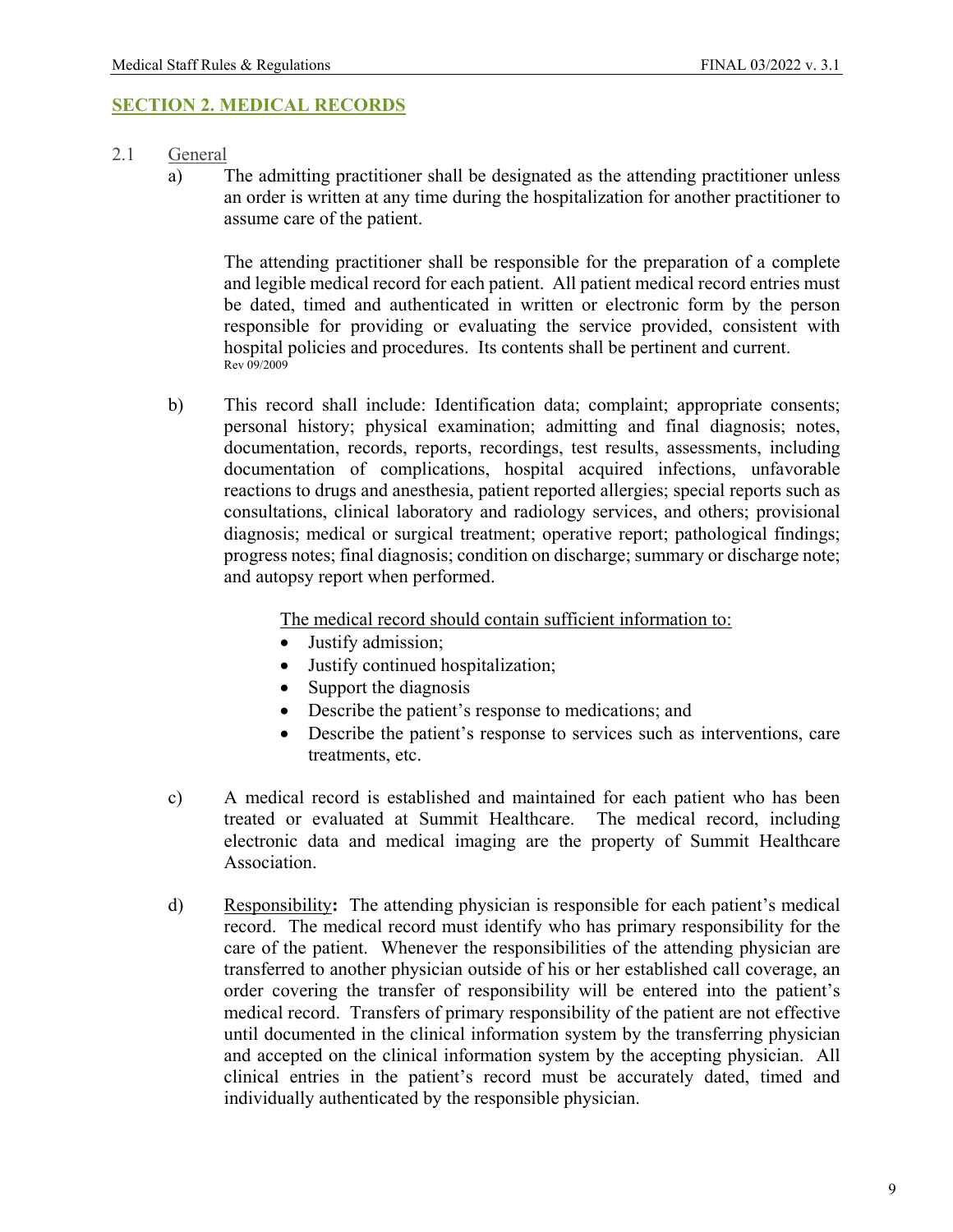- e) Information from Outside Sources: Health record information obtained on request from an outside source is placed in the medical record and is available to the professional staff treating the patient. This information will contain the source facility name/address. Results of examination (Laboratory and X-Ray) performed prior to admission of the patient to Summit Healthcare and that are required for or directly related to the admission are made a part of the patient's hospital record. (Rev 11/09)
- <span id="page-10-0"></span>2.2 Clinical Entries
	- a) All clinical entries in the patient's medical record shall be accurately dated, timed and authenticated.
	- b) Physician Assistants and nurse practitioners may enter orders including admission orders. Orders do not require counter-authentication by the physician.
	- c) Progress notes should be documented or dictate with a frequency that reflects appropriate attending involvement but at least every day. Exceptions may be given to an obstetrical patient that has a discharge order entered from the day before. Progress notes should describe no only the patient's condition, but also include response to therapy.
		- i. Gero-Psychiatry progress notes are keyed to problems (i.e., problem oriented), demonstrate medical necessity, severity of symptoms, reflect interventions and outcomes, changes in drug therapy, and dosages and address patient status in attaining treatment goals stated on the treatment plan. Progress notes are charted utilizing a behavioral format such as BIRP, DAR, PIP, SOAP, or others as appropriate.
			- A. Frequency of the attending physician's progress note is minimally five times per week. The physician note descriptively documents severity of symptoms/behaviors that support medical necessity for continued stay for level of care.
			- B. Frequency of clinician's individual therapy progress notes, family meeting, or discharge planning documentation is documented on the day of the intervention. Summary notes may be written on a weekly basis at a minimum.
	- d) Admitting Note The responsible provider must see the patient and document an admitting note (that justifies admission and determines the plan of treatment) within 24 hours of admission.
- <span id="page-10-1"></span>2.3 Operative Reports
	- a) Operative reports include:
		- Name and hospital identification number of the patient
		- Date and times of the surgery
		- Pre and post operative diagnoses
		- Name of the specific surgical procedure(s) performed
		- A description of techniques, findings, and tissues removed or altered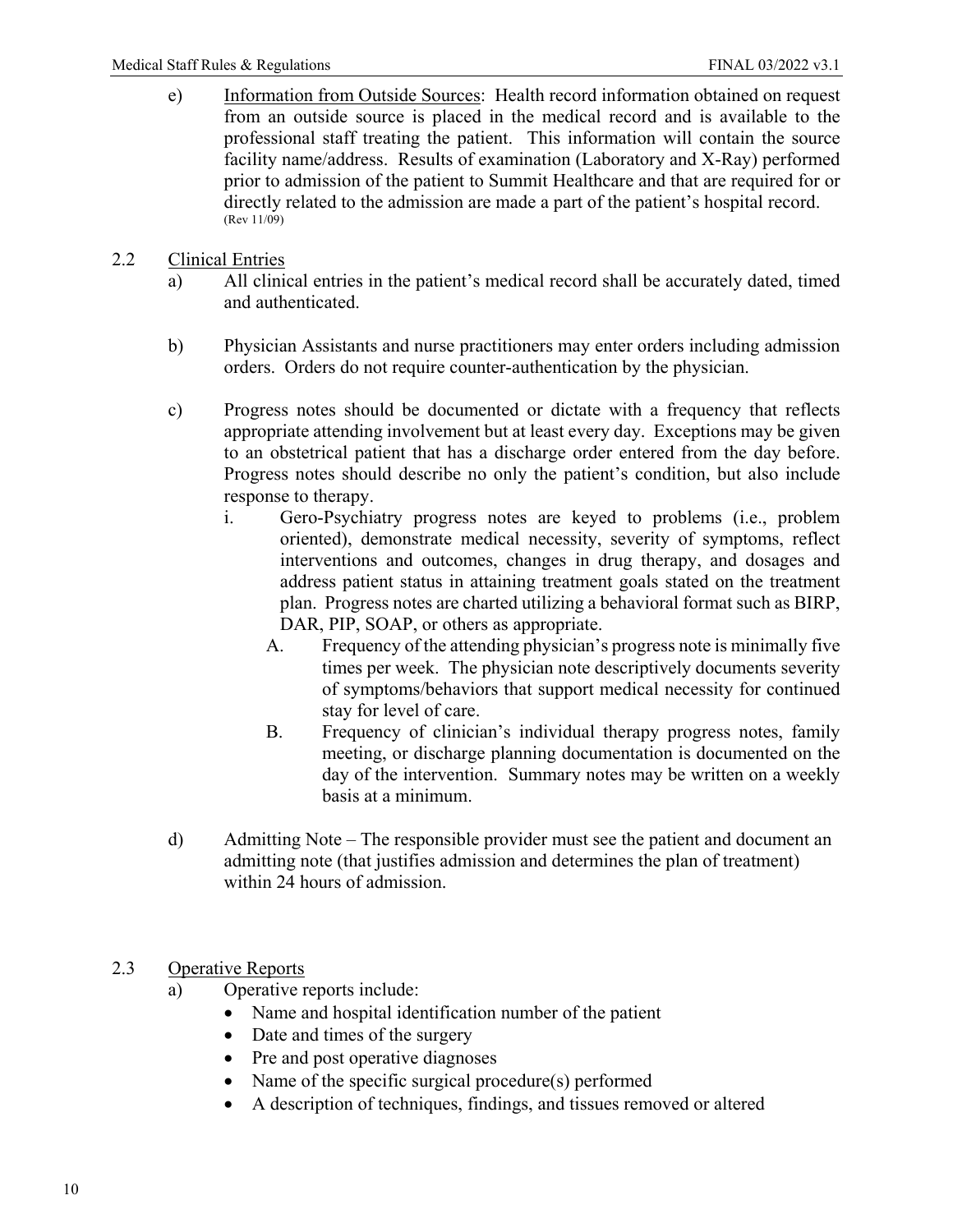- Name(s) of the surgeon(s) and assistant or other practitioners who performed surgical tasks (even when performing those tasks under supervision)
- Type of anesthesia administered
- Complications, if any
- Surgeons or practitioners name(s) and a description of the specific significant surgical tasks that were conducted by practitioners other than the primary surgeon/practitioner (significant surgical procedures include: opening and closing, harvesting grafts, dissecting tissue, removing tissue, implanting devices, altering tissue)
- Prosthetic devices, grafts, tissues, transplants, or devices implanted
- b) Operative reports are written or dictated immediately following surgery but within24-hours post surgery.
- c) Due to transcription delays, a written operative progress note is entered in the medical record immediately following surgery. The operative progress note contains the same elements as in 2.4a, in a summary format
- <span id="page-11-0"></span>2.4 Procedure Notes
	- a) Procedure notes shall be required to document any procedure performed in the hospital including but not limited to: closed reduction of fracture; epidural steroid injection; any endoscopy; central or arterial line placement, intubation, tracheotomy, etc. These notes shall be documented immediately following the procedure.
	- b) Procedures involving the use of local anesthesia shall require reports to be documented immediately following the procedure, and shall include the indication for the procedure, pertinent physical findings, and a description of the procedure performed.
- <span id="page-11-1"></span>2.5 Consultation Reports
	- a) Consultation reports shall show evidence of a review of the patient's record by the consultant, pertinent findings on examination of the patient, the consultant's opinion and recommendations. This report shall be made a part of the patient's medical record. A limited statement such as "I concur" does not constitute an acceptable report of consultation.
	- b) When operative procedures are involved, the consultation note shall, except in emergency situations so verified on the medical record, be recorded prior to the operation. This includes cesarean sections.
- <span id="page-11-2"></span>2.6 Ambulatory Patient Records

Records for patients who receive ambulatory care on an ongoing basis should contain a summary list of known, significant diagnoses and known medications. The outpatient portion of the chart should also be available when a patient returns to the medical center for treatment.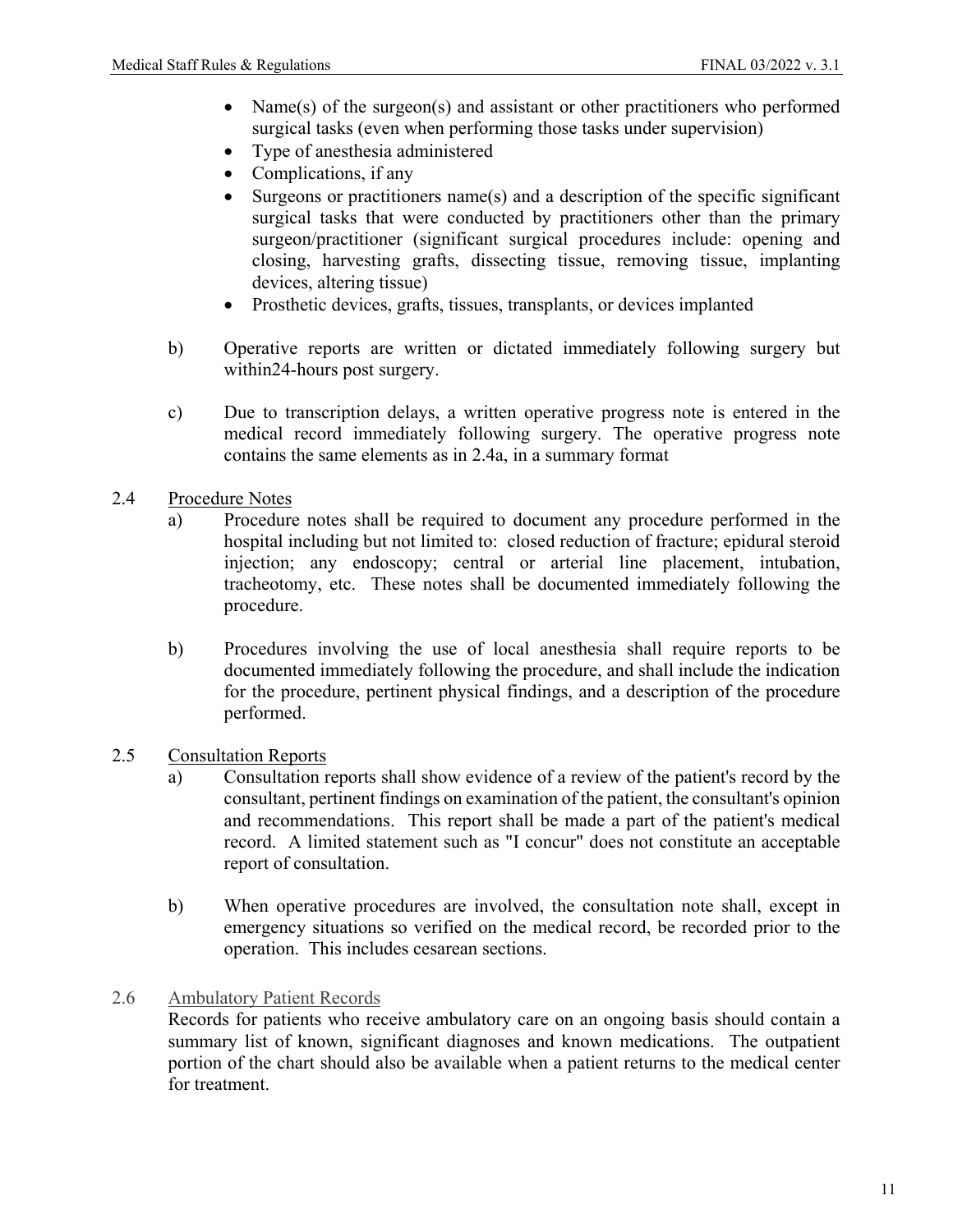Office encounter(s) closed with supporting documentation that reflects the patient encounter in the practice EMR within five (5) business days of the patient encounter. Coding and billing inquiries are to be completed within five (5) business days of posting.

- <span id="page-12-0"></span>2.7 **Authentication** (Rev. 07/11; 04/15/10)
	- a) All clinical entries and attestations in the patient's medical record are accurately dated, timed and authenticated by written or electronic signature or identifiable initials. Rev. 09/2009
	- b) Practitioner participating in the Electronic Signature program by signing the Physician Reports Agreement. This Agreement applies only to dictated reports meeting the requirements of the Agreement. After the finalized implementation of an Electronic Medical Record System, all providers are required to utilize the Electronic Signature system.
	- c) Counter-authentication (endorsement)
		- i. Physician Assistants/Nurse Practitioners (admitted patients) History & Physical Reports, Operative/Procedural Notes, Consultations and Discharge Summaries must be counter-authenticated by the supervising/sponsoring physician. Each clinical event must be counterauthenticated within 48 hours.
		- ii. Physician Assistants/Nurse Practitioners (outpatient/Hospital Department clinics) – Counter-authentication is not required for orders written by a Physician Assistant/Nurse Practitioner. A monthly audit of not less than 10% of the Physician Assistant's charts shall be reviewed and signed off on by the Supervising/Sponsoring Physician.
		- iii. Residents/Fellows Requirements for countersignatures will be established and monitored by specific training programs. Each clinical event must be documented as soon as possible after its occurrence. The Health Information Management Services Department does not monitor countersignatures by Residents/Fellows. Appropriate action will be taken by the specific training program.
		- iv.  $1<sup>st</sup>$  &  $2<sup>nd</sup>$  Year Medical Students Access to view the patient chart only. May not document in the medical record.
		- v.  $3<sup>rd</sup>$  & 4<sup>th</sup> Year Medical Students Any and all documentation must be endorsed (countersigned, counter-authenticated) timely by the physician.

#### <span id="page-12-1"></span>2.8 Abbreviations and Symbols An official list of "DO NOT USE ABBREVIATIONS" will be maintained on the Hospital's Intranet system. There is a suggested list of abbreviations available on the Hospital Intranet system.  $(Rev. 07/11)$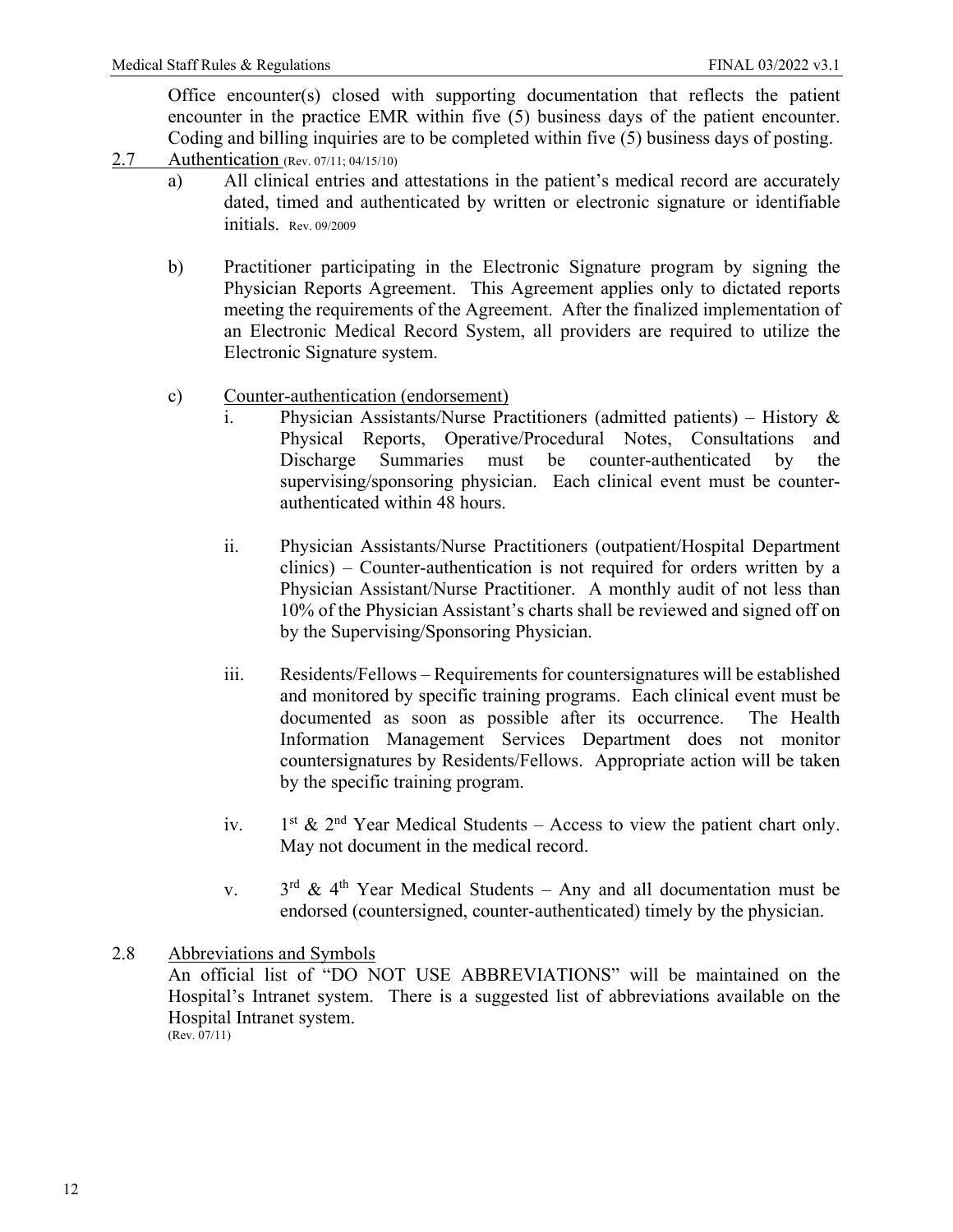#### <span id="page-13-0"></span>2.9 Discharge Summary

a) Discharge summaries shall include: the reason for hospitalization; significant findings; procedures performed and treatment rendered; instructions on discharge regarding diet, medication, physical activity limitations and follow-up care, final diagnosis and, condition on discharge stated in terms permitting specific measurable comparison and not in subjective terms such as "improved". (Rev. 02/10)

Discharge summaries for gero-psychiatry patients shall include: brief summary of present illness; psychiatric history; physical examination, laboratory data; consultations; summary of hospital course; Suicide Risk Assessment; discharge medications; condition upon discharge; final diagnosis; and disposition to include: residential disposition, follow-up treatment plan, and medications.

- b) When applicable, a Death Summary must be completed on all patients.
- c) For patient stays under 48 hours, the final progress notes may serve as the discharge summary and must contain the outcome of the hospitalization, the case disposition, and any provision for follow-up care. (Rev 07/11)
- d) Discharge summaries should be completed at the time of patient discharge, but within 48 hours (including discharges from the Emergency Room) after discharge.

#### <span id="page-13-1"></span>2.10 Confidentiality of Medical Records

- a) Written consent of the patient is required for release of medical information to persons not otherwise authorized to receive this information.
- b) Any practitioner involved in the care and treatment of a patient shall be allowed to review that patient's medical record at the hospital. Treating practitioner will receive copies of all dictated reports, reports of diagnostic studies, etc. Because of the patient-hospital privilege, the hospital does not have the authority to give the practitioner a copy of the patient's entire medical record without a signed authorization from the patient.
- c) Records may be removed from the hospital's jurisdiction and safekeeping only in accordance with a court order, subpoena or statute. All records are the property of the hospital.
- d) Removal of medical records from the hospital is grounds for suspension of the practitioner for a period to be jointly determined by the Hospital Chief Executive Officer and the Medical Staff Executive Committee.
- e) In case of readmission of a patient, all previous records shall be available for the use of the attending practitioner. This shall apply whether the patient is attended by the same practitioner or by another.
- f) Free access to all medical records of all patients shall be afforded to members of the Medical Staff or Adjunct Professional Staff for bona fide study and research consistent with preserving the confidentiality of personal information concerning the individual patients. All such projects shall be approved by the Medical Staff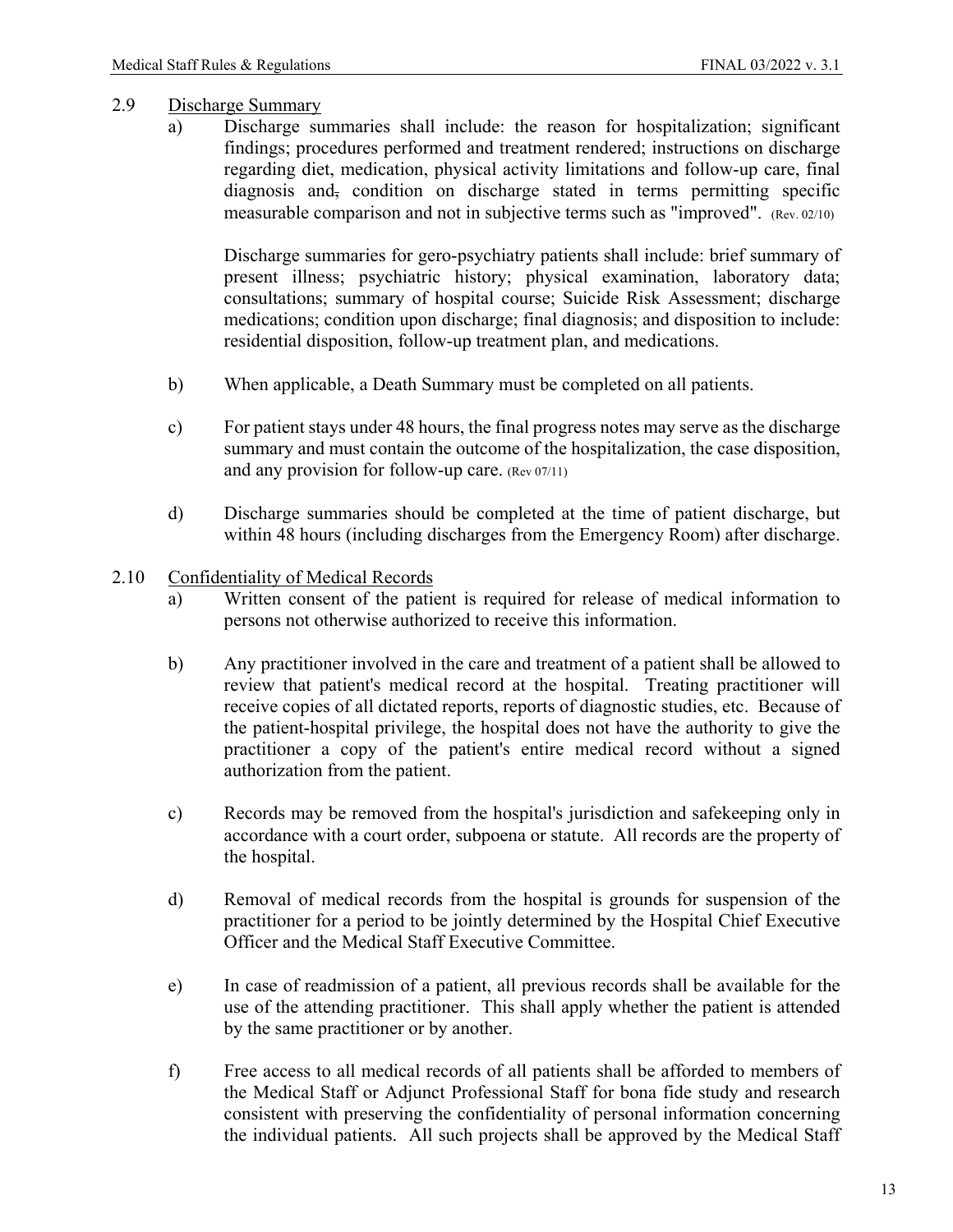Executive Committee before records can be studied. Subject to the Hospital Chief Executive Officer, former members of the Medical Staff or Adjunct Professional Staff may be permitted free access to information from the medical records of their patients covering all periods during which they attended such patients in the hospital.

- g) Medical record access to confidential materials by authorized individuals is only permissible when access is sought for patient care, payment, peer review, risk management, approved research, or other appropriate authorized activity. This requirement applies irrespective of the form in which confidential materials are maintained or stored and applies equally to information stored in hard copy form or electronically stored. In addition, Summit Healthcare safeguards patients' records against unauthorized disclosure and/or use, loss, defacement, and tampering.
- h) Passwords All practitioners must maintain the confidentiality of passwords and may not disclose such passwords to anyone.
- <span id="page-14-0"></span>2.11 Physician Orders
	- a) All orders for treatment are in writing, justify medical necessity, are signed, dated, and timed by the attending practitioner when required. An order shall be considered to be in writing if dictated to authorized personnel and signed, dated and timed by the attending physician. Persons authorized to receive verbal or telephone orders are:
		- i. Registered Nurses (RN) or Licensed Practical Nurses (LPN)
		- ii. Registered Pharmacists
		- iii. Respiratory Therapists (for R.T.)
		- iv. Physical Therapists (for P.T.)
		- v. Registered Dietitian (for diet orders including tube feedings and TPN) or designee (for diet orders and nutrition supplements only).
		- vi. A.R.R.T. (For diagnostic imaging)
		- vii. C.N.M.T. (For nuclear medicine)
		- viii. M.T. (For lab procedures) (Rev. 09/2009)
	- b) A practitioner's protocols/pre-printed orders, when applicable to a given patient, shall be included in the patient's medical record and signed, dated, timed utilizing hospital standards, and authenticated, in written or electronic form, by the person responsible for providing or evaluating the service provided. All physician orders shall be timed, as with restraints. See 3.2a-h. (Rev 4/03; 09/2009; 02/2010)
	- c) Protocols/pre-printed orders are approved initially and reviewed bi-annually by the appropriate Medical Staff Department with final approval by the Medical Executive Committee. (Rev 02/10)
	- d) Verbal Orders Verbal and telephone orders can be taken only from a physician, a Physician Assistant (PA) under a physician's direction, or a Registered Nurse, Nurse Practitioner or Licensed Practical Nurse under a physician's direction.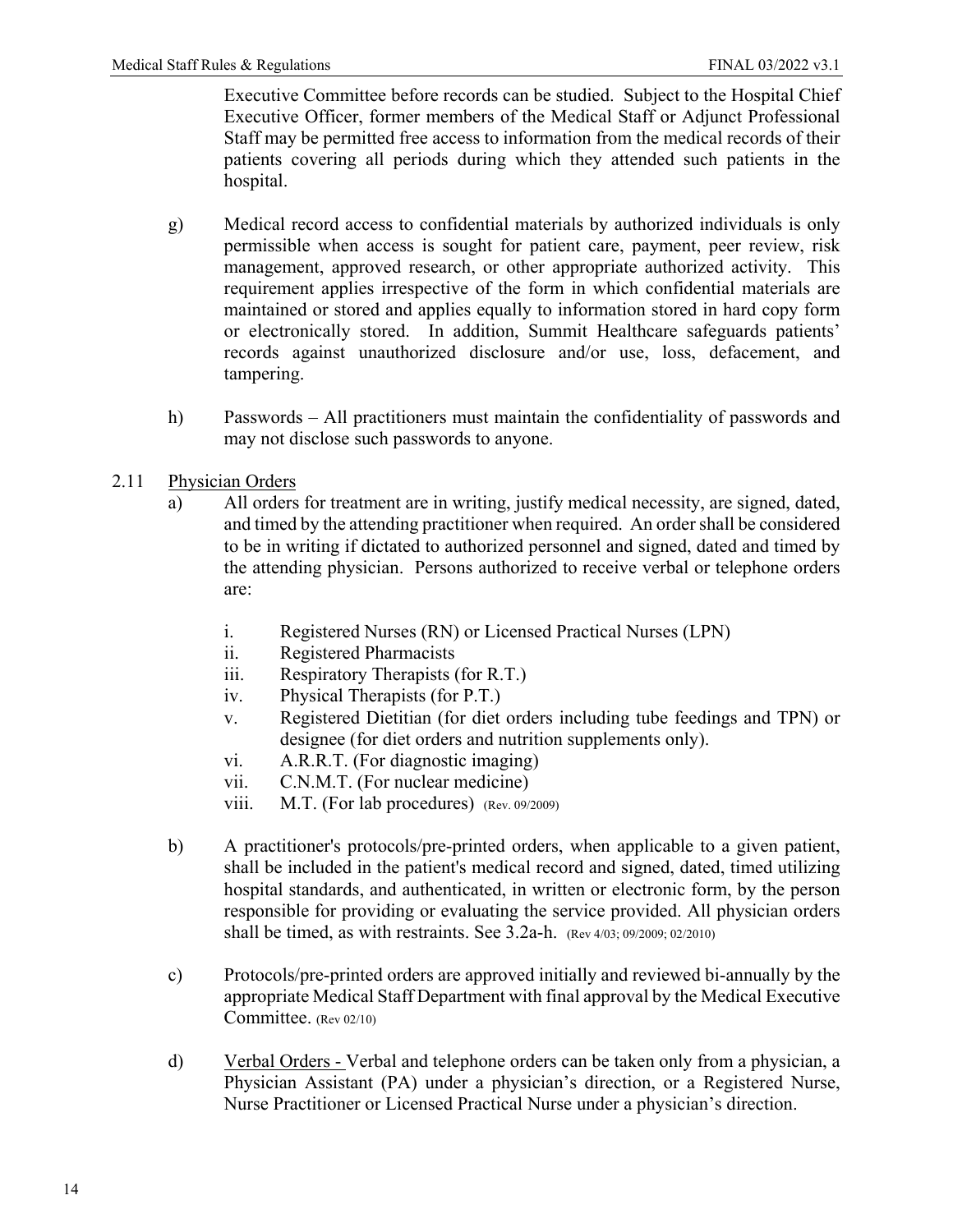i.. Verbal orders should be used only to meet the care needs of the patient when it is impossible or impractical for the ordering practitioner to write the order or enter it into a computerized order entry system (if such system exists) without delaying of treatment. Verbal orders should be recorded directly onto an order sheet in the patient's medical record or entered into the computerized order entry system, if applicable. The content of verbal orders must be clearly communicated, and nationally accepted read-back verification practice to be implemented for every verbal order. Verbal and telephone orders shall be signed, dated and timed by the receiver of the verbal order, with the name of the physician, physician's assistant, or registered nurse dictating the order, per his or her own name. Whenever possible, the receiver of the order should write down the complete order or enter it into a computerized system, then read it back, and receive confirmation from the individual who gave the order.

The physician should sign, date and time such orders within 48 hours. A qualified licensed practitioner, such as a physician assistant (PA) or nurse practitioner (NP), may authenticate a physician's or other qualified license practitioner's verbal order only if the order is within his./her scope of practice and the patient is under his/her care.

If the ordering practitioner is unable to authenticate his or her verbal order (e.g., the ordering practitioner gives a verbal order which is written and transcribed, and then is "off duty" for the weekend or an extended period of time), it is acceptable for another practitioner who is responsible for the patient's care to authenticate the verbal order of the ordering practitioner, provided the ordering physician has written an order for another practitioner to assume care of the patient.. When a practitioner other than the ordering practitioner signs a verbal order, that practitioner assumes responsibility for the order as being complete, accurate and final. (Rev. 04/15/10)

Verbal orders are orders for medications, treatments, interventions or other patient care that are transmitted as oral, spoken communications, delivered either face-to-face or via telephone. Rev. 09/2009

- e) All practitioners' orders must be written clearly, legibly and completely. Orders which are illegible or improperly written will not be carried out until rewritten or understood by the person responsible for carrying out the order.
- f) Standing orders and protocols may be formulated by individuals or Medical Staff committees and must be approved by the appropriate standing Committee and the Medical Executive Committee. All such orders and protocols shall be reviewed annually by the appropriate committee.
- g) All medications on stop-order will be discontinued at the end of the stop-order period if they have not been reordered and if the attending physician has been notified.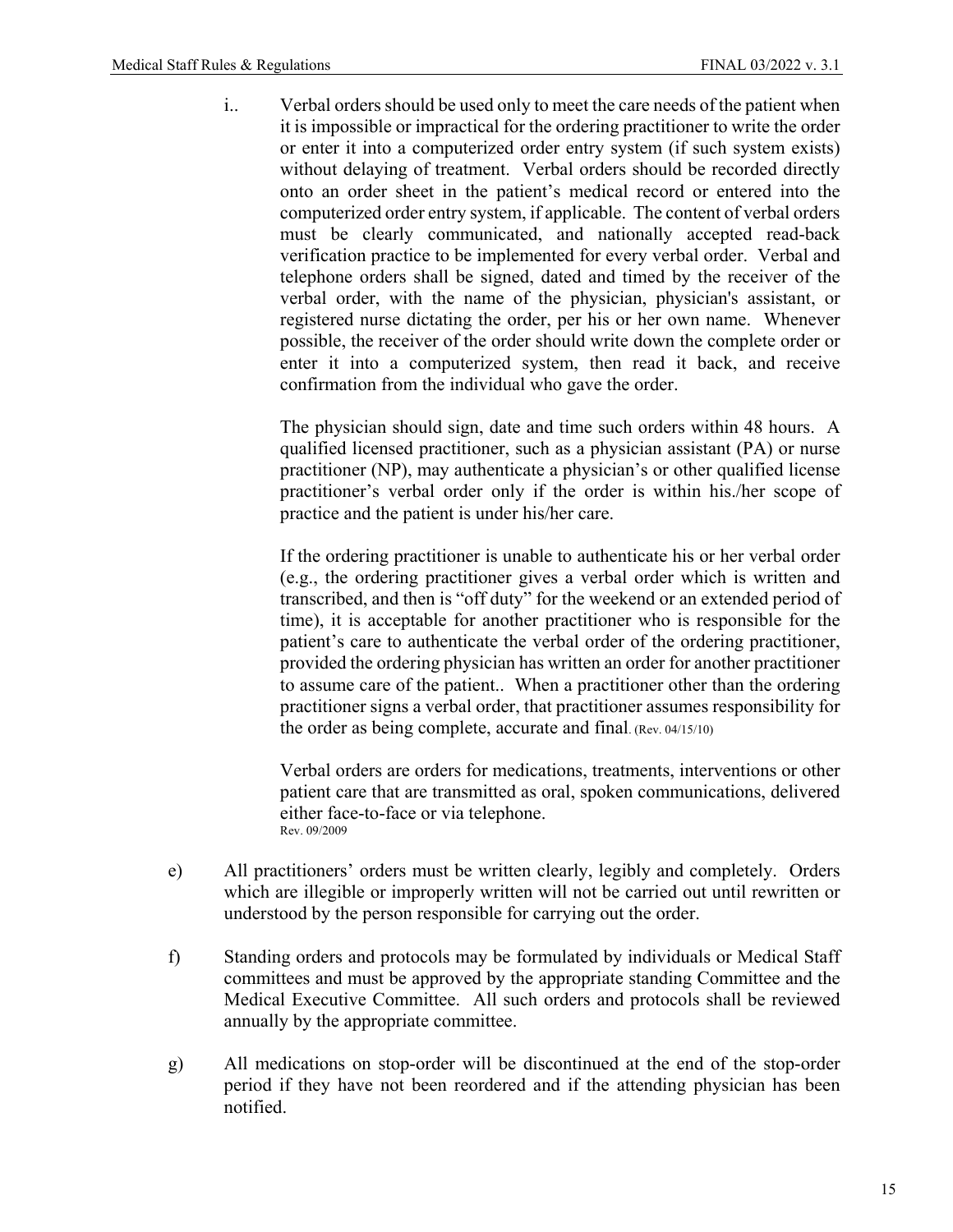h) When a patient goes to surgery or cardiac cath lab, all physician orders related to nursing and ancillary procedures (with exception of code status which is discontinued) are placed on hold for the duration of the perioperative period. Medication orders are kept active but are not acted upon. If the patient returns to the *same* level of care following surgery, orders (including medical orders) are continued unless the patient had general or neuraxial anesthesia. In that case, medication reconciliation must occur when post-operative orders are written. If the patient is transferred to a higher or lower level of care following surgery, medication reconciliation must also occur when post-operative orders are written. When the patient has sedation for a procedure outside the surgery department, all orders are continued and medication reconciliation is not required

When medication reconciliation contains complex medication orders, the surgeon may communicate with the attending for assistance.

Medication Reconciliation must occur:

- If patient has general or neuraxial anesthesia
- If patient is changing level of care following surgery (i.e. previously Med Surg patient but is returning to ICU)
- If patient is changing level of care within the hospital
- If a patient has general anesthesia for a radiological procedure. Medication reconciliation will be completed by the attending provider.

When in doubt, do a medication reconciliation.

- i) The Medical Staff shall adhere to the Medical Center's policy for use of restraints for voluntary/involuntary immobilization of patients. Added 09/2009; Rev. 10/2014
- j) In regards to attestation statements, the individual who authored a medical record entry is the only individual allowed to provide an attestation statement related to the same medical record entry. As such, a member of an ordering physician's call group or an ordering physician's partner may only provide an attestation statement if such member or partner authored the medical record entry related to the attestation statement.
- k) Services in the Outpatient Setting Outpatient Services in the hospital may be ordered (and patients may be referred for hospital outpatient services) in accordance with CMS Guidelines. The Hospital verifies that the referring practitioner who is responsible for the patient's care is appropriately licensed and acting within his/her scope of practice in accordance with Hospital policy regarding Sanction screening. Rev. 10/2014
- l) Drug/Medication Orders
	- i. All medications on stop-order will be discontinued at the end of the specified time if they have not been re-ordered and after the physician has been notified.
	- ii. All controlled substances, II through V, are required to be re-ordered every three days (72 hours).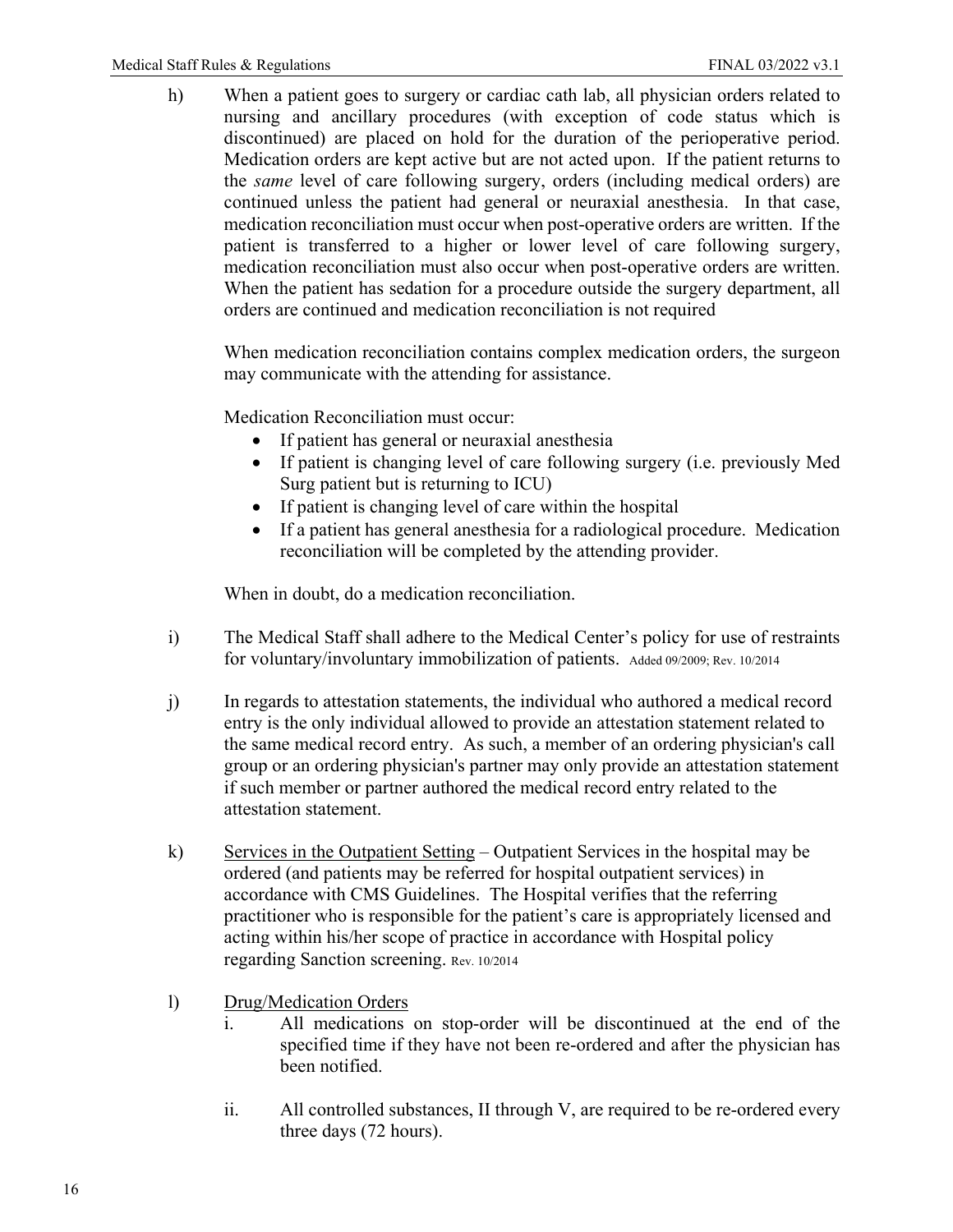- iii. All antibiotics are required to be re-ordered every seven (7) days.
- iv. Drugs used shall be those that meet the standards of the United States Pharmacopeia/National Formulary. Exceptions to this rule shall be well justified and approved by the Pharmacy & Therapeutics Committee and the Medical Staff Executive Committee.
- <span id="page-17-0"></span>2.12 E.D. Medical Records
	- a) An appropriate medical record shall be kept for every patient receiving emergency service and be incorporated in the patient's hospital record if such exists. The record shall include:
		- i. Adequate patient identification;
		- ii. Information concerning the time of the patient's arrival, means of arrival and by whom transported;
		- iii. Pertinent history of the injury or illness including place of occurrence and physical findings including the patient's vital signs and details relative to first aid or emergency care given prior to arrival at the hospital;
		- iv. Clinical observations, including results of treatment
		- v. Diagnostic impression
		- vi. Treatment given
		- vii. Condition of the patient on discharge or transfer; this shall be stated in terms permitting specific measurable comparison, not "improved", "good", etc.
		- viii. Final disposition including instructions given to patient or family regarding necessary follow up care. When relevant, the discharge summary should reflect instructions regarding medications, diet and physical activity.
		- ix. Whether the patient left against medical advice
	- b) Each patient's Emergency Department record shall be authenticated by the practitioner in attendance who is responsible for its clinical accuracy in accordance with these documents.
- <span id="page-17-1"></span>2.13 Intraoperative & Post Anesthesia/Sedation Record
	- a) An intraoperative anesthesia/sedation record will be maintained for each patient and include drugs/agents used, pertinent events during indications, maintenance of emergence from anesthesia/sedation, all other drugs, intravenous fluids and blood components given.

b) Documentation in the post anesthesia/sedation care unit includes the patient's level of consciousness upon entering and leaving the area, vital signs, and status of infusions, drains, tubes, catheters and surgical dressing (when used), unusual events or complications and management.

- c) A post anesthesia/sedation evaluation for proper recovery of anesthesia/sedation must be completed and documented by an individual qualified to administer anesthesia/sedation within 48 hours after the procedure or prior to the patient being discharged or transferred from the post anesthesia/sedation care area regardless of type or location where anesthesia/sedation is performed.
- <span id="page-17-2"></span>2.14 Special Studies: EEGs, EKGs, treadmill stress tests, echocardiograms, tissue, medical imaging, fetal monitor strips, and other special procedure reports will be interpreted and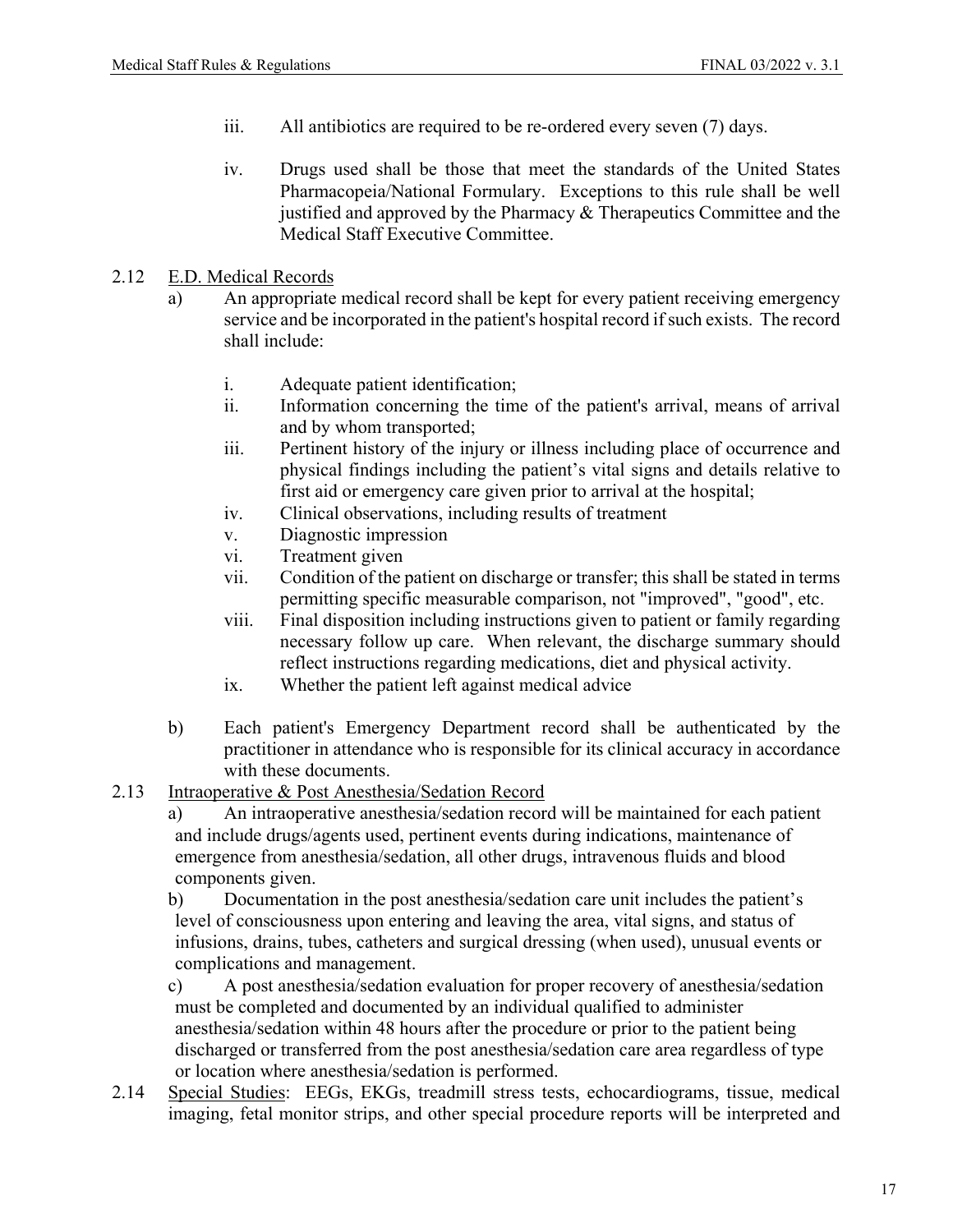documented within 48 hours (24 hours for medical imaging) of notice/communication to the physician or agent to inform the provider of the test completion. Rev. 05/2016

- <span id="page-18-0"></span>2.15 Amending Medical Record Entries
	- a) Electronic Documents (Structured, Text and Images) Any individual who discovers his/her own error or omission prior to the authentication of the entry shall immediately, upon discovery, correct the error or omission through the Electronic Medical Record (EMR). The EMR will track all changes made to entries.

Once an entry has been authenticated and an error is found in the EMR will force the author to record his/her comments in the form of an electronic addendum in which the individual will document the erroneous information, authenticate the entry and the system will date and time stamp the entry.

If information is found to be recorded on the wrong patient, regardless of the status of the entry, the EMR will not allow deletion of any entries. The entry recorded in error must be documented as such by the author, and the author will re-enter the information on the correct patient.

b. Paper-Based Documents – Any individual who discovers his/her own error or omission prior to the authentication of the entry shall immediately, upon discovery, correct the error by drawing a single line through the erroneous entry, but not obliterating it, and initialing, dating, and timing the error.

Errors or omissions discovered at a later time shall be corrected by the individual with a new entry. The person making the change shall sign and note the date of the change and reason for the change. The new entry shall also stat who was notified of the change and the date of such notification. The individual must notify the HIM Department to permit a review of the erroneous documentation for recording in-error criteria within the EMR.

Any physician who discovers a possible error made by another individual should immediately upon discovery notify the supervisor of that clinical or ancillary area.

Upon confirmation of the error, the patient's attending physician and any other practitioners, nurses or other individuals who may have relied upon the original entry shall be notified as appropriate.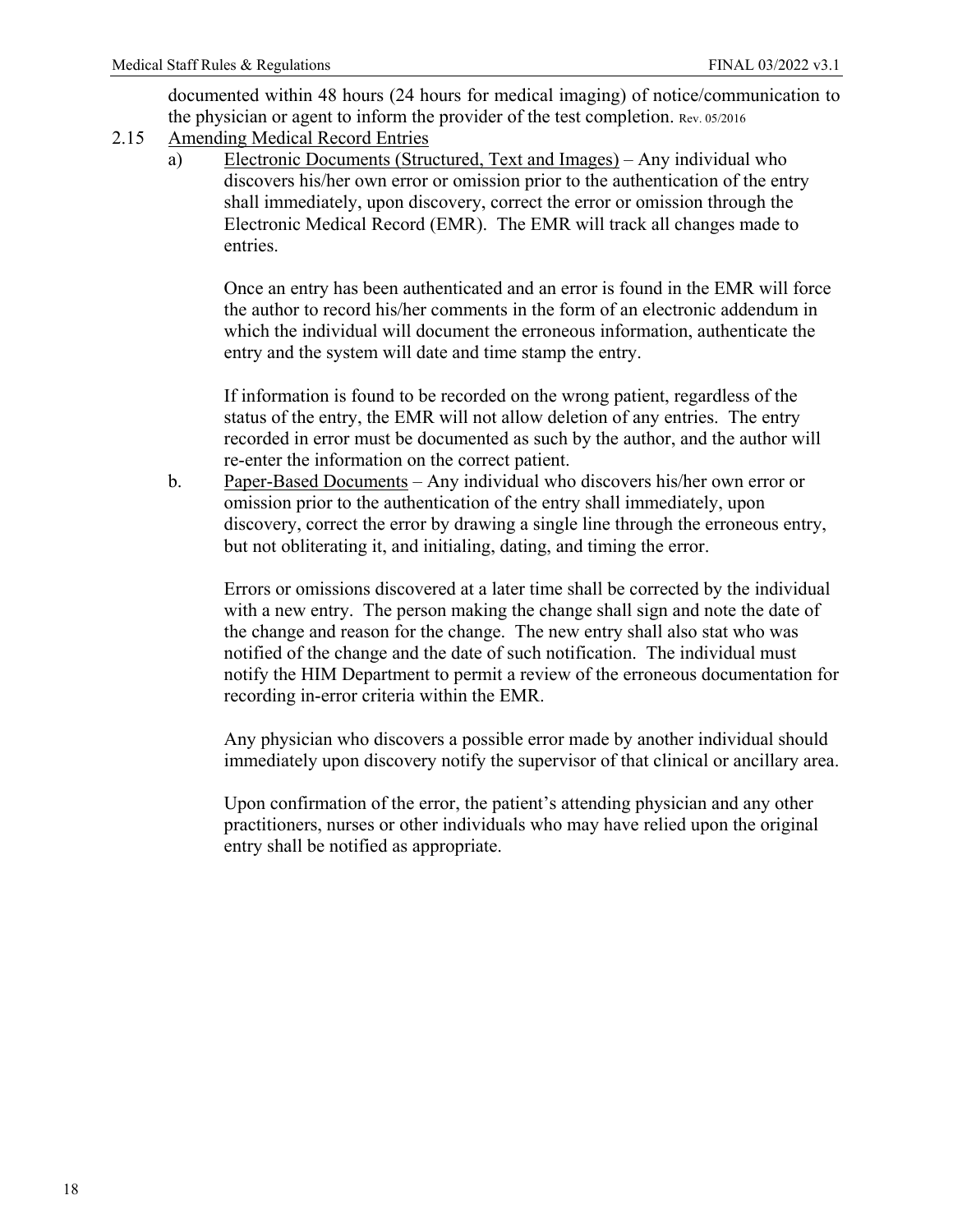<span id="page-19-0"></span>

|  |  |  |                                                | 2.16 Timely Completion of Medical Records Documents – All medical records shall be |  |  |  |
|--|--|--|------------------------------------------------|------------------------------------------------------------------------------------|--|--|--|
|  |  |  | completed within the timeframes defined below: |                                                                                    |  |  |  |

| <b>Documentation</b><br>Requirement               | <b>Timeframe</b>                                                                                                                                                                                                                                                                                                                                      | <b>Exclusions</b>                                                                                                                                                                                                                           | Reference                               |
|---------------------------------------------------|-------------------------------------------------------------------------------------------------------------------------------------------------------------------------------------------------------------------------------------------------------------------------------------------------------------------------------------------------------|---------------------------------------------------------------------------------------------------------------------------------------------------------------------------------------------------------------------------------------------|-----------------------------------------|
| <b>Acute Care</b><br>Criteria                     | Daily                                                                                                                                                                                                                                                                                                                                                 |                                                                                                                                                                                                                                             | R&R 1.5 & 1.6                           |
| <b>Emergency Room</b><br>Report                   | Documented within 24<br>hours of<br>discharge/disposition from<br>the ED                                                                                                                                                                                                                                                                              |                                                                                                                                                                                                                                             |                                         |
| Progress Note                                     | Daily                                                                                                                                                                                                                                                                                                                                                 |                                                                                                                                                                                                                                             | CMS 482.24 $(c)(1)$<br>[Authentication] |
| Progress Notes -<br>Gero-Psychiatry               | Minimally five times per<br>week                                                                                                                                                                                                                                                                                                                      |                                                                                                                                                                                                                                             | CMS 482.61(d)                           |
| History & Physical<br>(less than 30 days)<br>old) | Documented within 24<br>hours of admission or<br>registration to inpatient or<br>observation status, but prior<br>to surgery or procedure<br>requiring anesthesia<br>services. Update to the<br>H&P must be done no more<br>than 24-hours after<br>admission or registration<br>but prior to surgery or<br>procedure requiring<br>anesthesia services | Must be<br>$\bullet$<br>completed prior<br>to surgery<br>No H&P needed<br>$\bullet$<br>for local<br>anesthesia<br>$OB's - may$<br>$\bullet$<br>substitute<br>prenatal record.<br>If turns into<br>surgical, need<br>H&P prior to<br>surgery | CMS 482.22 (c)(5)<br>CMS 482.24         |
| History & Physical<br>(greater than 30)<br>days)  | Full H&P (not just an<br>update) must be done<br>within 24 hours of<br>admission or registration to<br>inpatient or observation<br>status, but prior to surgery<br>or procedure requiring<br>anesthesia services                                                                                                                                      |                                                                                                                                                                                                                                             | CMS 482.22 $(c)(5)$                     |
| Consultation<br>Report                            | Documented within 24<br>hours of consultation                                                                                                                                                                                                                                                                                                         |                                                                                                                                                                                                                                             |                                         |
| Post-Op Progress<br>Note                          | Documented immediately<br>post op                                                                                                                                                                                                                                                                                                                     |                                                                                                                                                                                                                                             |                                         |
| Provider Coding<br>Query                          | 1) Inpatient: Documented<br>response no later than 7<br>days post notification to the<br>provider<br>2) Ambulatory Clinic:<br>Completed within 72 hours<br>of posting                                                                                                                                                                                 |                                                                                                                                                                                                                                             |                                         |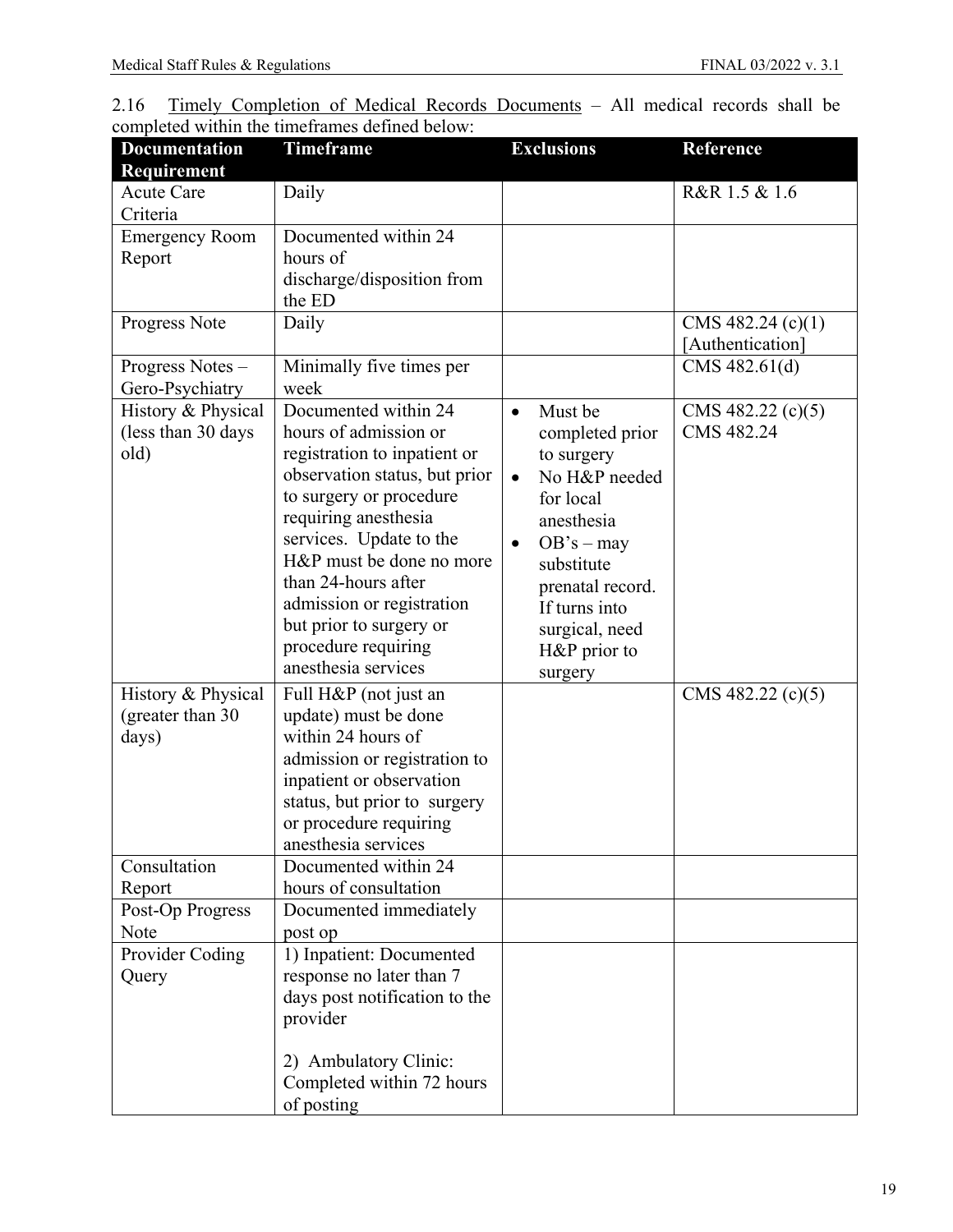| Requirement<br>Operative Report<br>Immediately after the<br>procedure but within 24<br>hours post surgery<br>Documented within 48<br>Intraoperative &<br>Post<br>hours after the procedure<br>Anesthesia/Sedatio<br>but prior to patient being<br>discharged/transferred from<br>n Record<br>the post anesthesia/sedation<br>care area<br>Documented within $48$<br><b>Special Studies</b><br>Medical imaging<br>hours of the completion of<br>reports within 24<br>Report<br>hours of completion<br>the procedure.<br>of procedure.<br>Documented at the time of<br>Not required for<br>CMS 482.24<br>Discharge<br>normal vaginal<br><b>Summary Report</b><br>discharge/disposition but no<br>(c)(2)(viii)[Timing]<br>deliveries and<br>CMS 482.24<br>later than 48 hours post<br>discharge<br>normal newborns<br>$(c)(2)(\overline{\text{vii}})$<br>[Authentication]<br>Documented at the time of<br><b>Discharge Progress</b><br>Post-Op Note<br>Note / Post<br>discharge/disposition and<br>marked "Discharge<br>Procedure Note<br>no later than 24 hours post<br>Summary" may be<br>discharge for all admissions<br>used for stays less<br>less than 48 hours or for<br>than 48 hours<br>normal vaginal deliveries<br>and normal newborns<br>Documented at the time of<br>Death Summary<br>death/disposition but no<br>later than 48 hours post<br>discharge<br>Documented at the time of<br><b>Transfer Summary</b><br>transfer but no later than 24<br><b>EMTALA</b><br>1)<br>All Others<br>hours<br>Authentication of<br>Signatures<br>transcribed or scanned<br>reports and progress notes<br>within 7 days from the date<br>of discharge<br>Verbal Orders<br>Dated, time and<br>CMS $482.24(c)(1)(iii)$<br>authentication within 48<br>ARS 32-1601<br>hours from order<br>(11)(12)(13)(14)(15)<br>AZSBN Act R4-19- | <b>Documentation</b> | <b>Timeframe</b> | <b>Exclusions</b> | <b>Reference</b> |
|------------------------------------------------------------------------------------------------------------------------------------------------------------------------------------------------------------------------------------------------------------------------------------------------------------------------------------------------------------------------------------------------------------------------------------------------------------------------------------------------------------------------------------------------------------------------------------------------------------------------------------------------------------------------------------------------------------------------------------------------------------------------------------------------------------------------------------------------------------------------------------------------------------------------------------------------------------------------------------------------------------------------------------------------------------------------------------------------------------------------------------------------------------------------------------------------------------------------------------------------------------------------------------------------------------------------------------------------------------------------------------------------------------------------------------------------------------------------------------------------------------------------------------------------------------------------------------------------------------------------------------------------------------------------------------------------------------------------------------------------------------------------------------------------------------------------------|----------------------|------------------|-------------------|------------------|
|                                                                                                                                                                                                                                                                                                                                                                                                                                                                                                                                                                                                                                                                                                                                                                                                                                                                                                                                                                                                                                                                                                                                                                                                                                                                                                                                                                                                                                                                                                                                                                                                                                                                                                                                                                                                                              |                      |                  |                   |                  |
|                                                                                                                                                                                                                                                                                                                                                                                                                                                                                                                                                                                                                                                                                                                                                                                                                                                                                                                                                                                                                                                                                                                                                                                                                                                                                                                                                                                                                                                                                                                                                                                                                                                                                                                                                                                                                              |                      |                  |                   |                  |
|                                                                                                                                                                                                                                                                                                                                                                                                                                                                                                                                                                                                                                                                                                                                                                                                                                                                                                                                                                                                                                                                                                                                                                                                                                                                                                                                                                                                                                                                                                                                                                                                                                                                                                                                                                                                                              |                      |                  |                   |                  |
|                                                                                                                                                                                                                                                                                                                                                                                                                                                                                                                                                                                                                                                                                                                                                                                                                                                                                                                                                                                                                                                                                                                                                                                                                                                                                                                                                                                                                                                                                                                                                                                                                                                                                                                                                                                                                              |                      |                  |                   |                  |
|                                                                                                                                                                                                                                                                                                                                                                                                                                                                                                                                                                                                                                                                                                                                                                                                                                                                                                                                                                                                                                                                                                                                                                                                                                                                                                                                                                                                                                                                                                                                                                                                                                                                                                                                                                                                                              |                      |                  |                   |                  |
|                                                                                                                                                                                                                                                                                                                                                                                                                                                                                                                                                                                                                                                                                                                                                                                                                                                                                                                                                                                                                                                                                                                                                                                                                                                                                                                                                                                                                                                                                                                                                                                                                                                                                                                                                                                                                              |                      |                  |                   |                  |
|                                                                                                                                                                                                                                                                                                                                                                                                                                                                                                                                                                                                                                                                                                                                                                                                                                                                                                                                                                                                                                                                                                                                                                                                                                                                                                                                                                                                                                                                                                                                                                                                                                                                                                                                                                                                                              |                      |                  |                   |                  |
|                                                                                                                                                                                                                                                                                                                                                                                                                                                                                                                                                                                                                                                                                                                                                                                                                                                                                                                                                                                                                                                                                                                                                                                                                                                                                                                                                                                                                                                                                                                                                                                                                                                                                                                                                                                                                              |                      |                  |                   |                  |
|                                                                                                                                                                                                                                                                                                                                                                                                                                                                                                                                                                                                                                                                                                                                                                                                                                                                                                                                                                                                                                                                                                                                                                                                                                                                                                                                                                                                                                                                                                                                                                                                                                                                                                                                                                                                                              |                      |                  |                   |                  |
|                                                                                                                                                                                                                                                                                                                                                                                                                                                                                                                                                                                                                                                                                                                                                                                                                                                                                                                                                                                                                                                                                                                                                                                                                                                                                                                                                                                                                                                                                                                                                                                                                                                                                                                                                                                                                              |                      |                  |                   |                  |
|                                                                                                                                                                                                                                                                                                                                                                                                                                                                                                                                                                                                                                                                                                                                                                                                                                                                                                                                                                                                                                                                                                                                                                                                                                                                                                                                                                                                                                                                                                                                                                                                                                                                                                                                                                                                                              |                      |                  |                   |                  |
|                                                                                                                                                                                                                                                                                                                                                                                                                                                                                                                                                                                                                                                                                                                                                                                                                                                                                                                                                                                                                                                                                                                                                                                                                                                                                                                                                                                                                                                                                                                                                                                                                                                                                                                                                                                                                              |                      |                  |                   |                  |
|                                                                                                                                                                                                                                                                                                                                                                                                                                                                                                                                                                                                                                                                                                                                                                                                                                                                                                                                                                                                                                                                                                                                                                                                                                                                                                                                                                                                                                                                                                                                                                                                                                                                                                                                                                                                                              |                      |                  |                   |                  |
|                                                                                                                                                                                                                                                                                                                                                                                                                                                                                                                                                                                                                                                                                                                                                                                                                                                                                                                                                                                                                                                                                                                                                                                                                                                                                                                                                                                                                                                                                                                                                                                                                                                                                                                                                                                                                              |                      |                  |                   |                  |
|                                                                                                                                                                                                                                                                                                                                                                                                                                                                                                                                                                                                                                                                                                                                                                                                                                                                                                                                                                                                                                                                                                                                                                                                                                                                                                                                                                                                                                                                                                                                                                                                                                                                                                                                                                                                                              |                      |                  |                   |                  |
|                                                                                                                                                                                                                                                                                                                                                                                                                                                                                                                                                                                                                                                                                                                                                                                                                                                                                                                                                                                                                                                                                                                                                                                                                                                                                                                                                                                                                                                                                                                                                                                                                                                                                                                                                                                                                              |                      |                  |                   |                  |
|                                                                                                                                                                                                                                                                                                                                                                                                                                                                                                                                                                                                                                                                                                                                                                                                                                                                                                                                                                                                                                                                                                                                                                                                                                                                                                                                                                                                                                                                                                                                                                                                                                                                                                                                                                                                                              |                      |                  |                   |                  |
|                                                                                                                                                                                                                                                                                                                                                                                                                                                                                                                                                                                                                                                                                                                                                                                                                                                                                                                                                                                                                                                                                                                                                                                                                                                                                                                                                                                                                                                                                                                                                                                                                                                                                                                                                                                                                              |                      |                  |                   |                  |
|                                                                                                                                                                                                                                                                                                                                                                                                                                                                                                                                                                                                                                                                                                                                                                                                                                                                                                                                                                                                                                                                                                                                                                                                                                                                                                                                                                                                                                                                                                                                                                                                                                                                                                                                                                                                                              |                      |                  |                   |                  |
|                                                                                                                                                                                                                                                                                                                                                                                                                                                                                                                                                                                                                                                                                                                                                                                                                                                                                                                                                                                                                                                                                                                                                                                                                                                                                                                                                                                                                                                                                                                                                                                                                                                                                                                                                                                                                              |                      |                  |                   |                  |
|                                                                                                                                                                                                                                                                                                                                                                                                                                                                                                                                                                                                                                                                                                                                                                                                                                                                                                                                                                                                                                                                                                                                                                                                                                                                                                                                                                                                                                                                                                                                                                                                                                                                                                                                                                                                                              |                      |                  |                   |                  |
|                                                                                                                                                                                                                                                                                                                                                                                                                                                                                                                                                                                                                                                                                                                                                                                                                                                                                                                                                                                                                                                                                                                                                                                                                                                                                                                                                                                                                                                                                                                                                                                                                                                                                                                                                                                                                              |                      |                  |                   |                  |
|                                                                                                                                                                                                                                                                                                                                                                                                                                                                                                                                                                                                                                                                                                                                                                                                                                                                                                                                                                                                                                                                                                                                                                                                                                                                                                                                                                                                                                                                                                                                                                                                                                                                                                                                                                                                                              |                      |                  |                   |                  |
|                                                                                                                                                                                                                                                                                                                                                                                                                                                                                                                                                                                                                                                                                                                                                                                                                                                                                                                                                                                                                                                                                                                                                                                                                                                                                                                                                                                                                                                                                                                                                                                                                                                                                                                                                                                                                              |                      |                  |                   |                  |
|                                                                                                                                                                                                                                                                                                                                                                                                                                                                                                                                                                                                                                                                                                                                                                                                                                                                                                                                                                                                                                                                                                                                                                                                                                                                                                                                                                                                                                                                                                                                                                                                                                                                                                                                                                                                                              |                      |                  |                   |                  |
|                                                                                                                                                                                                                                                                                                                                                                                                                                                                                                                                                                                                                                                                                                                                                                                                                                                                                                                                                                                                                                                                                                                                                                                                                                                                                                                                                                                                                                                                                                                                                                                                                                                                                                                                                                                                                              |                      |                  |                   |                  |
|                                                                                                                                                                                                                                                                                                                                                                                                                                                                                                                                                                                                                                                                                                                                                                                                                                                                                                                                                                                                                                                                                                                                                                                                                                                                                                                                                                                                                                                                                                                                                                                                                                                                                                                                                                                                                              |                      |                  |                   |                  |
|                                                                                                                                                                                                                                                                                                                                                                                                                                                                                                                                                                                                                                                                                                                                                                                                                                                                                                                                                                                                                                                                                                                                                                                                                                                                                                                                                                                                                                                                                                                                                                                                                                                                                                                                                                                                                              |                      |                  |                   |                  |
|                                                                                                                                                                                                                                                                                                                                                                                                                                                                                                                                                                                                                                                                                                                                                                                                                                                                                                                                                                                                                                                                                                                                                                                                                                                                                                                                                                                                                                                                                                                                                                                                                                                                                                                                                                                                                              |                      |                  |                   |                  |
|                                                                                                                                                                                                                                                                                                                                                                                                                                                                                                                                                                                                                                                                                                                                                                                                                                                                                                                                                                                                                                                                                                                                                                                                                                                                                                                                                                                                                                                                                                                                                                                                                                                                                                                                                                                                                              |                      |                  |                   |                  |
|                                                                                                                                                                                                                                                                                                                                                                                                                                                                                                                                                                                                                                                                                                                                                                                                                                                                                                                                                                                                                                                                                                                                                                                                                                                                                                                                                                                                                                                                                                                                                                                                                                                                                                                                                                                                                              |                      |                  |                   |                  |
|                                                                                                                                                                                                                                                                                                                                                                                                                                                                                                                                                                                                                                                                                                                                                                                                                                                                                                                                                                                                                                                                                                                                                                                                                                                                                                                                                                                                                                                                                                                                                                                                                                                                                                                                                                                                                              |                      |                  |                   |                  |
|                                                                                                                                                                                                                                                                                                                                                                                                                                                                                                                                                                                                                                                                                                                                                                                                                                                                                                                                                                                                                                                                                                                                                                                                                                                                                                                                                                                                                                                                                                                                                                                                                                                                                                                                                                                                                              |                      |                  |                   |                  |
|                                                                                                                                                                                                                                                                                                                                                                                                                                                                                                                                                                                                                                                                                                                                                                                                                                                                                                                                                                                                                                                                                                                                                                                                                                                                                                                                                                                                                                                                                                                                                                                                                                                                                                                                                                                                                              |                      |                  |                   |                  |
|                                                                                                                                                                                                                                                                                                                                                                                                                                                                                                                                                                                                                                                                                                                                                                                                                                                                                                                                                                                                                                                                                                                                                                                                                                                                                                                                                                                                                                                                                                                                                                                                                                                                                                                                                                                                                              |                      |                  |                   |                  |
|                                                                                                                                                                                                                                                                                                                                                                                                                                                                                                                                                                                                                                                                                                                                                                                                                                                                                                                                                                                                                                                                                                                                                                                                                                                                                                                                                                                                                                                                                                                                                                                                                                                                                                                                                                                                                              |                      |                  |                   |                  |
|                                                                                                                                                                                                                                                                                                                                                                                                                                                                                                                                                                                                                                                                                                                                                                                                                                                                                                                                                                                                                                                                                                                                                                                                                                                                                                                                                                                                                                                                                                                                                                                                                                                                                                                                                                                                                              |                      |                  |                   |                  |
|                                                                                                                                                                                                                                                                                                                                                                                                                                                                                                                                                                                                                                                                                                                                                                                                                                                                                                                                                                                                                                                                                                                                                                                                                                                                                                                                                                                                                                                                                                                                                                                                                                                                                                                                                                                                                              |                      |                  |                   |                  |
|                                                                                                                                                                                                                                                                                                                                                                                                                                                                                                                                                                                                                                                                                                                                                                                                                                                                                                                                                                                                                                                                                                                                                                                                                                                                                                                                                                                                                                                                                                                                                                                                                                                                                                                                                                                                                              |                      |                  |                   |                  |
|                                                                                                                                                                                                                                                                                                                                                                                                                                                                                                                                                                                                                                                                                                                                                                                                                                                                                                                                                                                                                                                                                                                                                                                                                                                                                                                                                                                                                                                                                                                                                                                                                                                                                                                                                                                                                              |                      |                  |                   |                  |
|                                                                                                                                                                                                                                                                                                                                                                                                                                                                                                                                                                                                                                                                                                                                                                                                                                                                                                                                                                                                                                                                                                                                                                                                                                                                                                                                                                                                                                                                                                                                                                                                                                                                                                                                                                                                                              |                      |                  |                   |                  |
|                                                                                                                                                                                                                                                                                                                                                                                                                                                                                                                                                                                                                                                                                                                                                                                                                                                                                                                                                                                                                                                                                                                                                                                                                                                                                                                                                                                                                                                                                                                                                                                                                                                                                                                                                                                                                              |                      |                  |                   | 402.B            |
| Authenticated within 24<br><b>Disposition Orders</b>                                                                                                                                                                                                                                                                                                                                                                                                                                                                                                                                                                                                                                                                                                                                                                                                                                                                                                                                                                                                                                                                                                                                                                                                                                                                                                                                                                                                                                                                                                                                                                                                                                                                                                                                                                         |                      |                  |                   |                  |
| hours of admission                                                                                                                                                                                                                                                                                                                                                                                                                                                                                                                                                                                                                                                                                                                                                                                                                                                                                                                                                                                                                                                                                                                                                                                                                                                                                                                                                                                                                                                                                                                                                                                                                                                                                                                                                                                                           |                      |                  |                   |                  |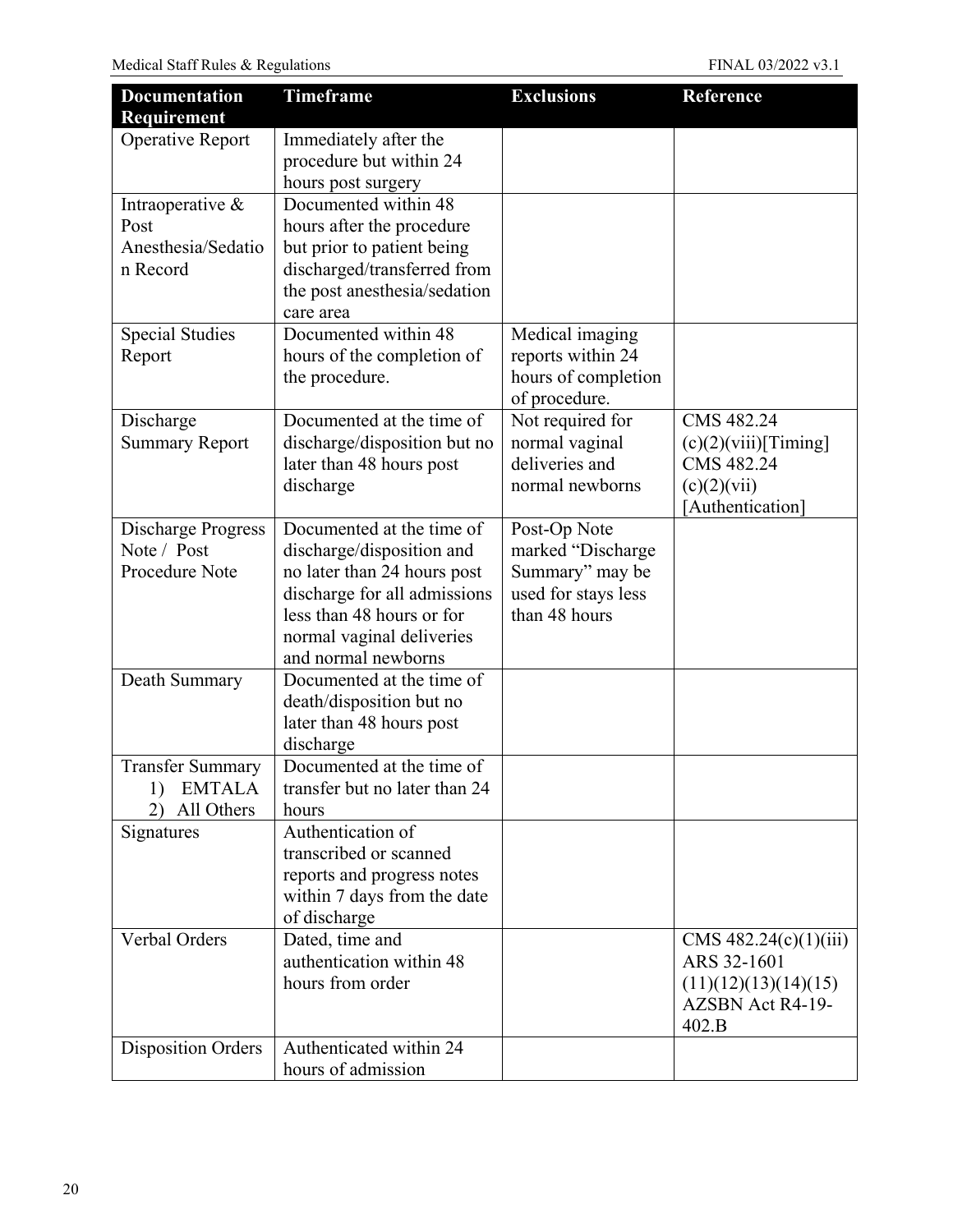| <b>Documentation</b><br>Requirement | <b>Timeframe</b>                             | <b>Exclusions</b> | <b>Reference</b>       |
|-------------------------------------|----------------------------------------------|-------------------|------------------------|
| <b>Medical Record</b>               | 30-days of discharge                         |                   | <b>CMS</b>             |
| Completion                          | pending outstanding query<br>(if applicable) |                   | 482.24(c)(2)(viii)     |
| <b>Outpatient Clinic</b>            | Office encounter closed                      |                   |                        |
| Records                             | within 5 business days of                    |                   |                        |
| (Summit                             | patient encounter                            |                   |                        |
| Healthcare                          |                                              |                   |                        |
| Association only)                   |                                              |                   |                        |
| <b>All Clinical Entries</b>         | N/A. Must be signed, dated                   |                   | CMS 482.24(c)(1)       |
|                                     | and timed (or by electronic<br>means)        |                   |                        |
| Gero-Psychiatry                     | No later than the 12 <sup>th</sup> day of    |                   | <b>CMS</b> Publication |
| Certification                       | hospitalization                              |                   | 1004-04, Chapter 4,    |
|                                     |                                              |                   | section 10.9           |
| Gero-Psychiatry                     | As established by the                        |                   | <b>CMS</b> Publication |
| Recertification                     | Hospital's Utilization                       |                   | 1004-04, Chapter 4,    |
|                                     | Review Committee, but no                     |                   | section 10.9           |
|                                     | less frequently than every                   |                   |                        |
|                                     | 30 days.                                     |                   |                        |

<span id="page-21-0"></span>2.17 Record Completion and Filing

- b) Timely Completion of Medical Records**.** Documentation in the medical record is in accordance with timeliness requirements of the Center for Medicare and Medicaid Services Conditions of Participation (CMS CoP) and/or State Law. A delinquent record is defined as a medical record that is older than 30-days post discharge. (Rev. 12/2010)
- c) Medical Records Deficiencies The Health Information Management (HIM) Department monitors timeliness of documentation and notifies the practitioner of incomplete/delinquent medical records via phone, fax mail or electronic notice. For Summit Healthcare Ambulatory clinics, notification will be indirectly sent to the respective office manager through a complied list of incomplete medical records and associate documents. If a vacation prevents the practitioner from completing his/her medical records the practitioner must notify the HIM Department in advance of the vacation; otherwise the temporary suspension will remain in effect until the delinquent documentation has been completed.

a) The patient's medical record should be complete at time of discharge, including progress notes, final diagnosis, operative reports, procedure reports, and discharge summary. A medical record is considered complete if it contains sufficient information to identify the patient; support the diagnosis/condition; justify the care, treatment and services; document the course and results of care, treatment and services; and promote the continuity of care among providers. All incomplete medical records must be completed within 30 days of discharge or outpatient care, containing a final diagnosis per CMS CoP §482.24(c)(2)(viii).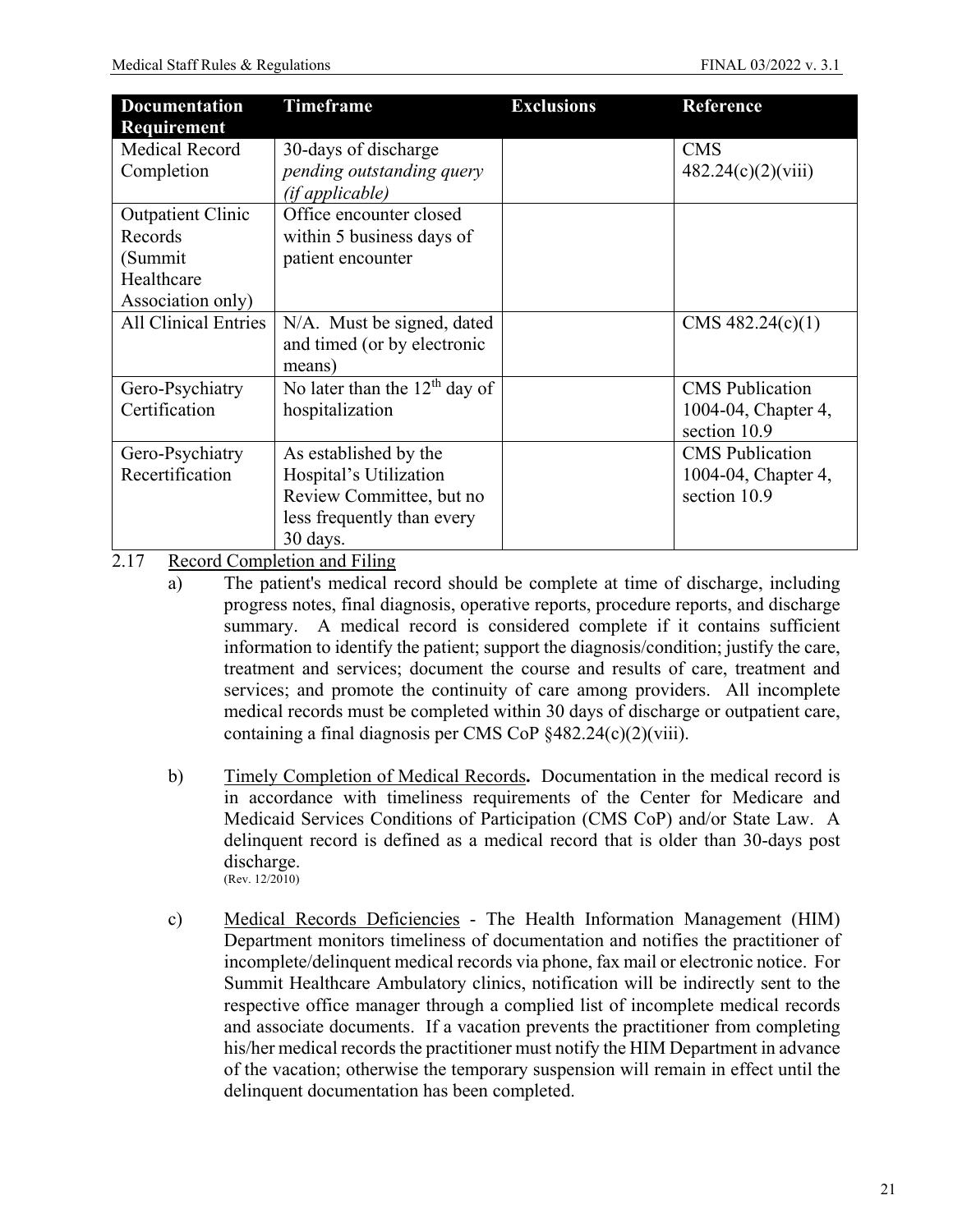If there are extenuating circumstances (defined as illness, extended absences) that prevent the practitioner from completing his/her medical records, the practitioner or the practitioner's office must notify the HIM Department.

Exception: Request for deferment from temporary suspension may be granted by the Chief Medical Officer after consultation with the Chief of Staff (or designee) provided the practitioner notified the HIM Department him/her being out of town or ill prior to being placed on suspension. Unforeseen circumstances such as illness, injury, military duty or other personal issue will be reviewed by the Chief of Staff and/or the Hospital CEO. The practitioner will be given one week after his/her return to complete any delinquent records.

d) Medical Records Suspension/Sanctions If medical records are not completed within the timeframes indicated in this section, practitioners will be suspended 22 days from the date the deficiency is assigned (allocation date). This includes loss of privileges including but not limited to admitting, treating, consulting, surgical and anesthesia privileges in both the inpatient and ambulatory setting, if applicable. A practitioner whose privileges have been suspended under this section shall be allowed to continue to treat his/her patients who were in the Medical Center under their care prior to imposition of the temporary suspension of privileges for the day the suspension was implemented only. Request for deferment from temporary suspension may be granted by the Chief Medical Officer in conjunction with the Chief of Staff (or designee). Notice of temporary suspension will be sent to all appropriate Departments. Upon completion of the delinquent medical records, the practitioner's privileges will be reinstated. When a practitioner is temporarily suspended for a continuous period of 60 days, s/he may be deemed to have voluntarily resigned from the medical/allied health professional staff.

Temporary suspension shall become automatic permanent suspension following 60 cumulative days of temporary suspension. At that time, the practitioner's privileges will automatically move to permanent suspension for failure to complete medical records. Effected practitioners may request reinstatement during a period of 30 calendar days following permanent suspension if, all delinquent records have been completed. Thereafter, such practitioners shall have been deemed to have voluntarily resigned from the staff. In order to reinstate their staff privileges, the practitioner will be required to reapply for medical staff membership, including the application fee. Neither temporary nor permanent suspension of privileges or revocation of membership and privileges under this section entitles a practitioner to rights pursuant to the Fair Hearing Plan. Physicians may submit evidence demonstrating why the suspension/revocation is unwarranted to the Medical Executive Committee. Permanent suspensions will be reported to the applicable licensing/certification board and/or federal agency as required by law. Medical Records suspensions greater than 30 days are required to be reported to the National Practitioner Data Bank (NPDB). (Rev. 12/2010)

e) A medical record shall not be permanently filed until it is completed by the responsible practitioner except upon order of the Medical Staff Executive Committee.

Revised: 8/93, 5/96, 8/96, 12/96, 5/9, 1/00, 2/00, 8/01, 3/02, 4/02, 7/02, 8/02, 1/07, 11/09; 07/11; 06/15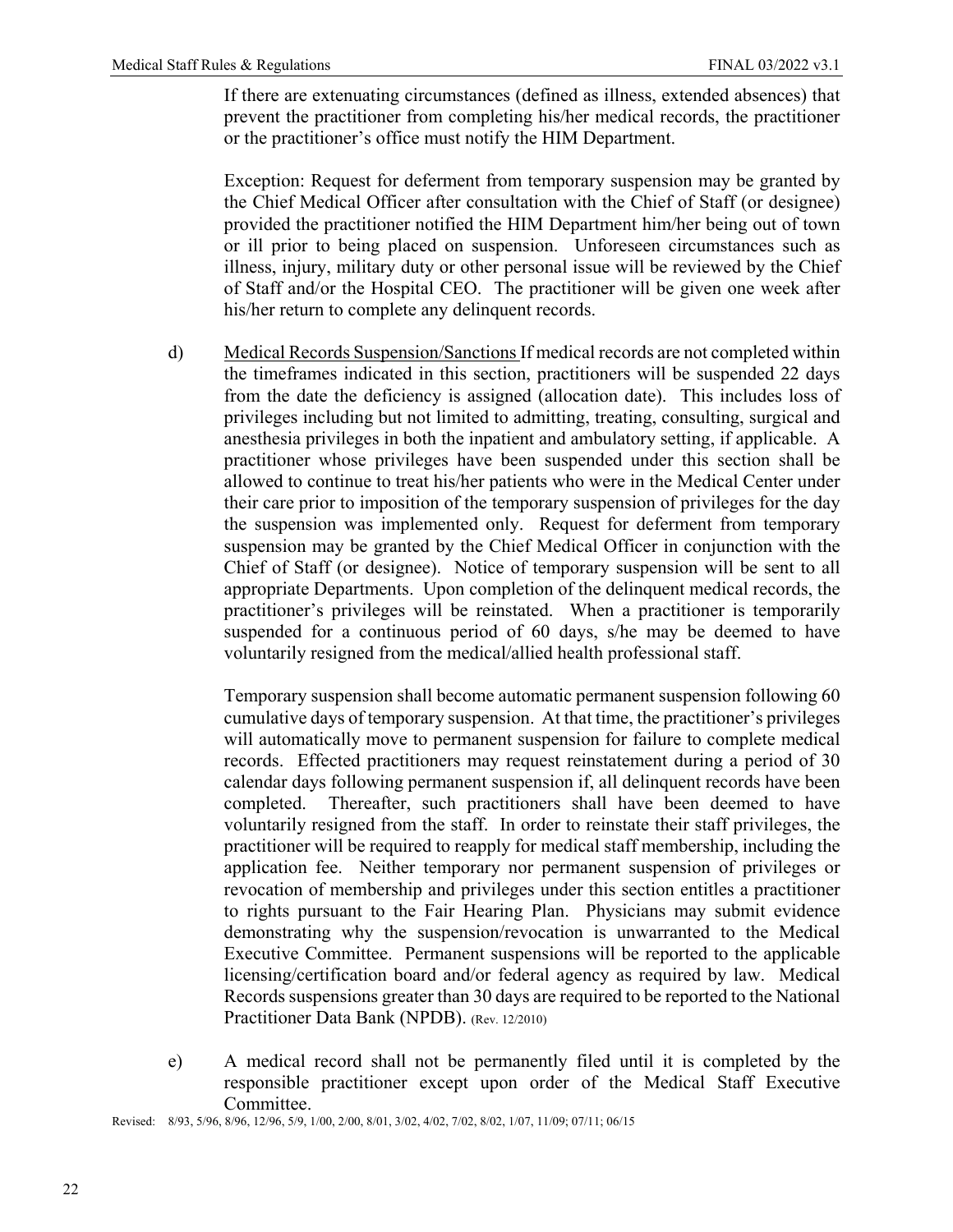#### <span id="page-23-0"></span>**SECTION 3. GENERAL CONDUCT OF CARE**

- <span id="page-23-1"></span>3.1 Consents
	- a) A Conditions of Admission form, signed by or on behalf of every patient admitted to the hospital, must be obtained at the time of admission. This shall serve as general consent for examinations, procedures and treatment rendered the patient under the general and special instructions of the physician.
	- b) An informed consent should be obtained by the physician from the patient or patient's legally authorized representative prior to the performance of any invasive procedure or procedure that puts the patient at risk for harm or adverse outcome and such consent should be documented in the patient's medical record. (see also 4.4,c)
	- c) Written, informed consent must be obtained by the physician before an HIV-related test can be ordered or performed. If the person is not competent to provide consent, consent must be provided by their legal representative (a protected person's parent or guardian or an individual holding a medical power of attorney).

EXCEPTIONS: See Laboratory Department's General Policy Manual; Section on HIV Testing, OR Arizona Consent Manual, Chapter 4. Added 04/15/10

- <span id="page-23-2"></span>3.2 Investigational Drugs
	- a) Investigational drugs must be approved by the Pharmacy & Therapeutics Committee and the Medical Staff Executive Committee.
	- b) Use of investigational drugs shall be in accordance with approved pharmacy policy.
- <span id="page-23-3"></span>3.3 Consultations
	- a) It shall be the responsibility of the attending practitioner to request consultations when indicated. Except in an emergency, authorization for a consultant to examine a patient shall be provided by the attending practitioner as an order in the patient's medical record. The order shall indicate what responsibilities the consultant is to assume. Medical Staff members will extend professional courtesy to improve patient care by requesting a consultation with direct physician to physician communication, except in extreme extenuating circumstances (e.g. requesting physician is managing a code; requesting physician is in a complicated procedure which he/she cannot stop to make the personal phone call). It should be a rare instance when direct communication does not occur.
		- 1) Consult;
		- 2) Consult and assume care of patient. (Rev. 09/2014)
	- b) Consultations are recommended in the following instances:
		- i. When the patient is not a good risk for operation or treatment;
		- ii. Where the diagnosis is obscure after ordinary diagnostic procedures have been completed;
		- iii. Where there is doubt as to the choice of therapeutic measures to be utilized;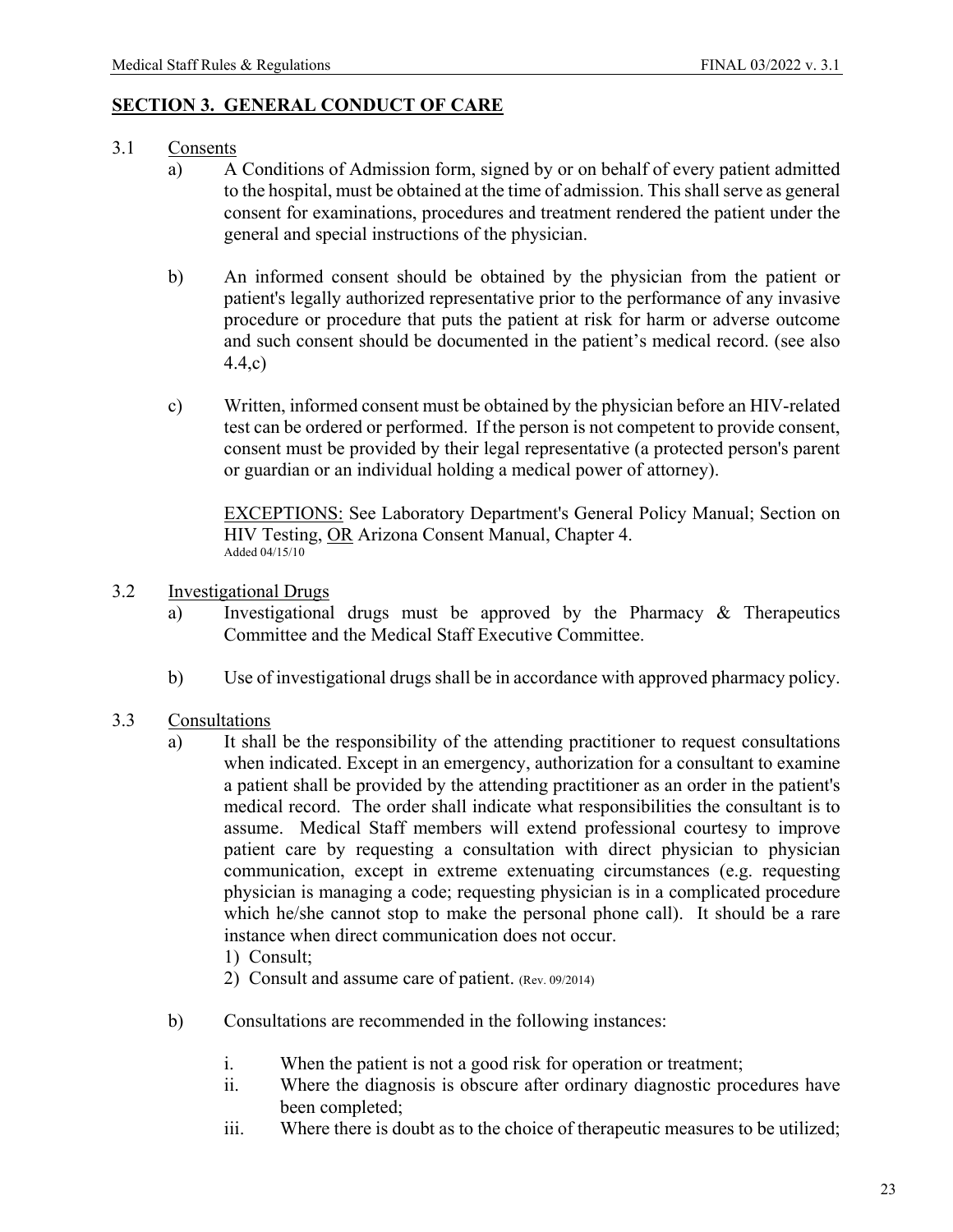- iv. In unusually complicated situations where specific skills of other practitioners may be needed;
- v. In cases in which the patient exhibits psychiatric symptoms;
- c) The Specialty Call Schedule is to be utilized to identify which specialist is available for consults for the Emergency Department and inpatients. In addition to providing coverage to the Emergency Department, physicians on call per the Specialty Call Schedule must also be available for inpatient consults.
- d) Consultations are to be completed within twenty-four (24) hours unless otherwise determined by the providers involved. Results of significant finding(s) should be communicated physician to physician.. Added 09/2009; Rev. 12/2010; Rev 09/2014
- <span id="page-24-0"></span>3.4 Reportable Deaths and Autopsies
	- a) According to Arizona law A.R.S. 11-593, the following types of deaths are reported to the nearest peace officer:
		- Death when not under the current care of a health care provider as defined pursuant to section A.R.S. 36-301. Current care means a health care provider has examined, treated or provided care within 18 months of death. This excludes single event services such as emergency care;;
		- Death resulting from violence;
		- Unexpected or unexplained death;
		- Death of a person in a custodial agency as defined in A.R.S section 13-4401. Custodial agency means any law enforcement officer, sheriff, agency, or facility that has custody of a person who is arrested or in custody for a criminal offense;
		- Unexpected or unexplained death of an infant or child;
		- Death occurring in a suspicious, unusual or unnatural manner, including death from an accident believed to be related to the deceased person's occupation or employment;
		- Death occurring during anesthetic or surgical procedure;
		- Death suspected to be caused by a previously unreported or undiagnosed disease that constitutes a threat to public safety; and
		- Death involving unidentifiable bodies

If the death is reported, the family is contacted when possible. The autopsy is performed as determined by the Medical Examiner.

- b) The College of American Pathologists provides guidance and recommendations when an autopsy should be considered:
	- Deaths in which autopsy may help to explain unknown and unanticipated medical complications to the attending physician;
	- All deaths in which the cause of death or a major diagnosis is not known with reasonable certainty on clinical grounds;
	- Deaths of patients who have participated in clinical trials (protocols) approved by institutional review boards;
	- Cases in which autopsy may help to allay concerns of the family and/or the public regarding the death, and to provide reassurance to them regarding same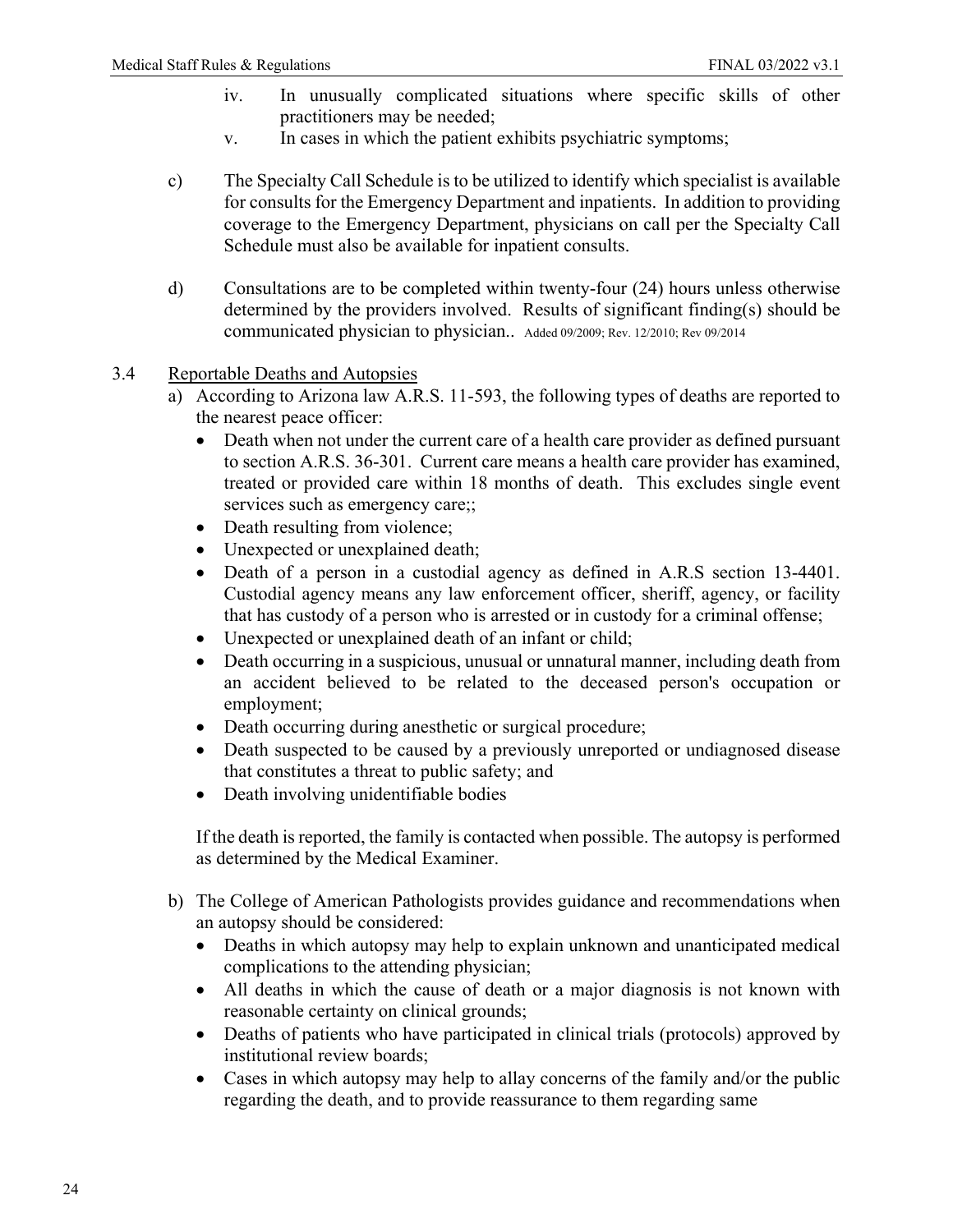- Unexpected or unexplained deaths occurring during or following any dental, medical or surgical diagnostic procedures and/or therapies;
- Unexpected or unexplained deaths which are apparently natural and not subject to a forensic medical jurisdiction Natural deaths which are subject to, but waived by, a forensic medical jurisdiction such as (a) persons dead on arrival at hospitals (b) deaths occurring in hospitals within 24 hours of admission, and c) deaths in which the patient sustained or apparently sustained an injury while hospitalized;
- Deaths resulting from high-risk infectious and contagious diseases
- All obstetric deaths;
- All perinatal and pediatric deaths;
- Deaths at any age in which it is believed that autopsy would disclose a known or suspected illness which also may have a bearing on survivors or recipients of transplant organs; and
- Deaths known or suspected to have resulted from environmental or occupational hazards

If the health care provider requests the autopsy, consent is obtained or refused from the next of kin and documents such in the medical record.

- c) If next of kin requests an autopsy, the health care provider is notified.
- d) Autopsy reports are used as a source of clinical information when performing death chart reviews or other quality improvement activities. When appropriate, educational programs are designed to highlight findings that impact the quality and appropriateness of patient care.

Revised: 8/93, 2/95, 11/95, 8/96, 1/97, 6/99, 7/99, 4/02; 03/22

# <span id="page-25-0"></span>**3.5 Telemedicine Encounters for Non-Procedural Core Privileges**

Telemedicine encounters are considered an extension of a provider's granted nonprocedure privileges. Telemedicine encounters do not substitute for a physician's daily visit unless granted by the Governing Board for select specialties (i.e. Nephrology, Neonatology, etc.).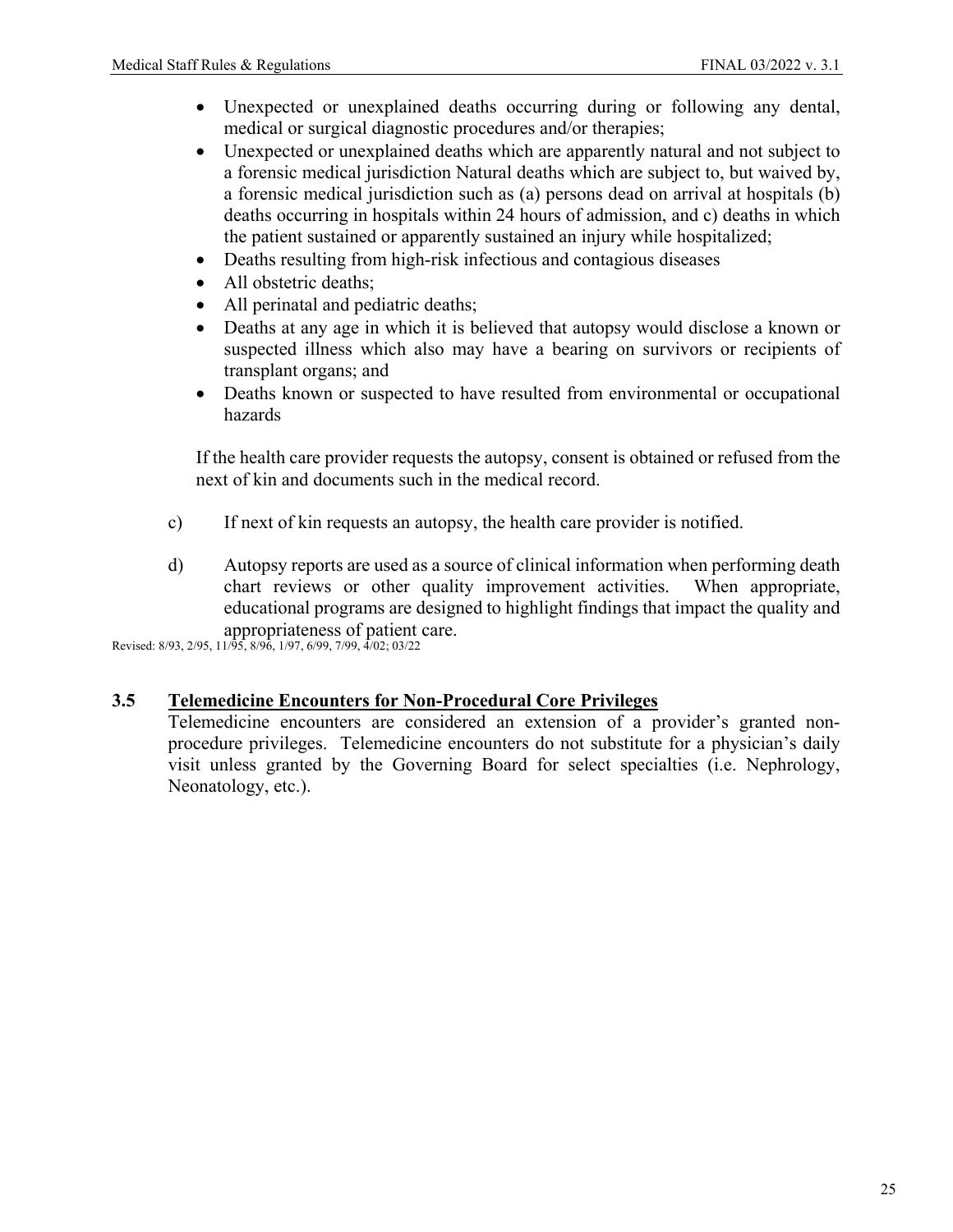# <span id="page-26-0"></span>**SECTION 4. RULES REGARDING SURGICAL CARE**

# <span id="page-26-1"></span>4.1 Scheduling

- A. Routine operating hours are 7:30 a.m. to 7:00 p.m., Monday through Friday (excluding holidays).
- B. Elective scheduling is done by the O.R. Scheduler 7:00 a.m. to 7:00 p.m., Monday through Friday.
- C. Emergency surgery may take priority over a regularly scheduled elective case and will be scheduled with the O.R. Scheduler. If time permits, the physician "bumping" the schedule with his emergency operation should notify the surgeon of the elective case. Only in dire emergencies will the O.R. Scheduler assume the responsibility of notifying the "elective" surgeon. The emergency patient should be seen by the surgeon prior to bumping an elective patient. Anesthesia will be notified of emergency surgery by O.R. personnel
- D. Operating Room, anesthesia and PACU personnel are on-call evenings, weekends and holidays for emergency or urgent procedures only. The urgency of the procedure is to be determined and documented by the physician. Emergency or urgent surgery occurring outside the routine operating time will be scheduled by the Administrative Shift Coordinator or designee who will notify the on-call operating room and anesthesia personnel of pertinent information.
- E. In cases of conflicting emergency or urgent surgery cases, priority will be determined by the surgeons and the anesthesia provider.
- F. Anesthesia coverage is to be arranged by the surgeon.
- G. Surgical assistance, if required, is to be arranged by the surgeon.
- H. Pathology services needed during surgery are to be arranged by the surgeon and scheduled as early as possible in the day.
- I. Radiology services for routine elective surgery are arranged by the O.R. Clerk. Emergency radiology services during surgery are arranged by O.R. personnel.
- J. Information for scheduling surgery shall include:
	- 1. Patient's name, age and sex
	- 2. Surgeon and assistant
	- 3. Diagnosis
	- 4. Operative procedure planned
	- 5. Special instrumentation/instructions
	- 6. Anesthesia provider desired
- K. Patients scheduled for surgery shall be admitted no later than one and one-half  $(1/2)$ hours prior to the posted time of surgery.
- L. Cell saver services, if required, are to be arranged by the surgeon.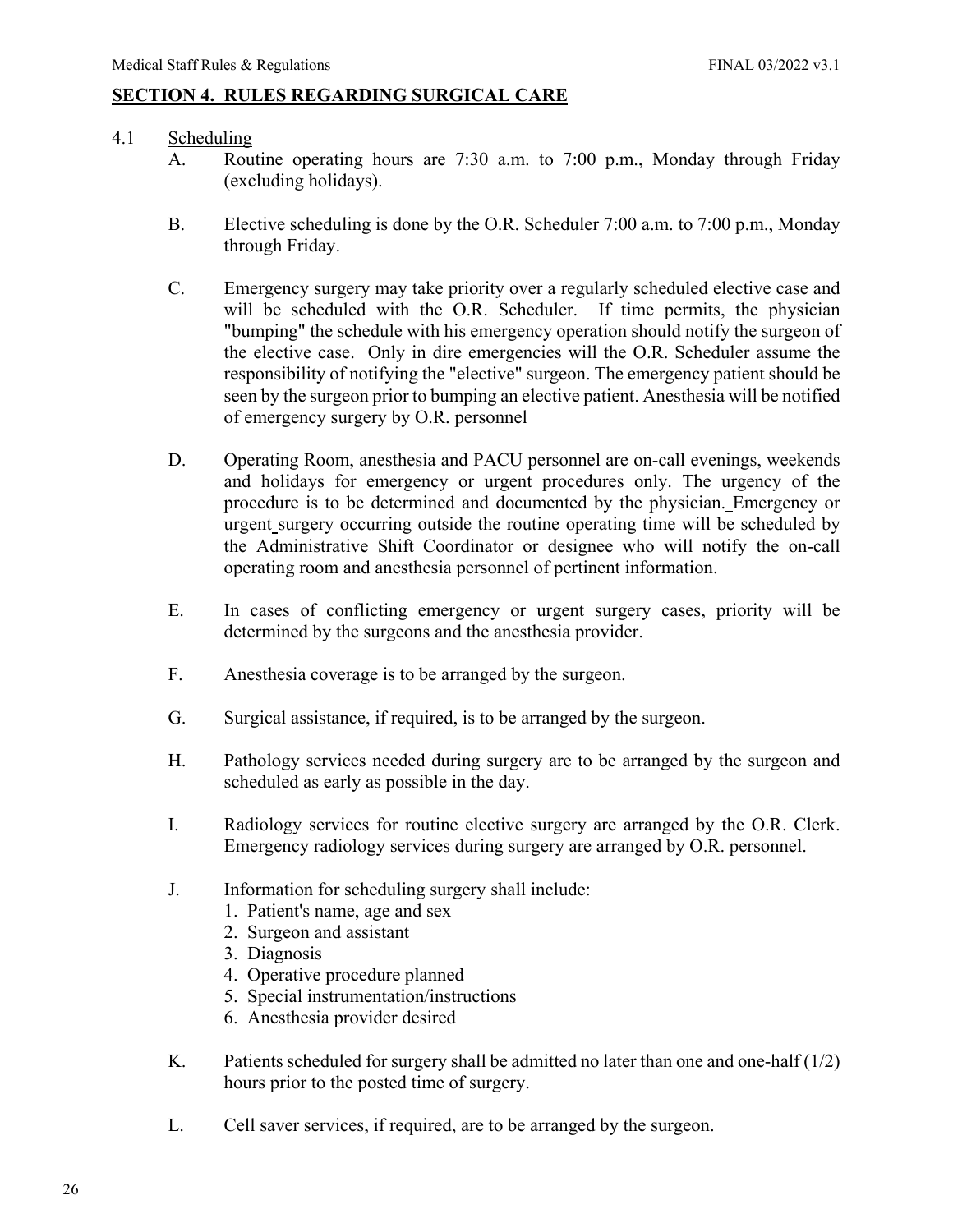### <span id="page-27-0"></span>4.2 Major Surgery

A major surgery is any procedure involving an opening or entering into a sterile cavity (peritoneum, pleura, or pericardium), any major joint prosthetic implant, or any procedure having a significant risk of morbidity or mortality.

### <span id="page-27-1"></span>4.3 Surgery Requiring an Assistant

Surgery assistants will be required at the discretion of the surgeon.

An assistant must be a physician or other qualified credentialed individual who is granted privileges to first assist in surgery.

### <span id="page-27-2"></span>4.4 Surgical Consents

- A. A surgical procedure shall be performed only on consent of the patient or the patient's legal representative. (see also 3.1,B)
- B. Written consents are strongly preferred. Whenever a procedure involves significant risks, the need to administer blood or blood components, general anesthesia, or possible dispute concerning the patient's agreement, the physician must document in the medical record that the risks, consequences and alternatives have been explained to the patient, and that the patient understands and agrees to the procedure. When verbal consent is obtained, the physician must document in the medical record that the risks, consequences and alternatives have been explained to the patient, and that the patient understands and agrees to the procedure.
- C. It is the responsibility of the operating physician to obtain informed consent from the patient. The physician or office personnel shall complete the proposed procedure, name of surgeon, date and time on the consent form. Hospital personnel may witness the patient's signature on the consent form.
- D. The surgical consent form should be used in emergencies if the patient or the patient's legally authorized representative is able to sign. When a signature cannot be obtained, the "Physician's Certificate of Emergency and Necessity" form should be used.
- <span id="page-27-3"></span>4.5 Surgery Start Time

Start time is 7:30 a.m., Monday through Friday (except holidays). Surgeons should be in the O.R. suite and ready to commence surgery immediately prior to induction of anesthesia. Failure to begin surgery within a reasonable time after the scheduled start time may result in rescheduling of the procedure to a later time.

# <span id="page-27-4"></span>4.6 Routine Pre-operative Checks

Pre-operative checks by the O.R. staff shall include:

- 1. Patient identification & allergies
- 2. History and physical report
- 3. Laboratory reports
- 4. EKG report
- 5. Consents
- 6. Consultation reports, if indicated
- 7. Verification that pre-op meds were given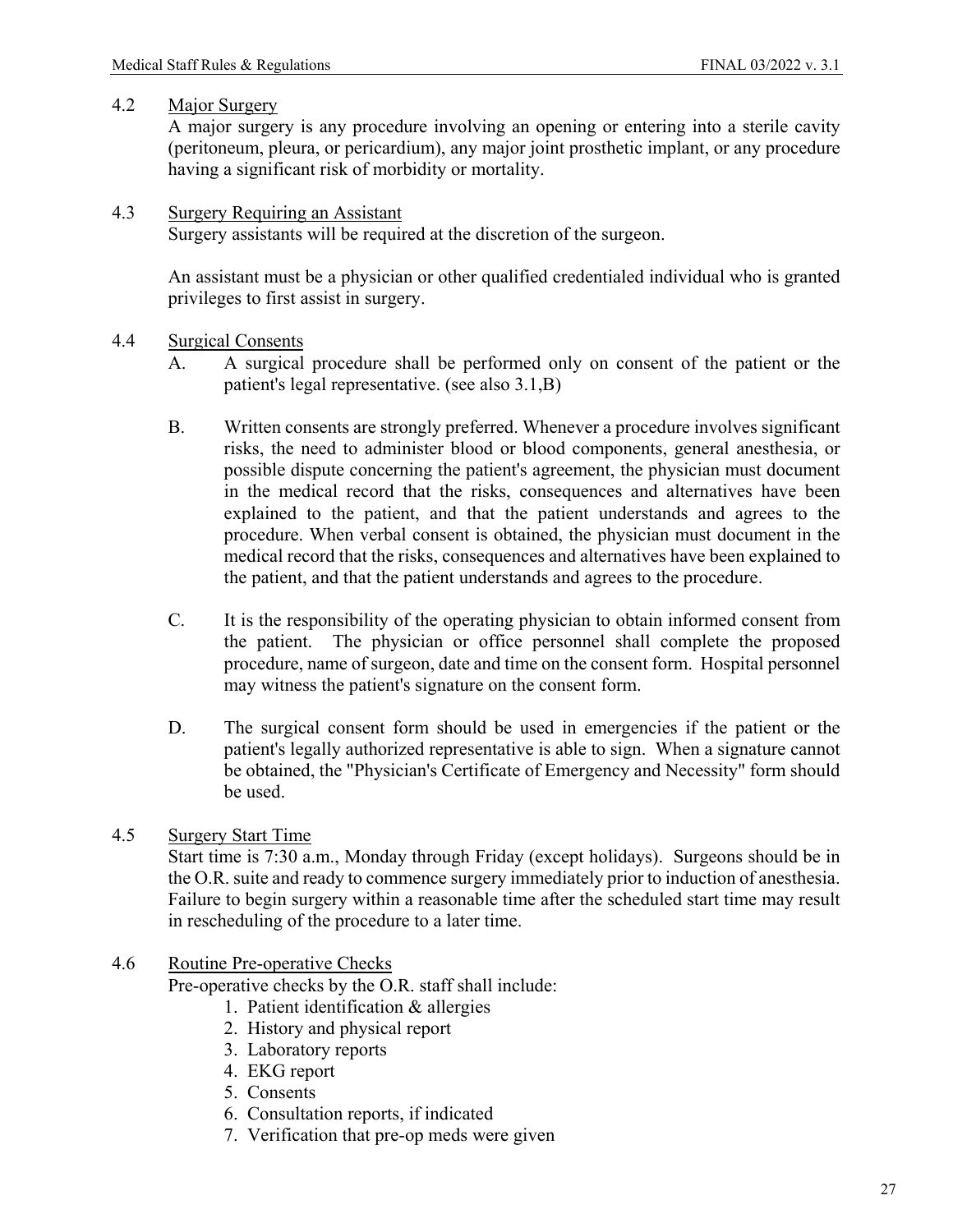# <span id="page-28-0"></span>4.7 Pre-operative Orders

- A. All pre-op orders shall be recorded on the physician's order sheet.
- B. All previous physician's orders shall be canceled when a patient goes to surgery.
- <span id="page-28-1"></span>4.8 Pre-operative Laboratory Work

Pre-operative laboratory work shall be current as determined by the surgeon and the anesthesia provider. (See also Section 5.7).

- <span id="page-28-2"></span>4.9 Pre-operative Diagnosis The surgeon shall record and sign a pre-operative diagnosis prior to surgery.
- <span id="page-28-3"></span>4.10 Verification of Surgical Privileges Verification of privileges to perform scheduled procedures shall be the responsibility of the Assistant Director of Nursing for the O.R. or a designee.
- <span id="page-28-4"></span>4.11 Tissue Requiring Pathological Examination
	- A. It shall be the responsibility of the surgeon to see that all specimens removed during surgery, which require pathological examination, are sent to the pathologist.
	- B. Tissue removed at surgery will be sent to pathology in accordance with the hospital's policy as approved by the Medical Staff. (Rev 8/07; 02/10)
	- C. The ordering physician and pathologist shall determine which tissue specimens require a gross and/or microscopic examination in an effort to establish a definitive diagnosis. (Rev. 02/10)

# <span id="page-28-5"></span>4.12 Dental and Podiatric Surgery

Dental and podiatric surgery is under the general supervision of the physician advisor of the Surgery Department.

# <span id="page-28-6"></span>4.13 Surgical Equipment

Verification of the physical presence of all equipment necessary for a given procedure, prior to the onset of anesthesia, is a primary responsibility of the operating surgeon. Ordering equipment will not substitute for verifying its arrival in the operating room.

<span id="page-28-7"></span>4.14 Surgical Deaths

Deaths occurring in the surgical department are automatically classified as coroner's cases pursuant to A.R.S. 11-596.

- <span id="page-28-8"></span>4.15 Recovery Room
	- A. Routine recovery room hours are 8:00 a.m. to 10:00 p.m., Monday through Friday (except holidays).
	- B. After routine hours, recovery will be accomplished by the on-call P.A.C.U. nurse.
	- C. Patients are discharged from PACU by a Licensed Independent Practitioner or according to criteria developed and approved by the Medical Staff.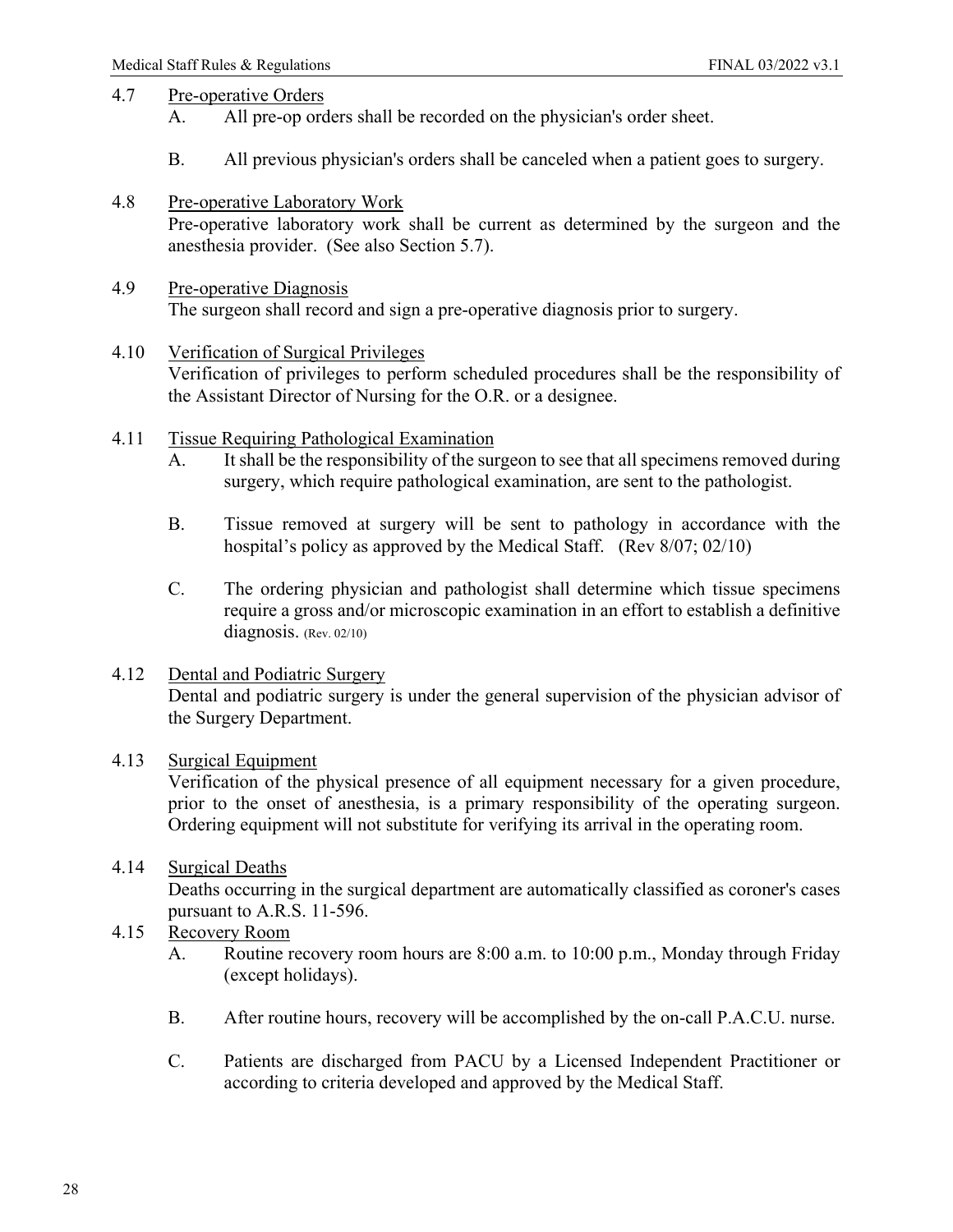4.16 Supervision of Non-Physician First Assistants and Certified Surgical Technicians with Suturing Privileges

Non-physician First Assistants (Registered Nurse First Assistant (RNFA), Physician Assistant (PA), Certified Surgical Technologist First Assistant (CSTFA), etc.) and Certified Surgical Technologists with suturing privileges are considered dependent Allied Health Practitioners (AHP), as defined in the Medical Staff Bylaws, and will be credentialed through the Medical Staff process as delineated in the Medical Staff Bylaws and accompanying documents. The Surgery Department Chairman shall act as the sponsoring physician for these AHPs and the operating surgeon shall act as the AHP's supervisor during the procedure. The operating surgeon agrees to assume responsibility for supervision and monitoring of the AHP's practice during the surgical procedure. A dependent AHP may not perform a task during a surgical procedure unless:

- 1. It is within the AHP's scope of practice;
- 2. It is delineated within the AHP's scope of privileges on the AHP's privilege checklist; and
- 3. If applicable, has been appropriately delegated by the AHP's supervising physician in accordance with applicable law.

The AHP is not authorized to independently perform a surgical procedure or to perform organ transplants. (Added 04/24/2014)

Revised:10/93, 6/95, 1/97, 2/97, 5/98, 3/00, 10/06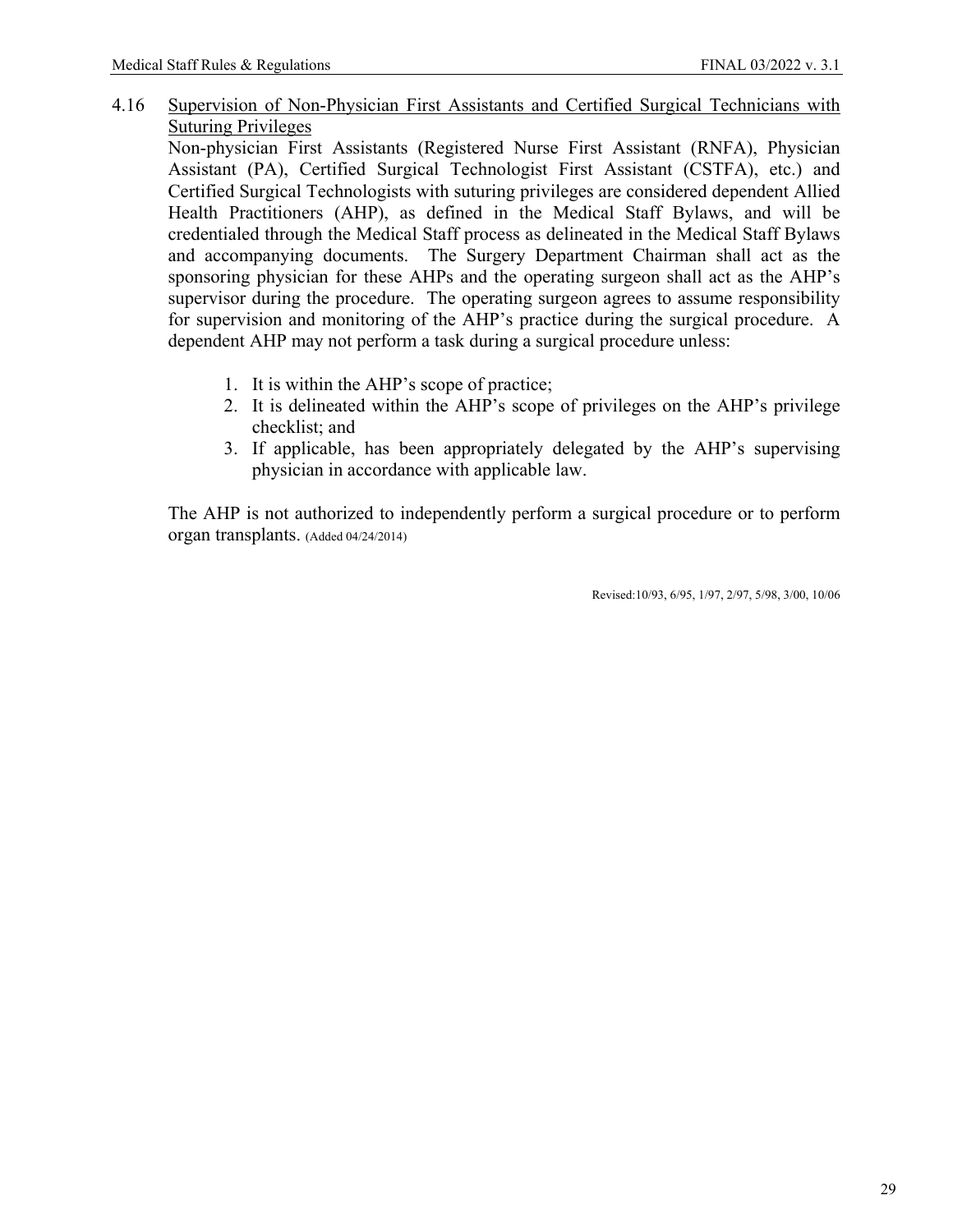# <span id="page-30-0"></span>**SECTION 5. RULES REGARDING ANESTHESIA CARE**

- <span id="page-30-1"></span>5.1 Anesthesia Coverage Continuous anesthesia coverage will be provided for surgical and obstetrical services.
- <span id="page-30-2"></span>5.2 Pre-Anesthesia Evaluation

Every patient will have a pre-anesthesia evaluation done by a licensed anesthesia provider. Except in emergencies, this evaluation should be recorded before pre-operative medication is administered and should include choice of anesthesia, the contemplated procedures, the patient's previous drug history, other anesthetic experiences, and any potential anesthesia problems.

Immediately preceding the administration of conscious sedation drugs, a re-evaluation is documented.

<span id="page-30-3"></span>5.3 Pre-Induction\* Equipment and Supplies Check\* Anesthesia Record\* Post-Op Responsibility\*

### \*Refer to Anesthesia Department Policy/Procedure Manual

- <span id="page-30-4"></span>5.4 Anesthesia Agents Permitted in Hospital Only non-flammable anesthetic agents shall be permitted for use in the hospital.
- <span id="page-30-5"></span>5.5 Anesthesia Agents Permitted in Delivery Room Anesthetic agents permitted to be used in the delivery room are narcotics, tranquilizers, and local anesthetic agents via any route deemed appropriate by the anesthesia provider.

#### <span id="page-30-6"></span>5.6 General Anesthesia in Delivery General anesthesia may be administered in the delivery room by anesthesia staff, only when all O.R. suites are occupied, and providing appropriate staff, equipment and monitors are available.

- <span id="page-30-7"></span>5.7 Pre-Operative Guidelines for Anesthesia Services Preoperative guidelines for Anesthesia Services are as follows:
	- A. Elective outpatient cases should be scheduled by 1300 when possible.
	- B. All pediatric and diabetic patients should be done in early morning when possible.
	- C. When a surgeon schedules multiple cases during the day, priority should be given to pediatric patients, diabetics, and outpatients in that order.
- <span id="page-30-8"></span>5.8 Conscious Sedation

Prior to conscious sedation procedures, a pre-sedation assessment is completed by the credentialed physician, CRNA, or licensed independent provider. Immediately preceding the administration of conscious sedation drugs, a re-evaluation assessment is documented, At a minimum the assessment components include the following:

• pre-existing cardiac or pulmonary disease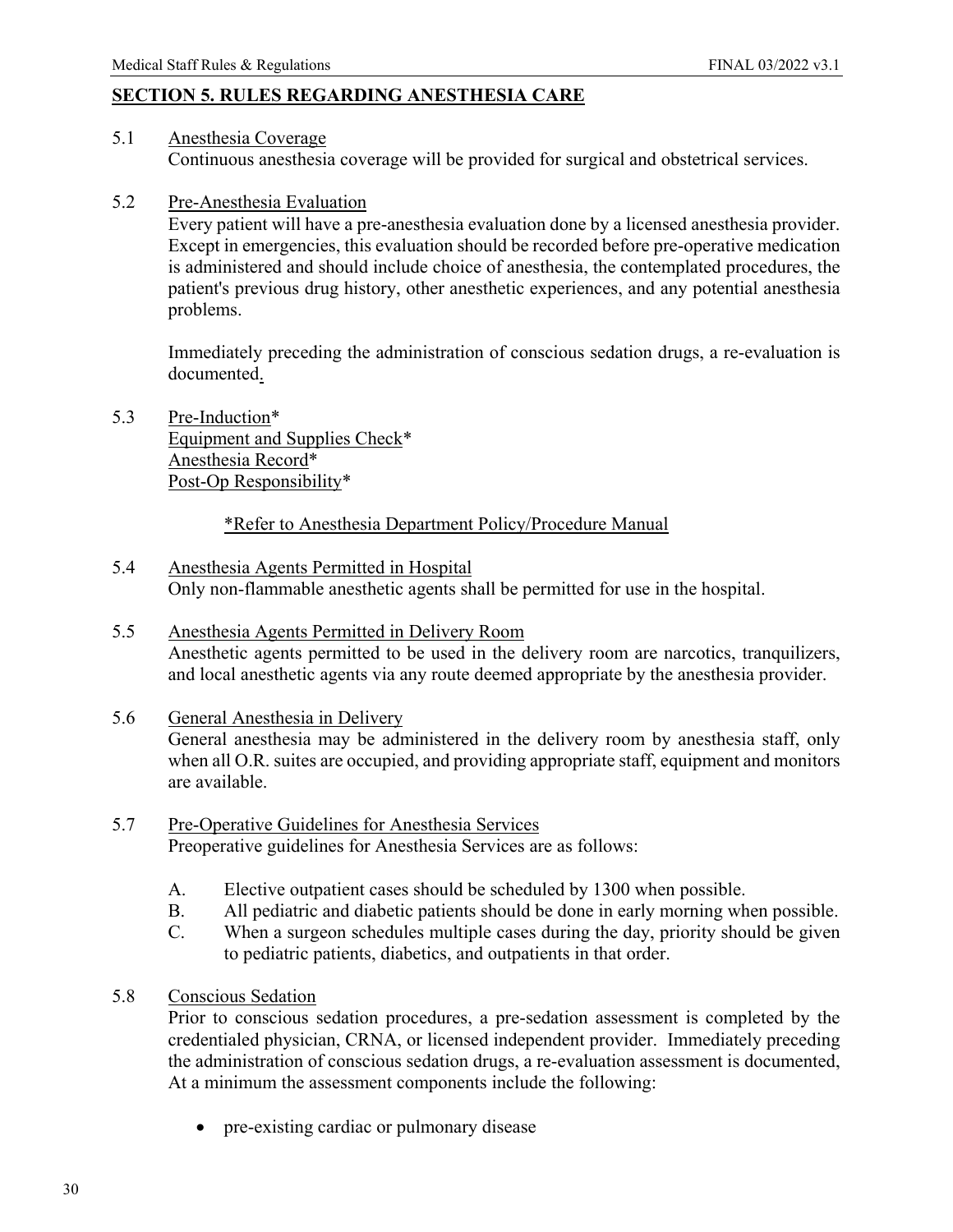- previous experience with sedation/analgesia
- physical evaluation to include cardiac and respiratory status
- oral airway evaluation
- anesthesia/sedation plan
- ASA classification
- D. Preoperative routine laboratory screening for otherwise healthy patients in various age categories is as follows:

AGE Under 50 HB or HCT Only if indicated Over 50 EKG (excl. Outpatient procedures under local IV sedation unless indicated)

Other labs if indicated per patient's medical history/condition.

- E. The referring physician may obtain any lab considered necessary, allowing sufficient time for results to be considered pre-operatively. Often patients not in the "healthy" category will require additional preoperative laboratory workup; this will be at the discretion of the referring physician or the anesthesia provider.
- F. Routine use of CBC and UA will be at the physician's discretion.
- G. Preoperative laboratory values are acceptable for 14 days. EKGs are acceptable for  $six(6)$  months.

Revised: 8/96, 8/98, 2/00, 6/00, 4/02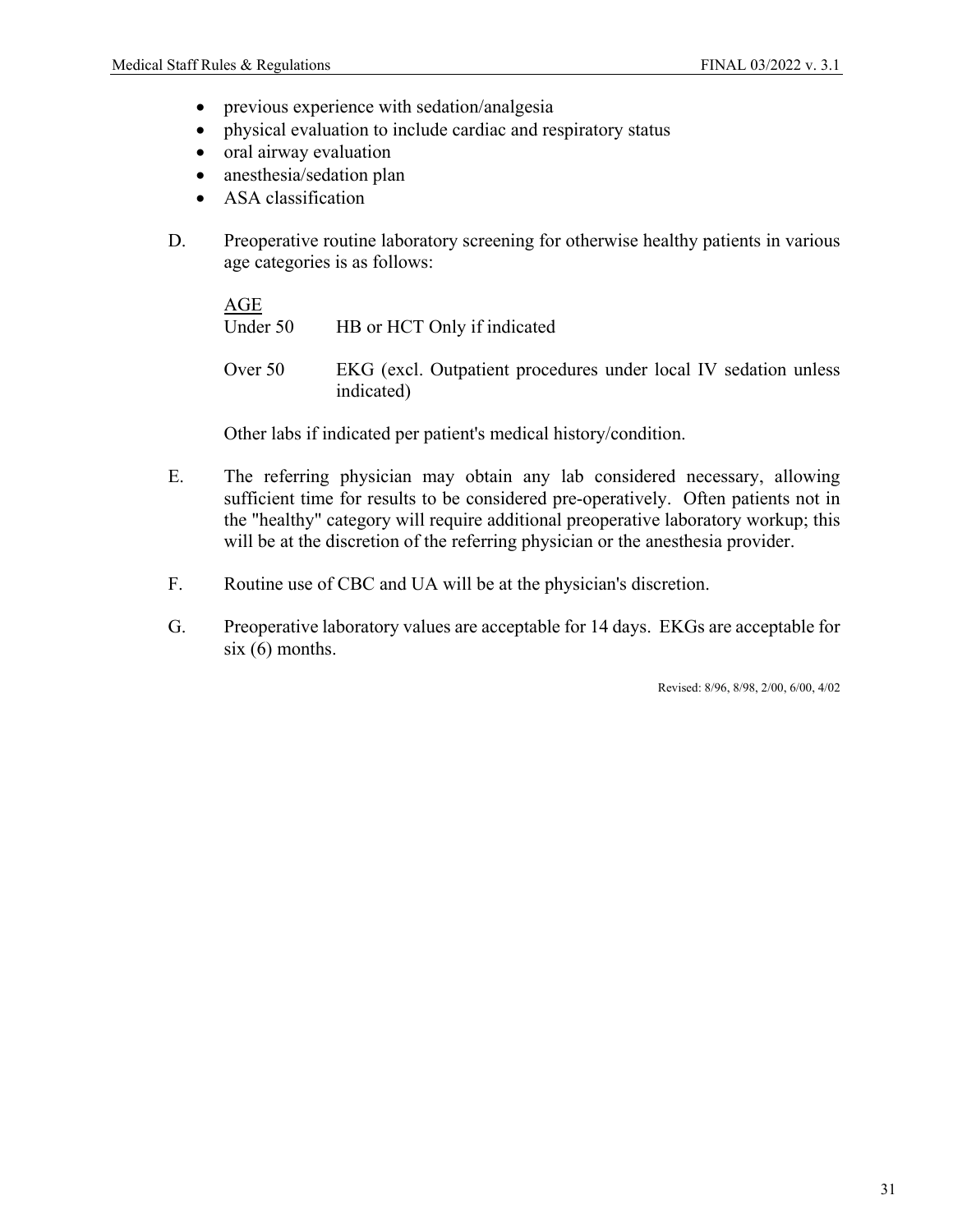# <span id="page-32-0"></span>**SECTION 6. RULES REGARDING OBSTETRIC/NEWBORN CARE**

### <span id="page-32-1"></span>6.1 Standard of Care

- A. All physicians will provide obstetric and newborn care within the limits of their approved delineation of privileges. Patients requiring care the physician is not privileged to provide will require consultation and/or referral.
- B. Responsibility for obtaining required consultations is that of the attending physician or nurse midwife.
- C. Practitioners must have current certification in neonatal resuscitation in order to be granted the privilege of attending the newborn at high risk deliveries.

### <span id="page-32-2"></span>6.2 Maternal/Neonatal Transport

- A. Infants needing specialty care and/or services not available at Summit Healthcare will be transferred to an appropriate facility as soon as possible.
- B. Federal law places strict requirements on transfers of women in labor by hospital that receive Medicare funding. The following procedures must be followed:
	- 1) Determining whether a patient has an emergency medical condition. The statutory definition is as follows: A medical condition manifesting itself by acute symptoms of sufficient severity (including severe pain) such that the absence of immediate medical attention can reasonably be expected to result in placing the health of the individual in serious jeopardy, or serious impairment to bodily functions, or serious dysfunction of any bodily organ or part. The health of the fetus must also be considered in determining whether an emergency medical condition exists.
	- 2) Special determination of emergency medical condition of a pregnant woman. The statutory definition also makes specific reference to pregnant women. It provides that an emergency medical condition exists if a pregnant woman is having contractions and (a) there is inadequate time to effect a safe transfer to another hospital before delivery; or (b) transfer may pose a threat to the health or safety of the woman or the unborn child. An emergency medical condition does not exist unless the woman meets one of the two above criteria in addition to having contractions.
	- 3) Pregnant women meeting the criteria for an emergency medical condition. If it is determined that a pregnant woman is having contractions and meets either of the two other criteria for an emergency medical condition noted above, the physician may either provide treatment to stabilize her condition - which means delivering the fetus and placenta - or may effect her transfer to another medical facility in accordance with specific procedures as outlined below.
	- 4) Procedures to follow for transferring a pregnant woman to another medical facility. The patient may request a transfer in writing after being informed of the hospital's obligations under the law and of the risks of a transfer. A patient may also be transferred to another medical facility without having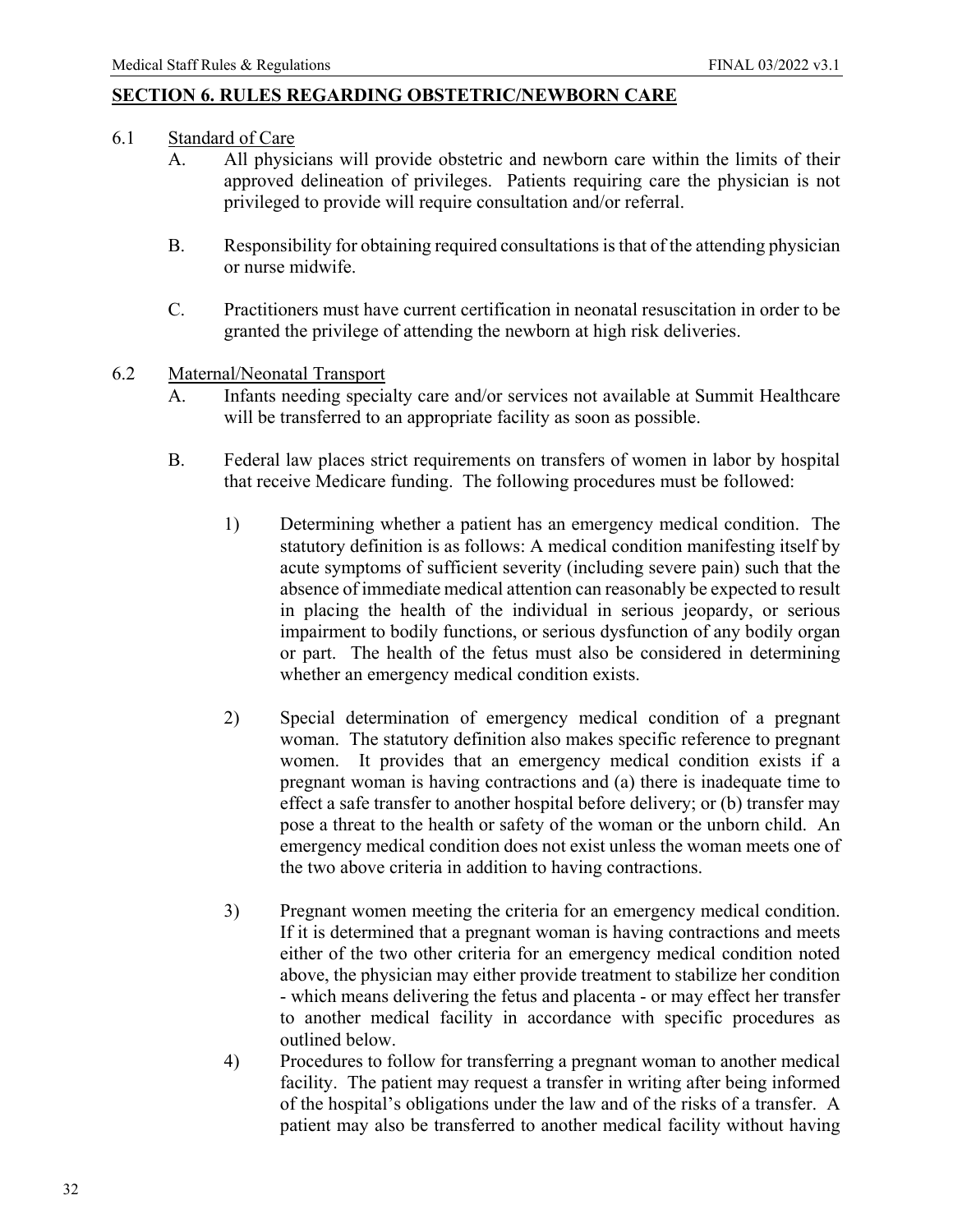requested a transfer provided that the following conditions are met: A physician must certify in writing that based upon the information available at the time of the transfer, the medical benefits reasonably expected from the provision of appropriate medical treatment at another medical facility outweighs the increased risk of the transfer poses to the individual's medical condition and that of the unborn child. If a physician is not physically present in the emergency department at the time an individual is transferred, a qualified medical person may sign the certification described above after consultation with a physician who authorizes the transfer provided that the physician later countersigns the certification.

Receiving hospital: The receiving hospital must have space and qualified personnel to treat the patient and must have agreed to accept the transfer. The law provides that specialized facilities, such as neonatal intensive care units cannot refuse to accept patients if space is available.

Transferring hospital: The medical records from the transferring hospital must be sent with the patient and the transfer must be made using qualified personnel and transportation equipment. It is important to note that the medical records must include the informed written consent or certification required by the statute (as discussed above) and the name and address of any on-call physician who has refused or failed to appear within a reasonable time to provide necessary stabilizing treatment.

Hospitals are prohibited from penalizing physicians who, in complying with the law, refuse to transfer patients.

#### <span id="page-33-0"></span>6.3 Labor Rules

- A. Induction/augmentation with oxytocin will be administered according to approved OB Department policy #10.2.
- B. Prior to initiation of induction of labor, it is recommended that any physician who does not have cesarean section privileges document in the patient's medical record the name of a physician who has agreed to provide coverage should a cesarean section become necessary and the time that physician was contacted.
- C. Prostingel for cervical ripening, augmentation/induction will be used only in accordance with approved protocols.
- D. Visitors will be permitted during labor with the patient's consent and physician and/or nursing staff approval.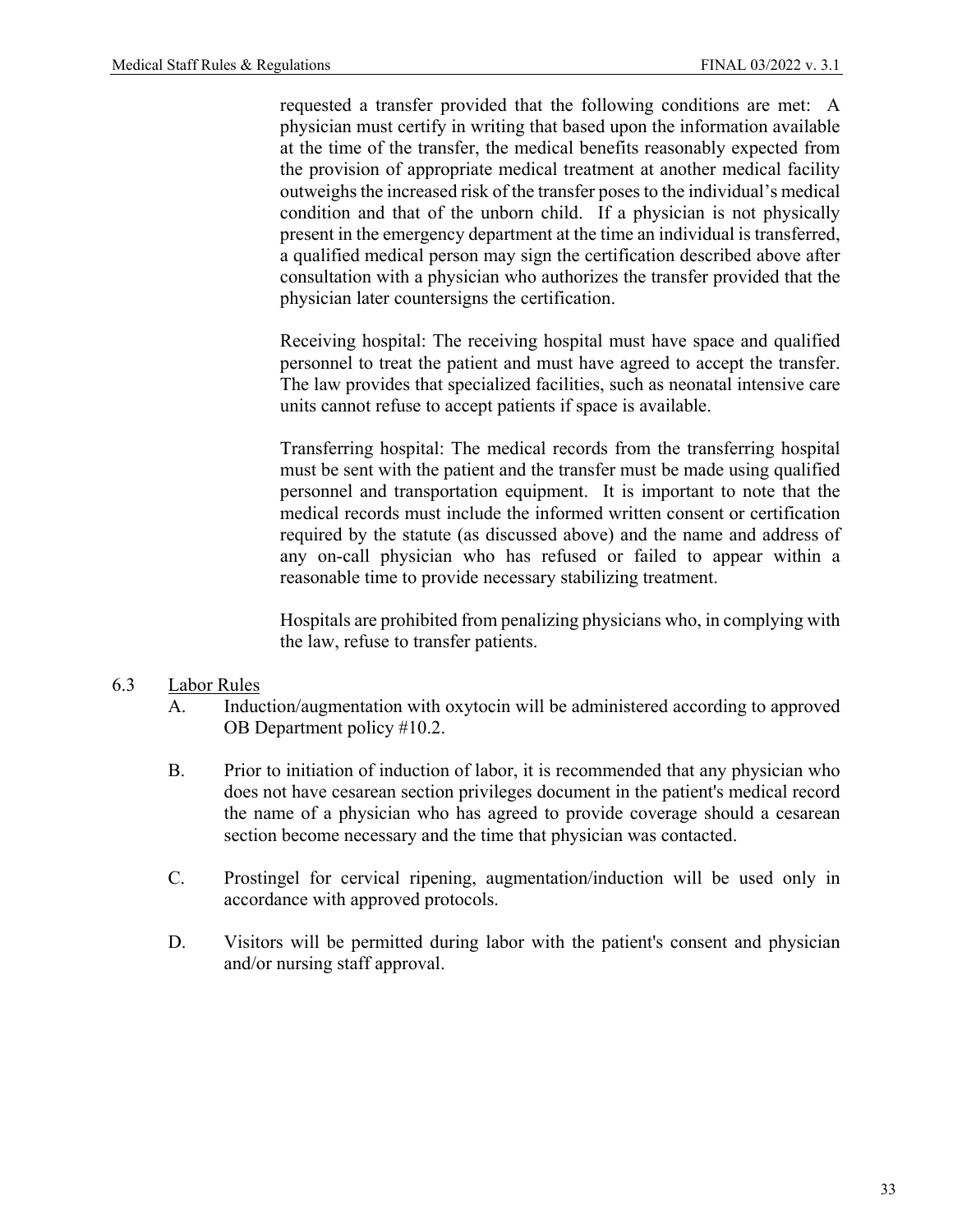# <span id="page-34-0"></span>6.4 Delivery Rules

- A. Vaginal deliveries will be performed in the delivery room or in labor room #2. Alternative sites for delivery will be:
	- 1. Labor room #1
	- 2. Post partum rooms 2 and/or 3
	- 3. Available post partum beds
	- 4. On a gurney in the labor/delivery hall
- B. Elective cesarean sections, sterilizations, and D & C's will be performed in the surgical suite.
- C. Emergency cesarean section may be performed in the delivery room only when all O.R. suites are occupied and appropriate surgical staff is available.
- D. Anesthetic agents permitted for use in the delivery room are:
	- 1. Narcotics
	- 2. Tranquilizers
	- 3. Local anesthetic agents
- E. General anesthetics for high risk mothers should be administered by hospital approved anesthesia personnel.
- F. Significant others may be permitted to observe delivery at the discretion of the attending physician and nursing staff.
- G. In addition to the delivering physician or surgical team, a physician qualified in neonatal resuscitation should be present for the following delivery situations:
	- 1. Gestational age less than 36 weeks
	- 2. Multiple gestations
	- 3. Intrauterine growth retardation (present or suspected)
	- 4. Thick meconium
	- 5. Maternal complications:
		- a. Placenta abruption
		- b. Hemorrhage, ie; as with placenta previa
		- c. Cesarean section for diabetes mellitus of mother
		- d. Eclampsia
- <span id="page-34-1"></span>6.5 Recovery
	- A. All hospital performed vaginal deliveries will be recovered in the OB Department as their condition permits.
	- B. The responsibility for post-anesthetic care rests with anesthesia provider.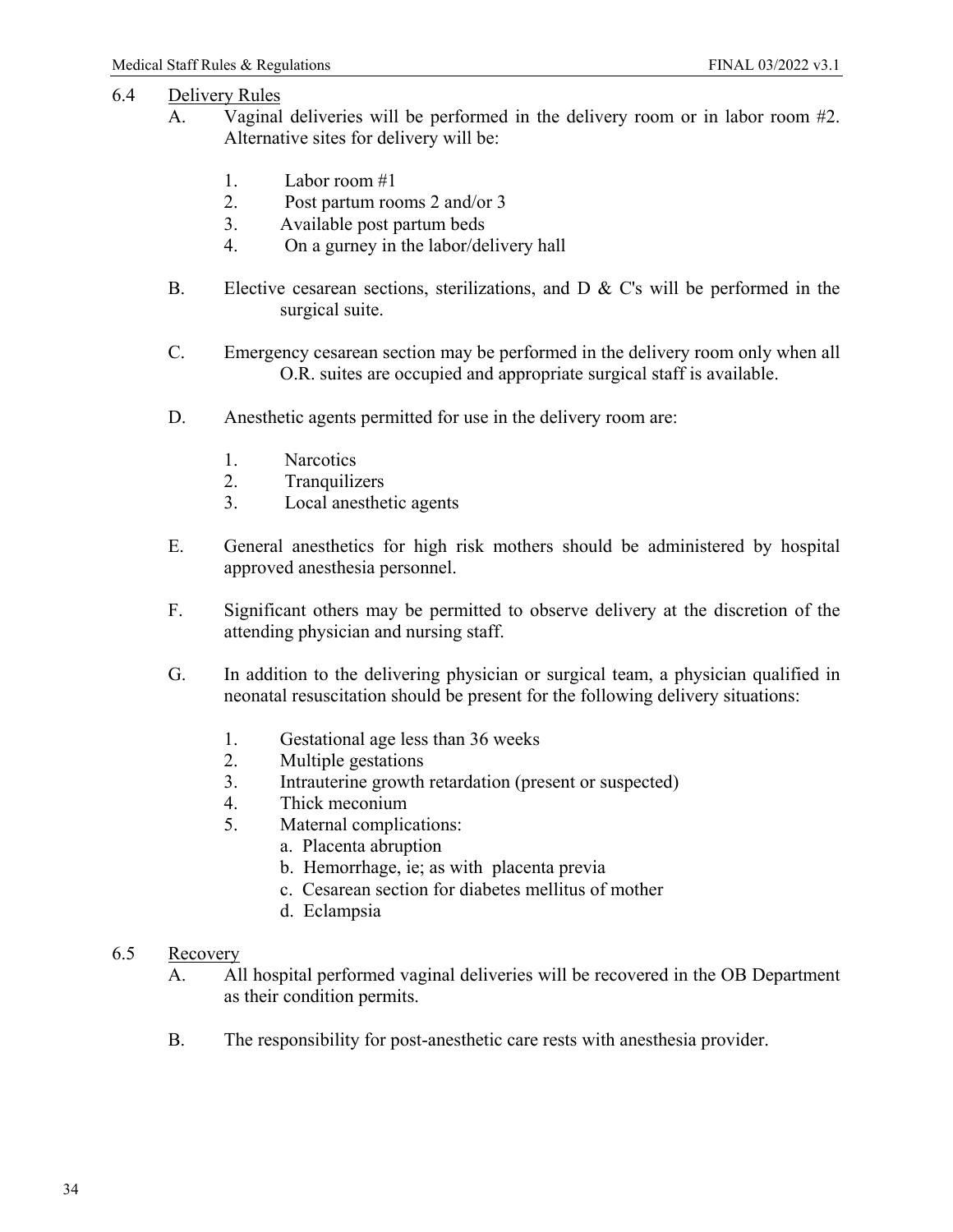# <span id="page-35-0"></span>6.6 Newborn Rules<br>A. Oxygen

A. Oxygen and/or other respiratory therapy must be ordered by the attending physician. Oxygen orders shall be stated in percent (%), not liters/minute.

REVISED: 10/95, 5/98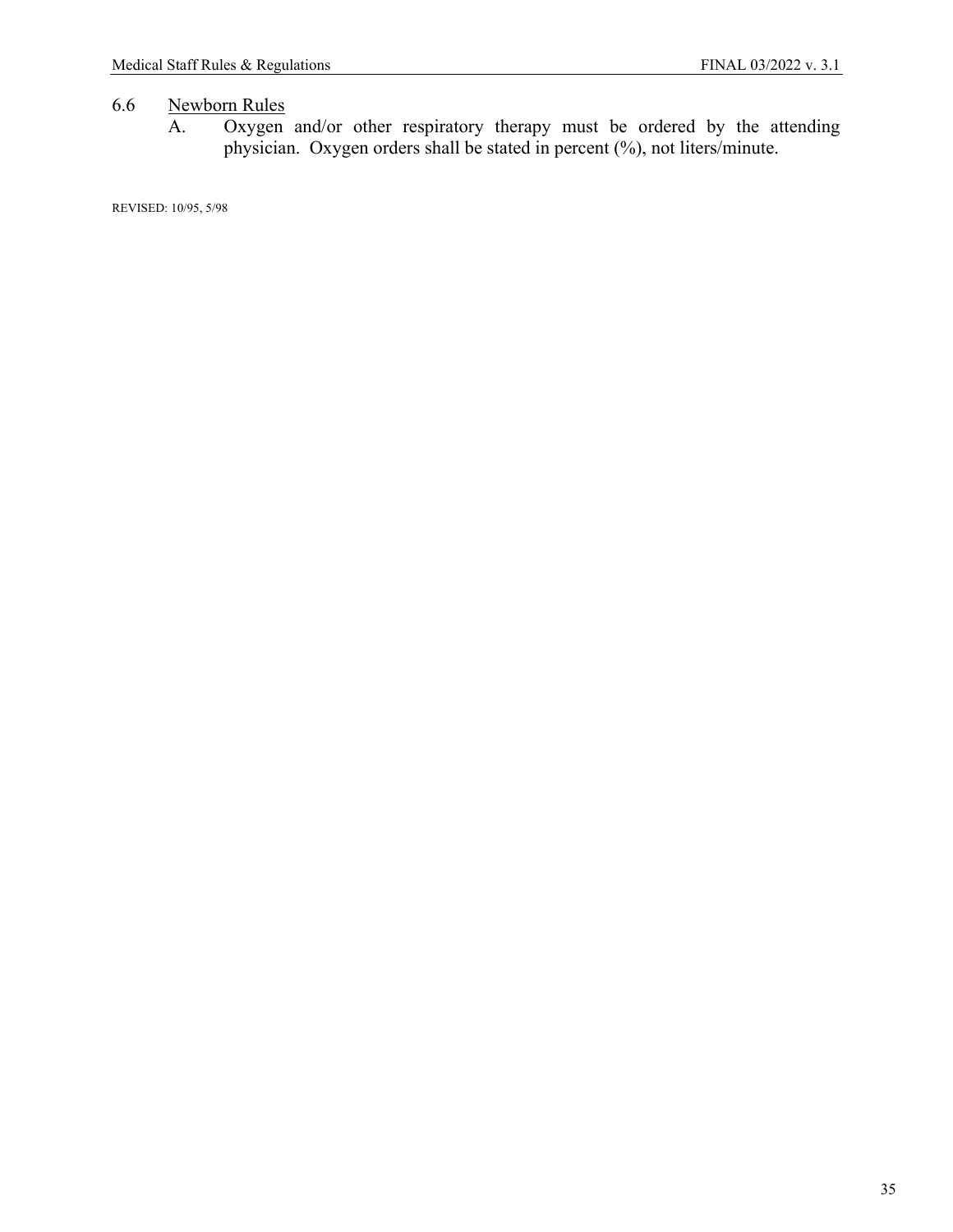# <span id="page-36-0"></span>**SECTION 7. RULES REGARDING EMERGENCY SERVICES**

- <span id="page-36-1"></span>7.1 Types of Services
	- A. Emergency services will be rendered any patient presenting at the Emergency Department.
	- B. Every patient will be assessed by a physician or other Qualified Medical Personnel (QMP) and will receive appropriate emergency treatment. Nurse Practitioners (NPs) and Physician Assistants (PA) granted Emergency Medicine NP/PA Clinical Privileges are considered "Qualified Medical Personnel" (QMP) and approved to perform EMTALA medical screening exams in compliance with Summit's EMTALA policy (HW1109). Obstetric-related medical screening exams may be performed by specially-trained non-physician personnel in Labor & Delivery (nurses, Nurse Practitioners/Physician Assistants) who are designated as QMP by meeting criteria set forth in policy (LD1006) approved by the Perinatal Quality Initiative Committee.
	- C. Circumstances under which definitive care will not be rendered will be determined by the attending Emergency Department physician but will include:
		- 1. Severe and extensive burns
		- 2. Neurosurgical cases
		- 3. Severe eye injuries
		- 4. Massive trauma requiring reconstructive surgery
		- 5. Neonates requiring intensive care
	- D. Outpatient services provided in the Emergency Department include the following:
		- 1. Throat culture
		- 2. Urinalysis
		- 3. Vital signs
		- 4. Medication administration

Patients requiring hospital admission will not be classified as outpatients.

- E. Procedures not permitted to be performed in the Emergency Department include:
	- 1. Those requiring general, major regional or spinal anesthesia
	- 2. Elective dilatation and curettage
	- 3. Elective incision and drainage of peritonsillar abscess
	- 4. Colonoscopy and endoscopy (except in emergency situation, i.e. actively bleeding)
- F. Anesthesia that IS permitted for use in the Emergency Department includes:
	- 1. Topical anesthesia
	- 2. Local anesthesia
	- 3. Bier block anesthesia
	- 4. Emergent rapid sequence intubation
- G. Anesthesia that IS NOT permitted for use in the Emergency Department includes:
	- 1. General anesthesia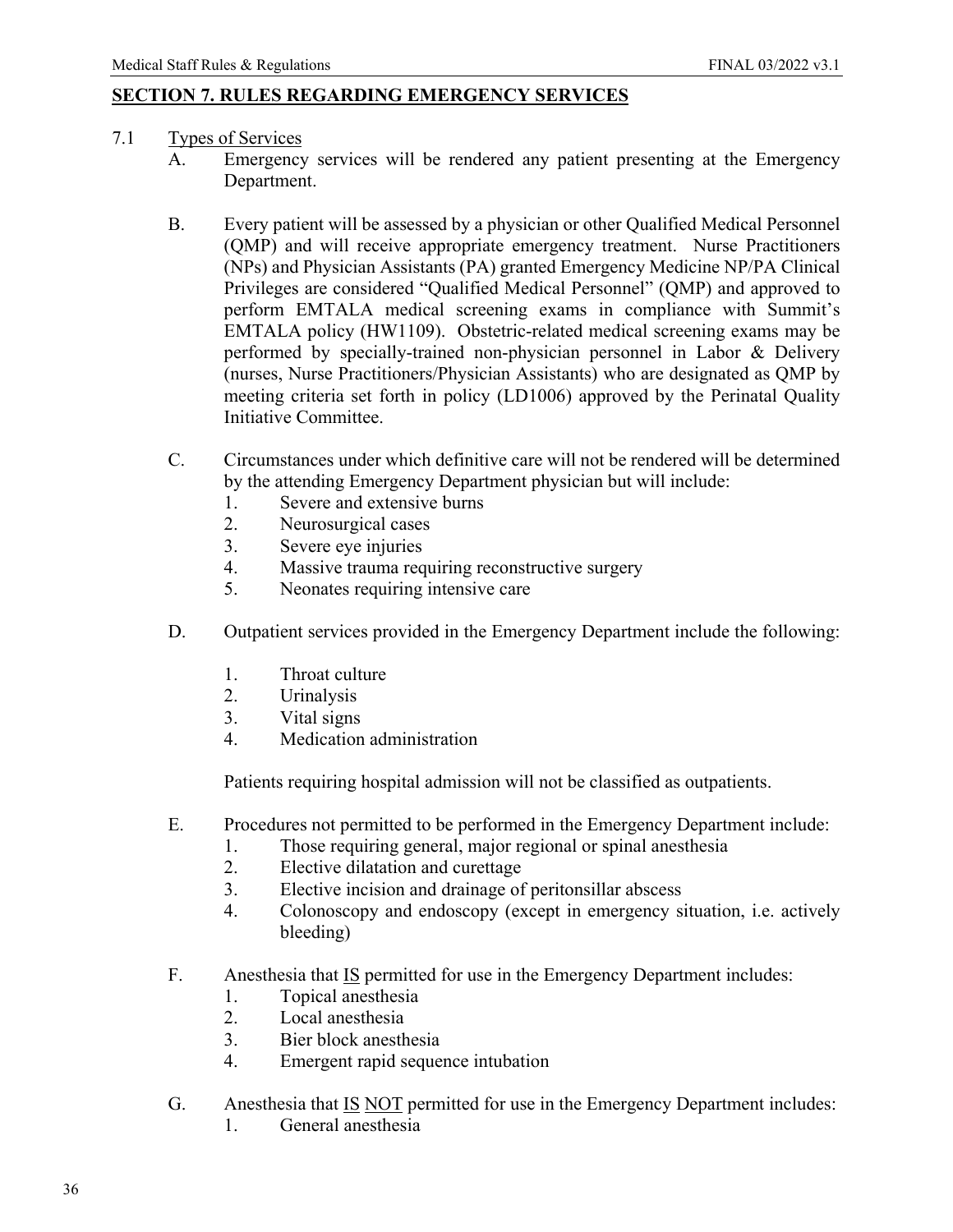- 2. Spinal anesthesia
- 3. Major regional blocks, i.e. axillary block
- <span id="page-37-0"></span>7.2 Physician Staffing
	- A. All physicians providing Emergency Department coverage must be Medical Staff members
	- B. A physician will be on duty 24 hours a day
	- C. E.R. patients requiring admission must be admitted by a member of the Active Medical Staff.
	- D. Specialist referral and/or consultations will be arranged by the attending Emergency department physician or the patient's local private physician (if he/she is a member of the Medical Staff). In the event the patient has no local private physician, the "on-call" physician will arrange referrals and/or consultations.
	- D. Medical direction of the Emergency Department will be provided by the Emergency Department Medical Director.
- <span id="page-37-1"></span>7.3 Observation

The E.D. has no observation beds. Patients requiring prolonged observation will be admitted to Outpatient Observation status. (Exception: see Hospital Triage Policy)

# <span id="page-37-2"></span>7.4 Pediatric Direct Admits All pediatric patients transported to the Hospital for direct admission will be screened by a physician or other Qualified Medical Personnel (QMP) in the Emergency Department.

#### <span id="page-37-3"></span>7.5 Transfers from the Emergency Department

- A. Ability to pay for services shall not be a determining factor in the decision to transfer.
- B. If the specialty or level of care required cannot be provided in this hospital, arrangements will be made to refer the patient elsewhere for definitive care.
- C. Patients must be stable at time of transfer unless expected benefits outweigh increased risks.
- D. Patients may be transferred only upon order of the attending physician or at the request if the patient or patient's family.
- E. Documentation of patient transfer must conform with EMTALA regulations.

The referring physician is responsible for the patient until the patient is turned over to the Air Ambulance crew for transfer. At such time, the Base Hospital for the Air Ambulance and that Medical Director will be responsible for all orders and directives until the patient reaches the receiving facility.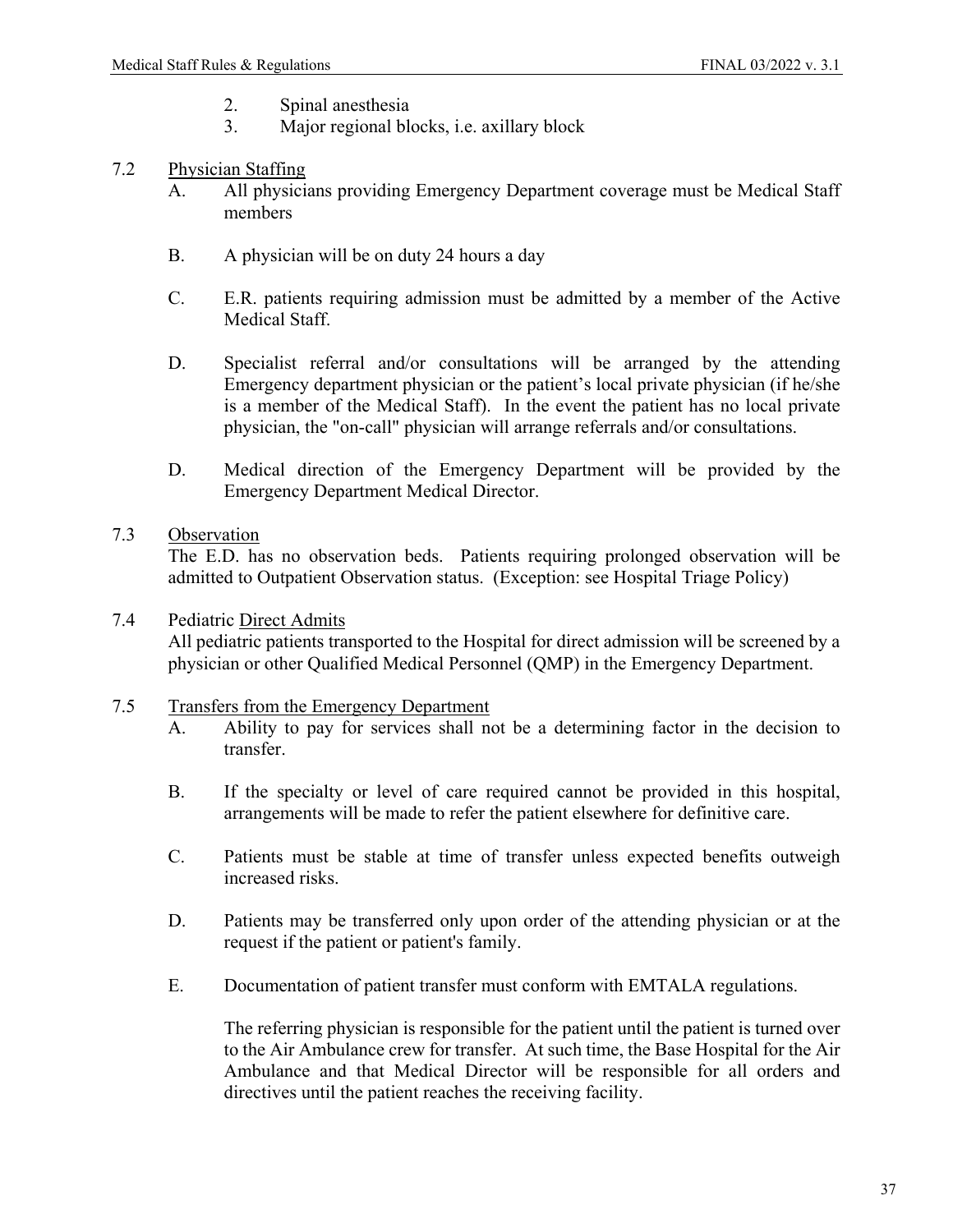For purposes of ground transports originating out of Summit Healthcare E.D. and transported by a ground ambulance whose Medical Control is based at Summit Healthcare, the referring physician is responsible for the patient during transport until such time as care is turned over to the receiving hospital.

> Reviewed and approved, ER/CC Committee 4/2/91 Revised 10/95, 7/98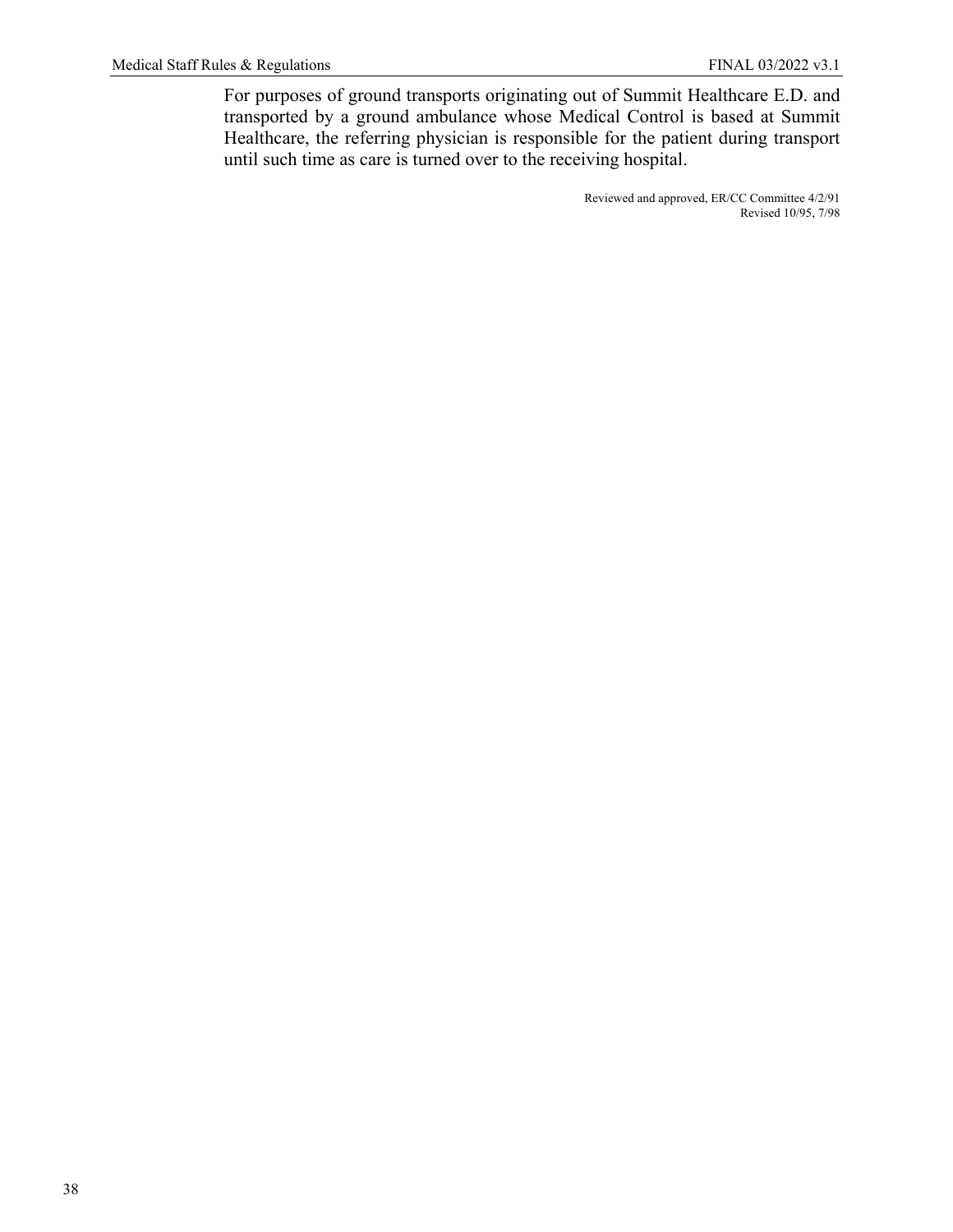# <span id="page-39-0"></span>**SECTION 8. RULES REGARDING SPECIAL CARE UNITS**

<span id="page-39-1"></span>8.1 Services

The Intensive Care Unit of Summit Healthcare Regional Medical Center provides services to predominately adult patients that require intensive treatment, intensive monitoring, and intensive nursing care. During times of high utilization and scarce beds, patients requiring intensive treatment have priority over monitoring and terminally ill patients. Telemetry monitoring is also provided in the ICU.

<span id="page-39-2"></span>8.2 Admission & Transfer Eligibility

It is the responsibility of the attending physician and/or his representative to request ICU admission and to promptly transfer patients meeting discharge criteria.

# <span id="page-39-3"></span>8.3 Eligibility

Eligibility for ICU admission and discharge is also based upon the reversibility of the clinical problem as well as the likely benefits of ICU treatment and expectation for recovery.

- <span id="page-39-4"></span>8.4 Patient Priority
	- A. Priority 3 patients: Critically ill, unstable patients in need of intensive treatment such as ventilator support, continuous vasoactive drug infusion, etc. Examples of such admissions are:
		- 1. Respiratory failure
		- 2. Multiple systems injuries
		- 3. Frank gastrointestinal bleeding
		- 4. Acute/chronic life threatening dysrhythmia
	- B. Priority 2 patients: Patients who, at the time of admission, are not critically ill but whose condition requires the technologic monitoring services of the ICU. These patients would benefit from intensive monitoring (e.g., peripheral or pulmonary arterial lines) and are at risk for needing immediate intensive treatment. Examples of such admissions are:
		- 1. Acute or underlying heart, lung, or renal disease in patients with severe medical illness or who have undergone surgery.
		- 2. Suicide attempt and/or overdose with potential for self-injurious behavior.
	- C. Priority 1 patients: Critically ill, unstable patients whose previous state of health, underlying disease, or acute illness, either alone or in combination, severely reduces the likelihood of recovery and benefit from ICU treatment. Examples of such admissions are:
		- 1. End-stage metastatic malignancy
		- 2. End-stage heart or lung disease complicated by severe, acute illness.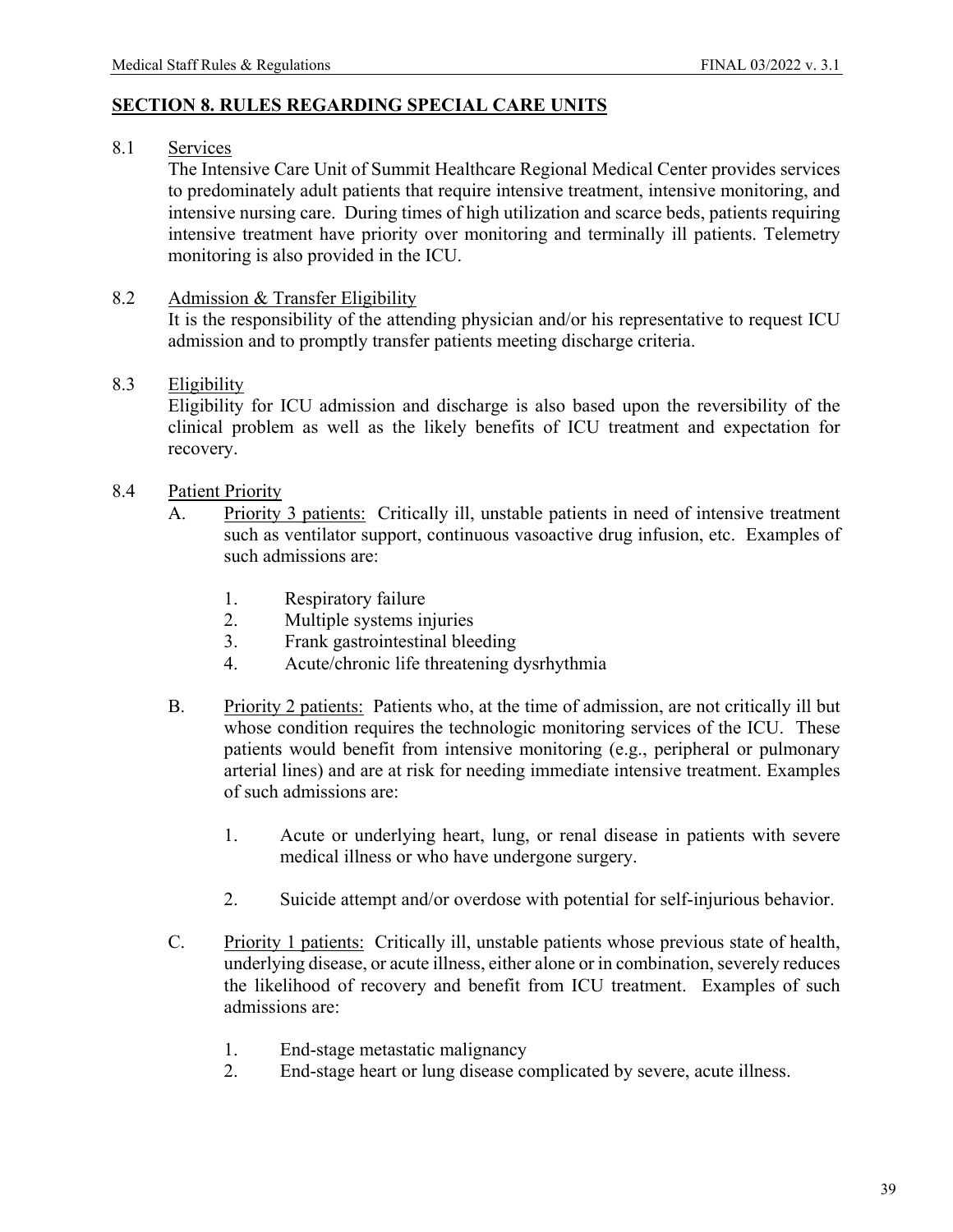Priority 1 patients receive intensive therapy to relieve acute complications, but therapeutic efforts might stop short of other measures such as intubation or cardiopulmonary resuscitation.

### <span id="page-40-0"></span>8.5 Patients Who Do Not Meet Routine Admission Criteria

- A. Patients who have confirmed clinical and laboratory evidence of brain death, except those suitable for organ donation.
- B. Competent patients who refuse life-supporting therapy including chemotherapy.
- C. Patients with irreversible coma.
- D. Patients who do not require frequent or continuous monitoring for unstable or potentially unstable illness.
- <span id="page-40-1"></span>8.6 Transfers
	- 1. Transfers to another facility may be required if the patient has the need for specialties or services not offered at Summit Healthcare, or by request of the patient or family members.
	- 2. Patients eligible for transfer from ICU to another unit in the hospital are those who no longer require the intensive care services. Cardiac monitoring may be continued off the unit via telemetry monitoring. (For specific transfer criteria, see ICU policy #1.1)
	- 3. When a patient goes to surgery or cardiac cath lab, all physician orders related to nursing and ancillary procedures (with exception of code status which is discontinued) are placed on hold for the duration of the perioperative period. Medication orders are kept active but are not acted upon. If the patient returns to the *same* level of care following surgery, orders (including medical orders) are continued unless the patient had general or neuraxial anesthesia. In that case, medication reconciliation must occur when post-operative orders are written. If the patient is transferred to a higher or lower level of care following surgery, medication reconciliation must also occur when post-operative orders are written. When the patient has sedation for a procedure outside the surgery department, all orders are continued and medication reconciliation is not required

When medication reconciliation contains complex medication orders, the surgeon may communicate with the attending for assistance.

Medication Reconciliation must occur:

- If patient has general or neuraxial anesthesia
- If patient is changing level of care following surgery (i.e. previously Med Surg patient but is returning to ICU)
- If patient is changing level of care within the hospital
- If a patient has general anesthesia for a radiological procedure. Medication reconciliation will be completed by the attending provider.

When in doubt, do a medication reconciliation.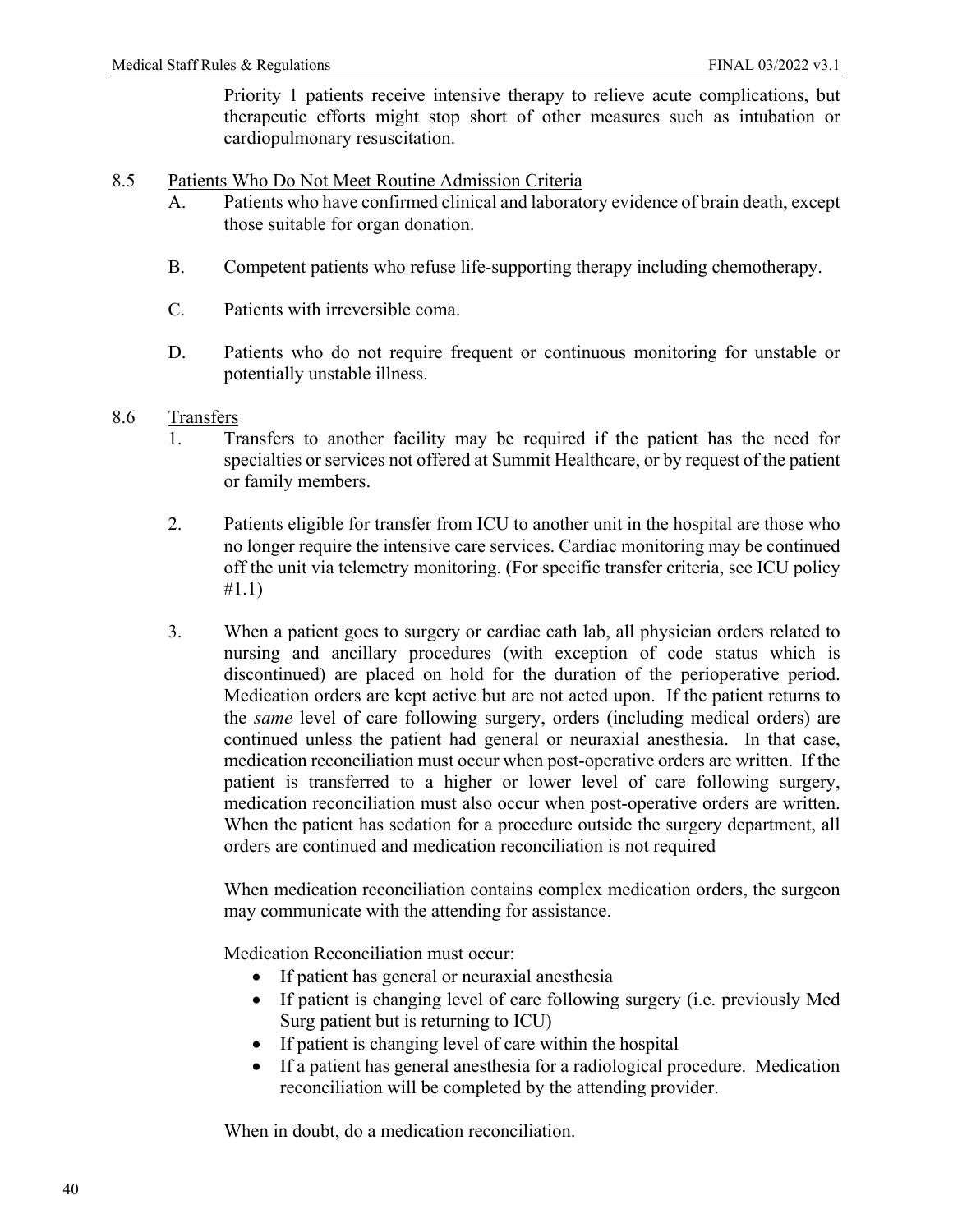(Rev. 11/09; 10/2014)

#### <span id="page-41-0"></span>8.7 Discharges

Discharge from the ICU should be considered an unusual event. Discharge is acceptable for those patients in which a diagnostic work-up has shown no evidence of acute disease that requires further hospitalization. These patients must meet adapted ISDA discharge screening criteria specific for their diagnosis, as determined by the patient's physician. (For specific discharge criteria, see ICU policy #1.1)

#### <span id="page-41-1"></span>8.8 Standing Orders and Protocols

Standing orders and/or protocols for use in ICU will be approved by the Medical/Critical Care Committee and the Medical Executive Committee. When used, they must be signed, dated and timed by the physician initiating the orders. Rev. 09/2009

#### <span id="page-41-2"></span>8.9 Medical Standards

- A. Medical staff members admitting patients into special care units will have the appropriate credentialed privileges to care for their patients or they will consult with a physician with the appropriate privileges. If a patient is in need of specialized medical services and there is no physician with the appropriate skills/privileges available on staff, the patient will be referred/transferred to a physician with the appropriate skills/privileges.
- B. When a physician asks another physician to "cover" or "take call" for him, that physician must have the appropriate privileges/skills to care for his patients.
- C. All patients entering or leaving the ICU will have met the criteria outlined in the ICU Admission/Discharge/Transfer Criteria. (Refer to ICU Policy, #1.1).
- D. All patients in ICU will be seen by their admitting physician within twelve (12) hours of admission. Initial evaluation in the office, ER, or Cath Lab is counted as a visit. Patient must be seen earlier as circumstances dictate. (Rev 10/07)
- E. Responsibility for obtaining consultation is that of the attending physician. Requests for a physician consult will be arranged from physician to physician and documented in the physician orders. Nursing personnel will assist with obtaining non-physician consults.(See also 2.6 & 3.5)
- F. Each ICU patient will be seen at least once each 24 hours by the admitting and/or consulting physician.
- G. The patients in ICU will be under the care of an attending physician who has appropriate privileges to monitor the care being provided to them. The Emergency Department physician will respond to emergencies within the Intensive Care Unit and the patient's attending physician, or an appropriate on call physician covering, will respond promptly to the unit to take over the care of the patient.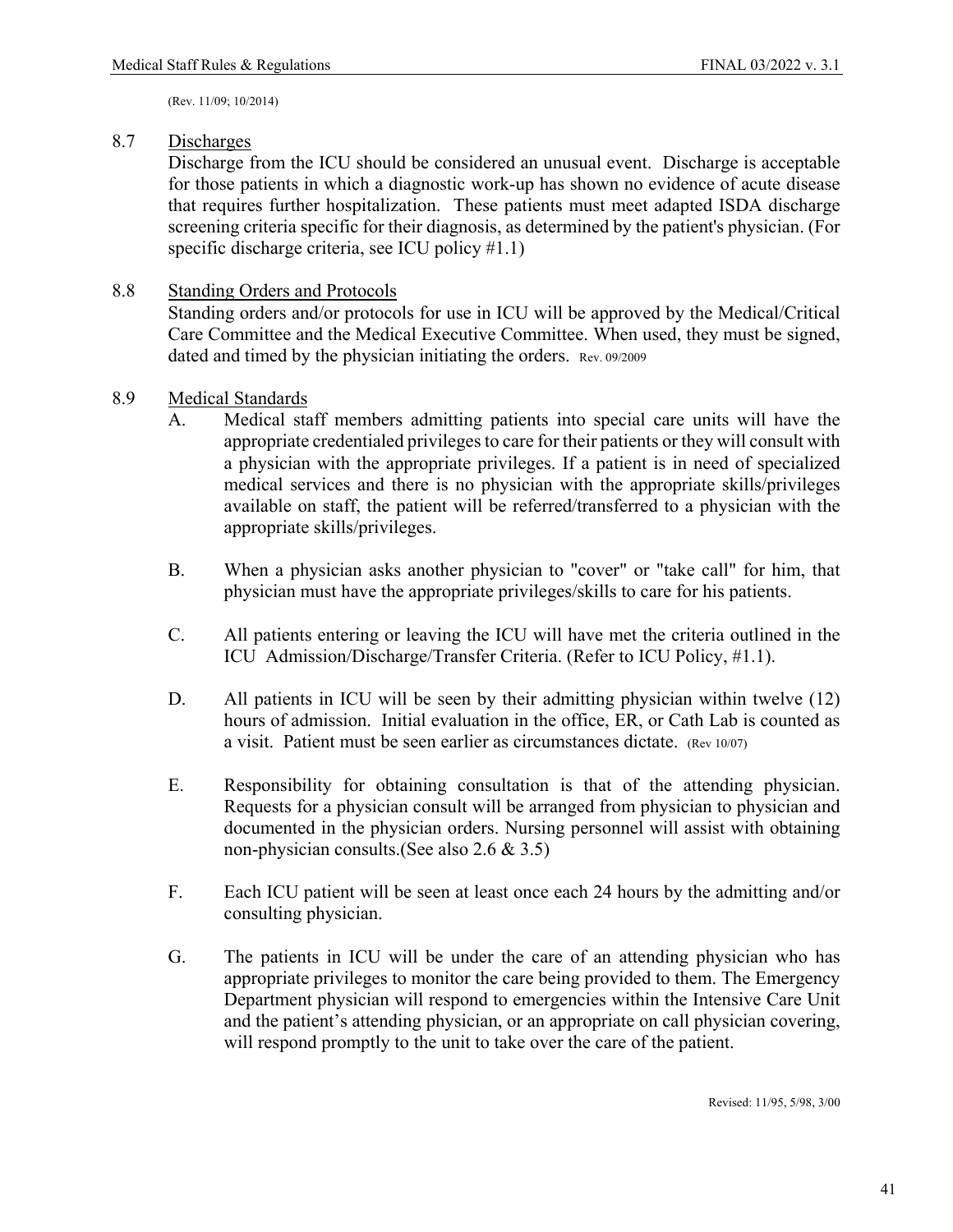# <span id="page-42-0"></span>**SECTION 9. RULES REGARDING OUTPATIENT CLINICS**

### <span id="page-42-1"></span>9.1 Narcotics in Clinics

Narcotics will not be stocked in Summit Healthcare outpatient clinics with the exception of walk-in clinics or a clinic with a medication point of care service.

Placard to be displayed in clinics indicating no narcotics onsite except as noted above.

# <span id="page-42-2"></span>9.2 Emergency Care Services in Off-Campus Locations

Summit Healthcare off-campus locations do not provide emergency services. Outpatient clinics will maintain basic preparedness for an emergency which may include AEDs. All staff shall be trained in BLS, at a minimum, and ACLS is optional for providers.

- 9.2.1 Appraisal of Persons with Emergencies. During clinic operation hours, qualified personnel will conduct an assessment of the patient to determine if an emergency exists.
- 9.2.2 Referral When Appropriate. If qualified personnel determines the patient's needs exceeds the outpatient clinic's capabilities, *9-1-1* will be called to arrange for appropriate transfer to Summit Healthcare's emergency department. Basic CPR and first aid will be given until appropriate emergency personnel arrive.
- 9.2.3 Initial Treatment. Outpatient clinics are expected to provide treatment and stabilization consistent with the complexity of services, the type and qualifications of clinical staff, and the resources available at that location.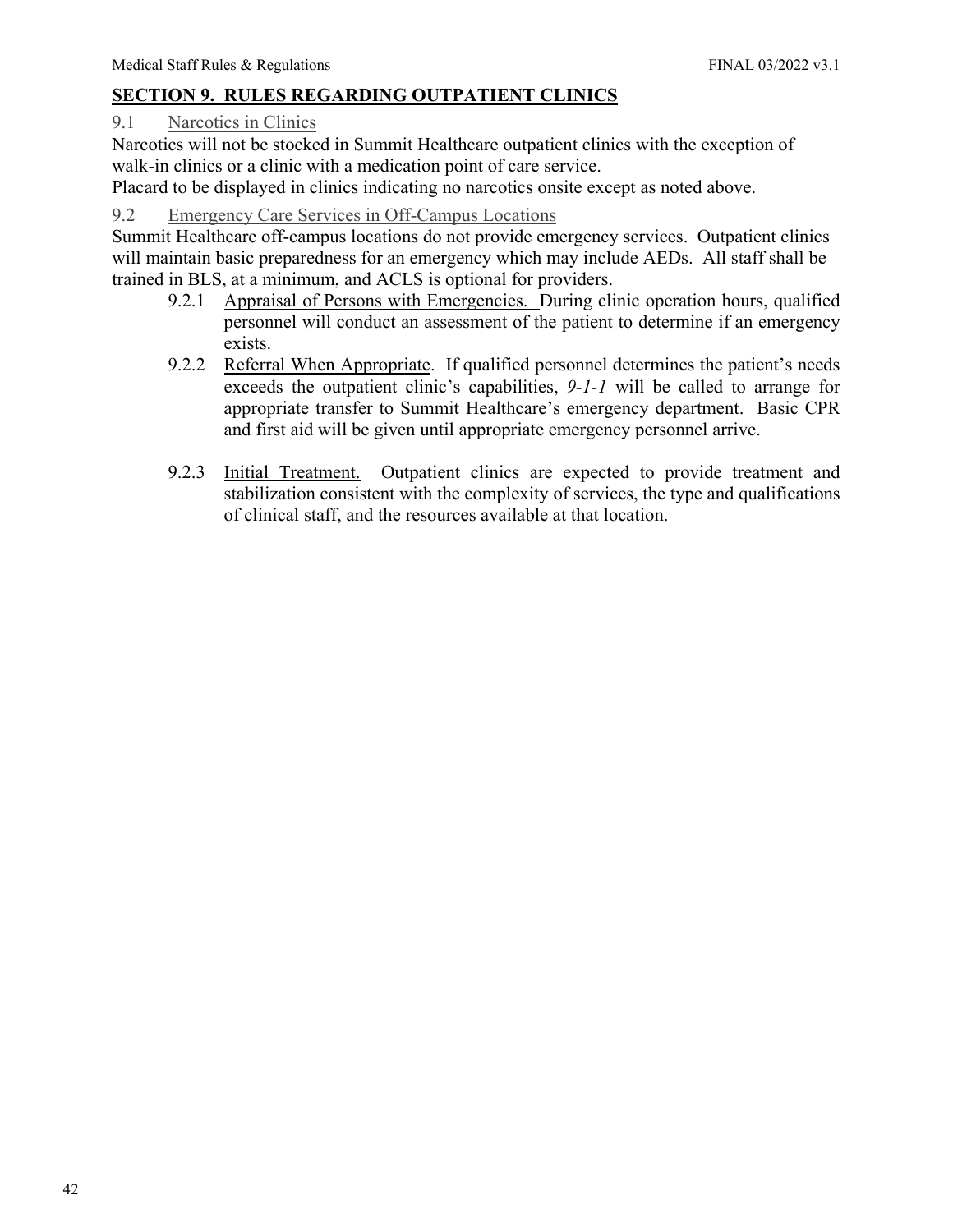#### <span id="page-43-0"></span>**SECTION 10 – RULES REGARDING GERO-PSYCHIATRY UNIT**

<span id="page-43-1"></span>10.1 Admissions.

All appropriate persons are admitted to the Gero-Psychaitric Program ("Program") regardless of race, color, creed, and/or economic status. A patient is admitted to the program only by written order of a psychiatrist or licensed physician.

- 10.1.1 Any psychiatrist on the Medical Staff may admit patients to the Program. Other physicians on the staff may refer patients to a psychiatrist for admission to the Program, and may follow their patient in consultation with the psychiatrist during the hospitalization on the unit.
- 10.1.2 Patients becoming acutely agitated within the general hospital who meet admission criteria will have first priority for bed space in the Program.
- 10.1.3 In an emergency situation where the patient would be difficult to treat on the medical-surgical areas, the gero-psychiatry staff and the attending physician will make the decision where to place the patient.
- 10.1.4 Patients presenting through the Emergency Department who are judged by the Emergency Department physician to be medically stable may be admitted in consultation with the psychiatrist to the Program if admission criteria is met.
- <span id="page-43-2"></span>10.2 Discharge.

Discharge from any hospital unit and admission to the psychiatric unit will be by order of the attending physician in consultation with the psychiatrist to the Program if admission criteria is met. Prior to patient discharge, the attending Psychiatrist will complete and transmit to the unit:

10.2.1 Discharge order

- 10.2.2 Discharge instruction form or transfer form
- 10.2.3 Psychiatrist discharge note.
- <span id="page-43-3"></span>10.3 Gero-Psychiatrist Responsibilities.

A Psychiatrist appropriately licensed/authorized pursuant to A.R.S. 36-3606 A-D and credentialed by the Medical Staff will assess, diagnose, and treat patients face to face. This face to face interaction may be done via interactive telecommunications technology and equipment. The Psychiatrist will participate in individual interdisciplinary treatment planning meetings, program performance improvement initiatives, and Medical Staff peer review. The Psychiatrist may provide the following specific psychiatric services:

- Psychiatric diagnostic interview examination;
- Individual psycho therapy
- Pharmacological management;
- Neurobehavioral status exams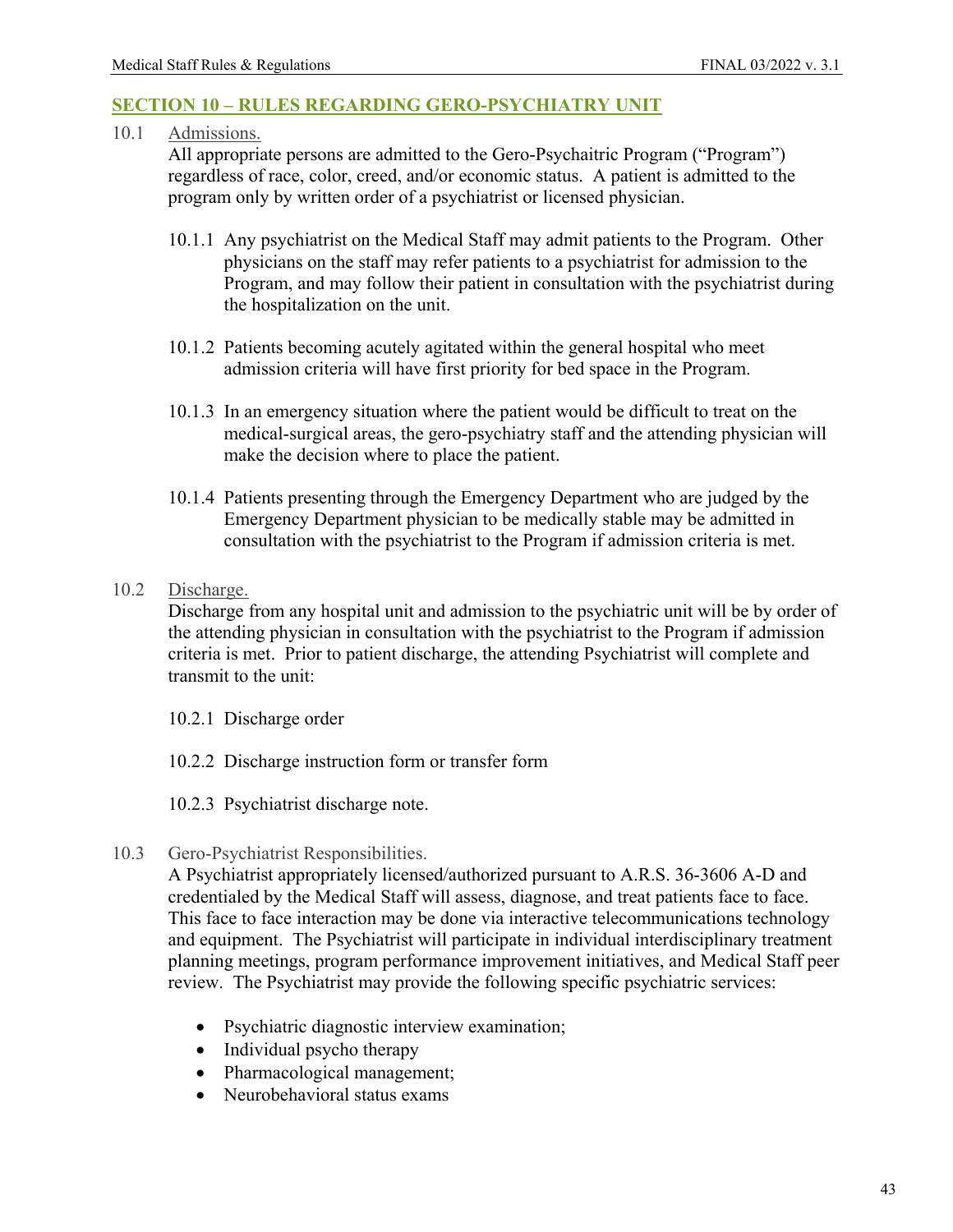- 10.3.1 The attending Psychiatrist will conduct an initial comprehensive psychiatric examination within regulatory standard timeframes and document the examination in the patient's medical record.
- 10.3.2 The attending Psychiatrist will conduct daily follow-up assessments. A progress note for each session will be documented in the medical record.
- 10.3.2 The attending Psychiatrist will attend and participate in interdisciplinary treatment team meetings and management meetings. Immediately following the meeting sessions, the attending Psychiatrist will submit progress notes for placement in the patient's medical record.
- 10.3.3 Following individual patient sessions, the attending Psychiatrist will place new orders, physician certification or recertification, if applicable, and updated treatment plans or reviews in the patient's medical record.
- <span id="page-44-0"></span>10.4 Distant site Psychiatrists.

For encounters conducted via interactive telecommunications technology, the distant site Psychiatrist will be credentialed in accordance with the Summit Healthcare Medical Staff Bylaws, Rules and Regulations, and Practitioner Procedural Policy.

- 10.4.1 The distant site Psychiatrist will ensure secure medical record storage in accordance with patient confidentiality laws.
- 10.4.2 The distant site Psychiatrist will safely destroy any unnecessary medical record information.
- <span id="page-44-1"></span>10.5 Physician Certification and Recertification for inpatient hospital services. At the time of admission, or as soon thereafter as reasonable and practical, the admitting physician or a Medical Staff members with knowledge of the case must certify the medical necessity for inpatient gero-psychiatric hospital services. Only a physician may complete the certification or recertification. Recertification is required no later than the  $12<sup>th</sup>$  day of hospitalization. Subsequent recertifications must be made at intervals established by the Hospital's utilization review committee (on a case-by case basis, if it so chooses), but no less frequently than every 30 days.
	- 10.5.1 The required physician's statement for certification should certify that the inpatient psychiatric hospital admission was medically necessary for either:
		- 10.5.1.1 Treatment which could reasonably be expected to improve the patient's condition; or,
		- 10.5.1.2 Diagnostic study.
	- 10.5.2 The physician recertification should state that:
		- 10.5.2.1 The inpatient psychiatric hospital services furnished since the previous certification or re-certification were, and continue to be, medically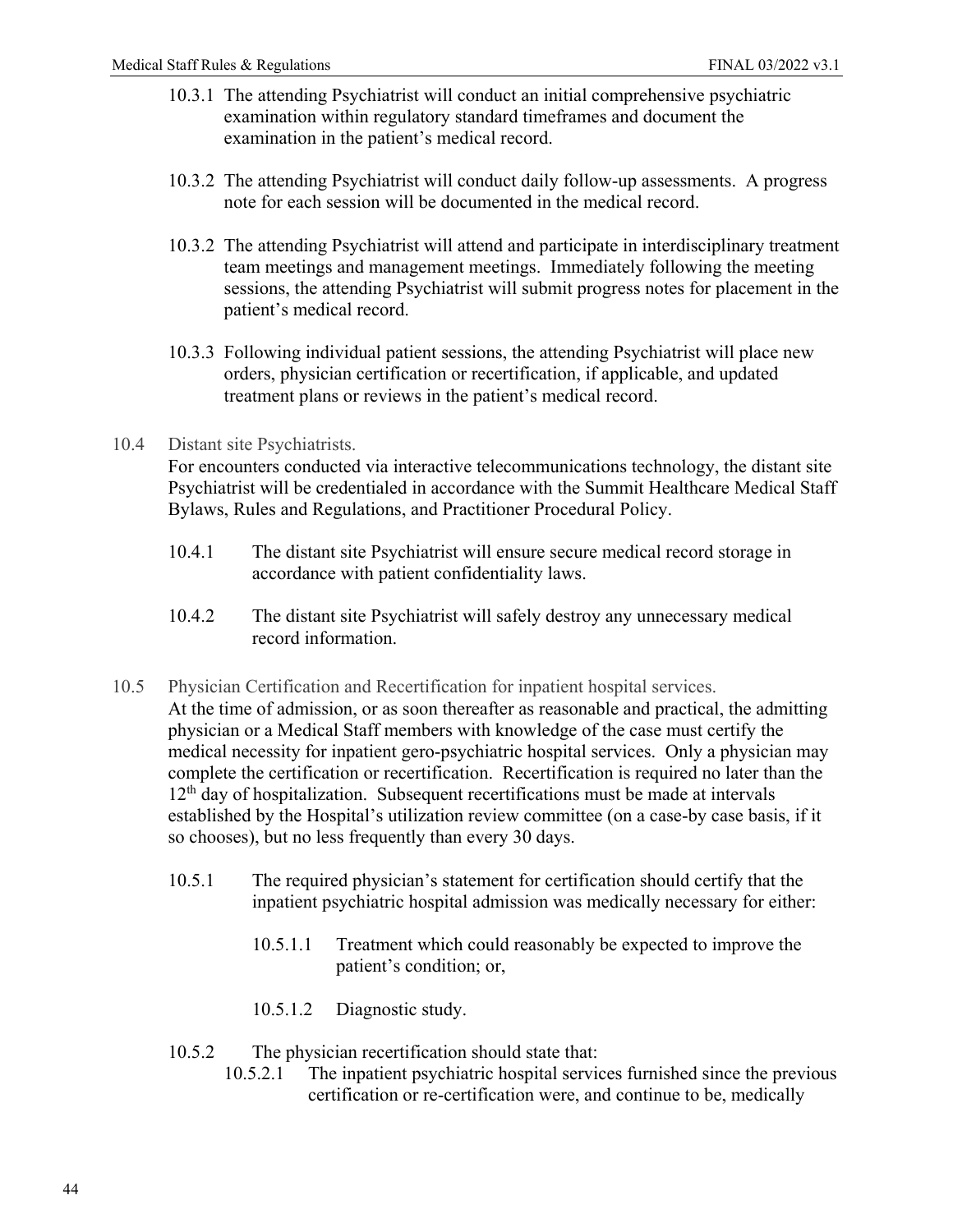necessary for, either, treatment which could reasonably be expected to improve the patient's condition or diagnostic study;

- 10.5.2.2 The patient continues to need, on a daily basis, active inpatient psychiatric treatment furnished directly by or requiring the supervision of Inpatient Psychiatric Facility (IPF) personnel; and
- 10.5.2.3 The hospital records indicate that the services furnished were intensive treatment services, admission and related services necessary for diagnostic study, or equivalent services.
- 10.5.3 The period covered by the physician's certification and recertification is referred to as a period during which the patient was receiving active treatment as defined in 10.5.2.1 and 10.5.2.2. If the patient remains in the hospital but the period of "active treatment" ends, Program payment can no longer be made even though the patient has not yet exhausted his benefits. When the period of "active treatment" ends, the physician is to indicate the ending date in making his/her recertification. If "active treatment" thereafter resumes, the physician should indicate, in making his/her recertification, the date on which it resumed.
- 10.5.4 The provider may adopt any method that permits verification of all IPFs requirements to continue treatment (e.g. entered on provider generated forms, in progress notes, or in the related patient medical record). The certification or recertification document must include:
	- 10.5.4.1 An adequate written record of the reason for continued hospitalization of the patient for medical treatment or for medically required inpatient diagnostic study, or special or unusual services for cost outlier cases for hospitals under a Prospective Payment System (PPS);
	- 10.5.4.2 The estimated period of time the patient will need to remain in the hospital and, for cost outlier cases, the period of time for which the special or unusual services will be required; and
	- 10.5.4.3 Any plans for post-hospital care.
- <span id="page-45-0"></span>10.6 Psychiatric Evaluation.

Each gero-psychiatric patient must receive a psychiatric evaluation, initiated upon the written physician order that must:

- 10.6.1 Be completed within 60 hours of admission;
- 10.6.2 Include a medical history;
- 10.6.3 Contain a record of mental status<br>10.6.4 Note the onset of illness and the c
- Note the onset of illness and the circumstances leading to admission;
- 10.6.5 Describe attitudes and behavior;
- 10.6.6 Estimate intellectual functioning, member functioning, and orientation; and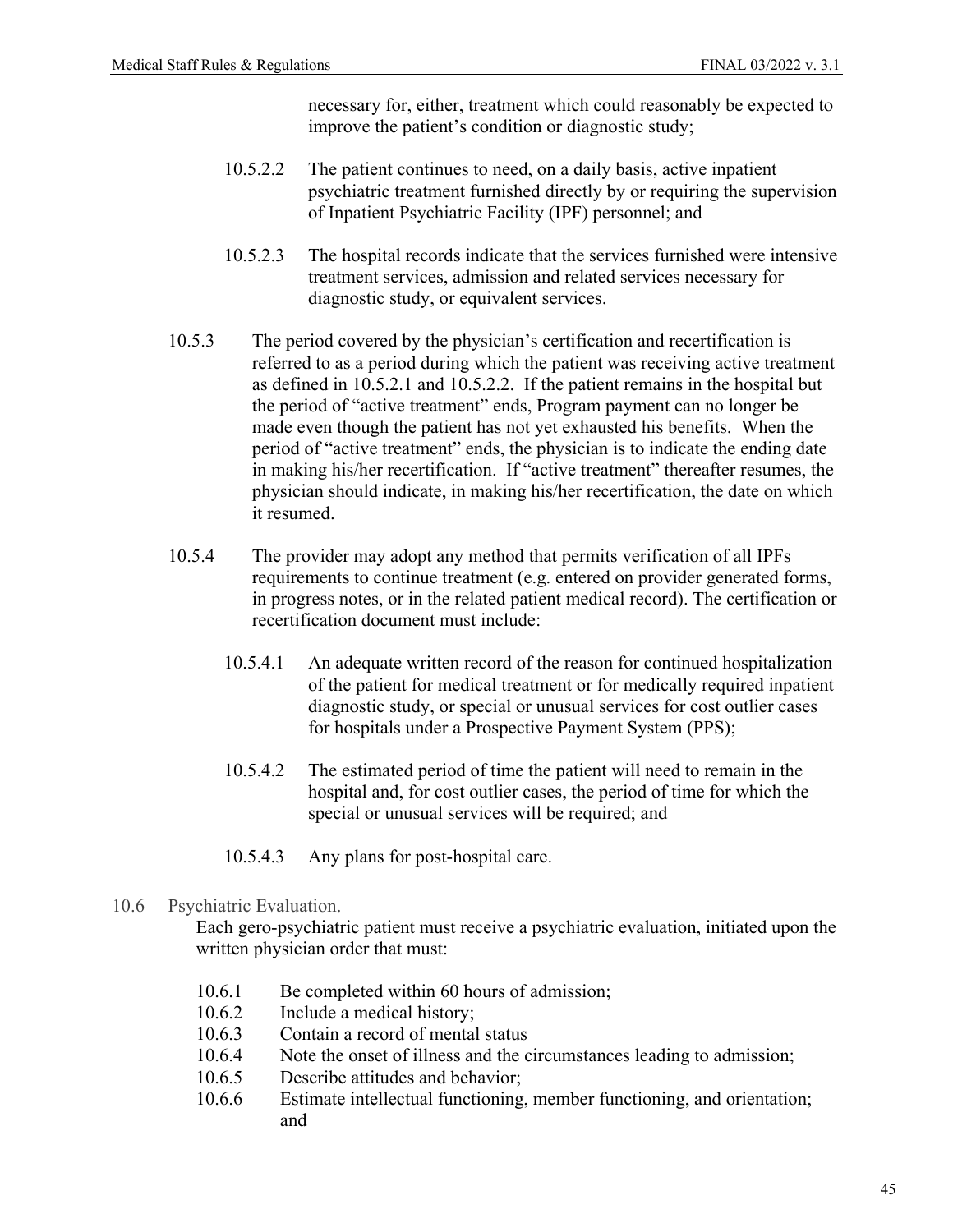10.6.7 Include an inventory of the patient's assets in descriptive, not interpretative fashion.